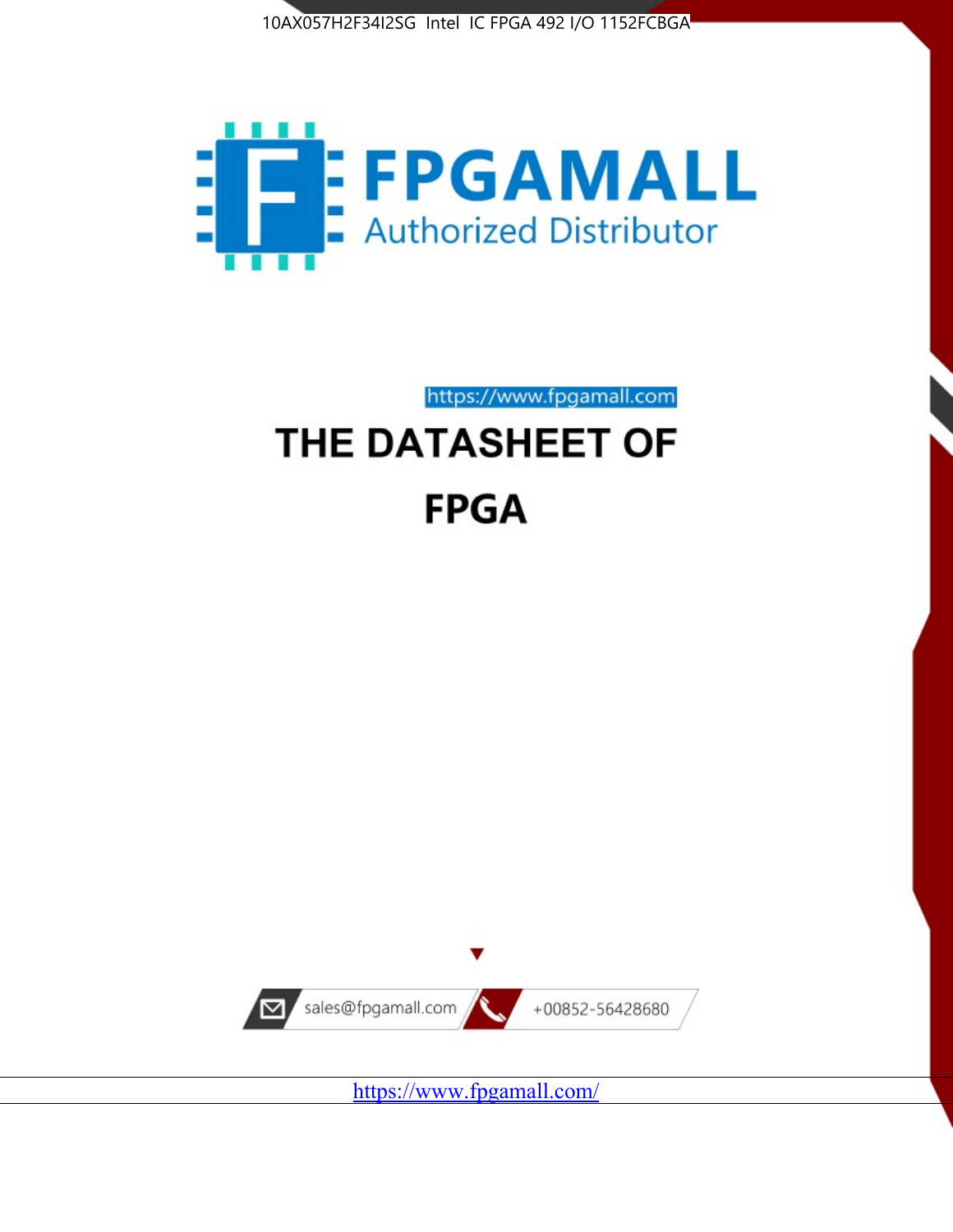10AX057H2F34I2SG Intel IC FPGA 492 I/O 1152FCBGA



# **Intel® Arria® 10 Device Overview**



**A10-OVERVIEW | 2018.12.06** Latest document on the web: **[PDF](https://www.intel.com/content/dam/www/programmable/us/en/pdfs/literature/hb/arria-10/a10_overview.pdf)** | **[HTML](https://www.intel.com/content/www/us/en/programmable/documentation/sam1403480274650.html)**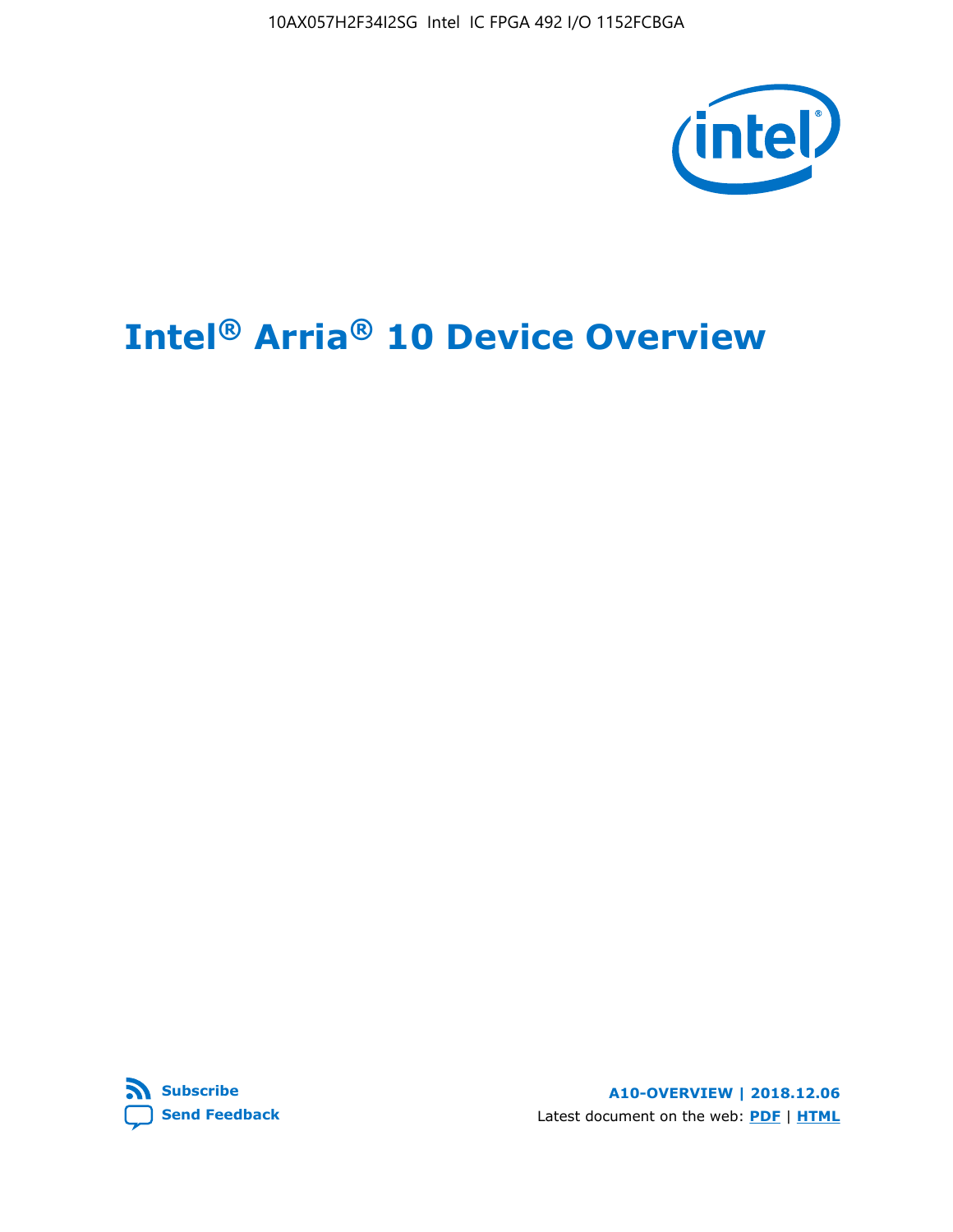

**Contents** 

# **Contents**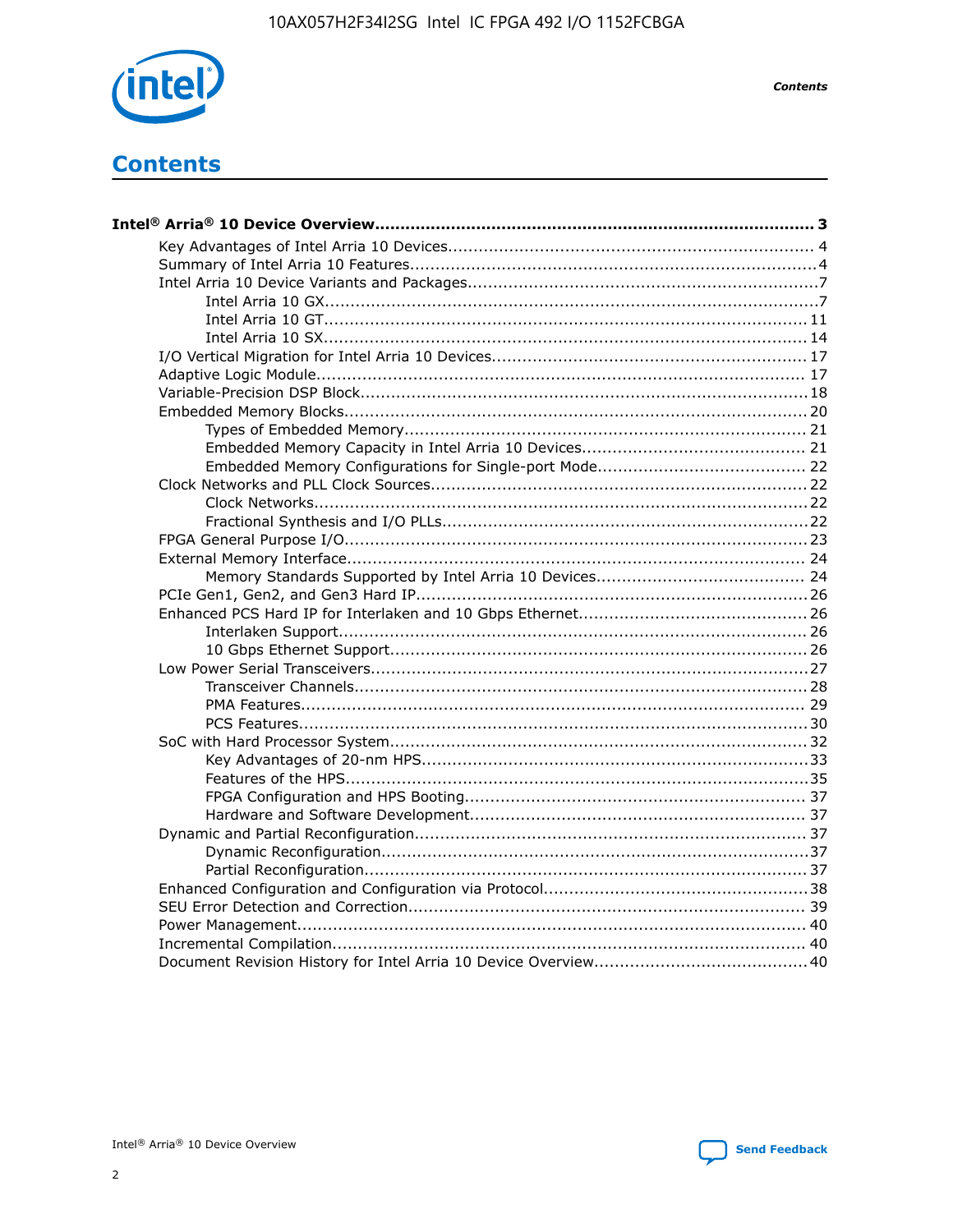**A10-OVERVIEW | 2018.12.06**

**[Send Feedback](mailto:FPGAtechdocfeedback@intel.com?subject=Feedback%20on%20Intel%20Arria%2010%20Device%20Overview%20(A10-OVERVIEW%202018.12.06)&body=We%20appreciate%20your%20feedback.%20In%20your%20comments,%20also%20specify%20the%20page%20number%20or%20paragraph.%20Thank%20you.)**



# **Intel® Arria® 10 Device Overview**

The Intel<sup>®</sup> Arria<sup>®</sup> 10 device family consists of high-performance and power-efficient 20 nm mid-range FPGAs and SoCs.

Intel Arria 10 device family delivers:

- Higher performance than the previous generation of mid-range and high-end FPGAs.
- Power efficiency attained through a comprehensive set of power-saving technologies.

The Intel Arria 10 devices are ideal for high performance, power-sensitive, midrange applications in diverse markets.

| <b>Market</b>         | <b>Applications</b>                                                                                               |
|-----------------------|-------------------------------------------------------------------------------------------------------------------|
| Wireless              | Channel and switch cards in remote radio heads<br>٠<br>Mobile backhaul<br>$\bullet$                               |
| Wireline              | 40G/100G muxponders and transponders<br>٠<br>100G line cards<br>٠<br><b>Bridging</b><br>٠<br>Aggregation<br>٠     |
| <b>Broadcast</b>      | Studio switches<br>٠<br>Servers and transport<br>٠<br>Videoconferencing<br>٠<br>Professional audio and video<br>٠ |
| Computing and Storage | Flash cache<br>٠<br>Cloud computing servers<br>٠<br>Server acceleration<br>٠                                      |
| Medical               | Diagnostic scanners<br>٠<br>Diagnostic imaging<br>٠                                                               |
| Military              | Missile guidance and control<br>٠<br>Radar<br>٠<br>Electronic warfare<br>٠<br>Secure communications               |

#### **Table 1. Sample Markets and Ideal Applications for Intel Arria 10 Devices**

#### **Related Information**

- [Intel Arria 10 Device Handbook: Known Issues](http://www.altera.com/support/kdb/solutions/rd07302013_646.html) Lists the planned updates to the *Intel Arria 10 Device Handbook* chapters.
- [Intel Arria 10 GX/GT Device Errata and Design Recommendations](https://www.intel.com/content/www/us/en/programmable/documentation/agz1493851706374.html#yqz1494433888646)
- [Intel Arria 10 SX Device Errata and Design Recommendations](https://www.intel.com/content/www/us/en/programmable/documentation/cru1462832385668.html#cru1462832558642)

Intel Corporation. All rights reserved. Intel, the Intel logo, Altera, Arria, Cyclone, Enpirion, MAX, Nios, Quartus and Stratix words and logos are trademarks of Intel Corporation or its subsidiaries in the U.S. and/or other countries. Intel warrants performance of its FPGA and semiconductor products to current specifications in accordance with Intel's standard warranty, but reserves the right to make changes to any products and services at any time without notice. Intel assumes no responsibility or liability arising out of the application or use of any information, product, or service described herein except as expressly agreed to in writing by Intel. Intel customers are advised to obtain the latest version of device specifications before relying on any published information and before placing orders for products or services. \*Other names and brands may be claimed as the property of others.

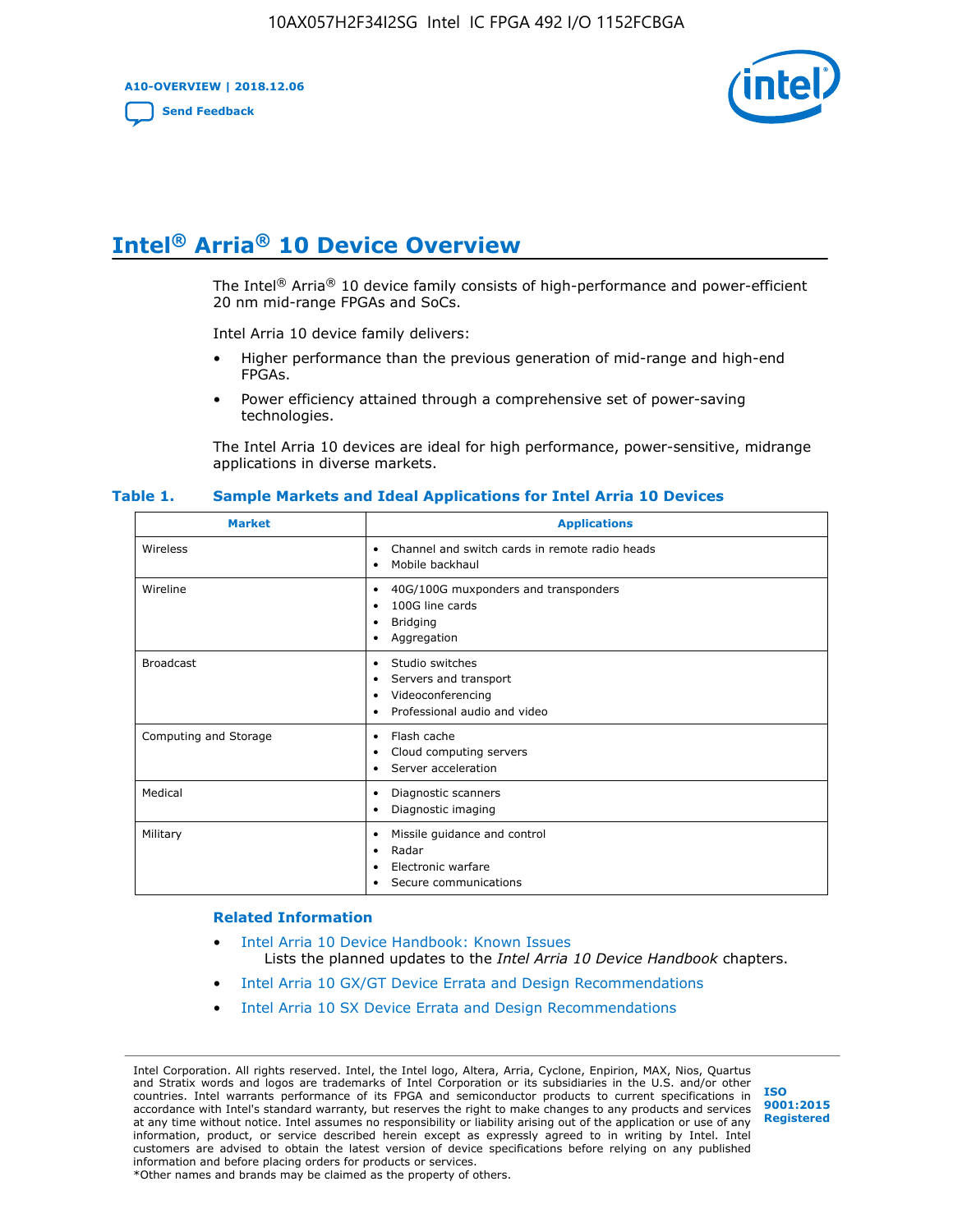

# **Key Advantages of Intel Arria 10 Devices**

## **Table 2. Key Advantages of the Intel Arria 10 Device Family**

| <b>Advantage</b>                                                                                          | <b>Supporting Feature</b>                                                                                                                                                                                                                                                                                                |  |  |  |  |  |  |
|-----------------------------------------------------------------------------------------------------------|--------------------------------------------------------------------------------------------------------------------------------------------------------------------------------------------------------------------------------------------------------------------------------------------------------------------------|--|--|--|--|--|--|
| Enhanced core architecture                                                                                | Built on TSMC's 20 nm process technology<br>٠<br>60% higher performance than the previous generation of mid-range FPGAs<br>٠<br>15% higher performance than the fastest previous-generation FPGA<br>٠                                                                                                                    |  |  |  |  |  |  |
| High-bandwidth integrated<br>transceivers                                                                 | Short-reach rates up to 25.8 Gigabits per second (Gbps)<br>٠<br>Backplane capability up to 12.5 Gbps<br>٠<br>Integrated 10GBASE-KR and 40GBASE-KR4 Forward Error Correction (FEC)<br>٠                                                                                                                                   |  |  |  |  |  |  |
| Improved logic integration and<br>hard IP blocks                                                          | 8-input adaptive logic module (ALM)<br>٠<br>Up to 65.6 megabits (Mb) of embedded memory<br>٠<br>Variable-precision digital signal processing (DSP) blocks<br>Fractional synthesis phase-locked loops (PLLs)<br>Hard PCI Express Gen3 IP blocks<br>Hard memory controllers and PHY up to 2,400 Megabits per second (Mbps) |  |  |  |  |  |  |
| Second generation hard<br>processor system (HPS) with<br>integrated ARM* Cortex*-A9*<br>MPCore* processor | Tight integration of a dual-core ARM Cortex-A9 MPCore processor, hard IP, and an<br>٠<br>FPGA in a single Intel Arria 10 system-on-a-chip (SoC)<br>Supports over 128 Gbps peak bandwidth with integrated data coherency between<br>$\bullet$<br>the processor and the FPGA fabric                                        |  |  |  |  |  |  |
| Advanced power savings                                                                                    | Comprehensive set of advanced power saving features<br>٠<br>Power-optimized MultiTrack routing and core architecture<br>٠<br>Up to 40% lower power compared to previous generation of mid-range FPGAs<br>٠<br>Up to 60% lower power compared to previous generation of high-end FPGAs                                    |  |  |  |  |  |  |

# **Summary of Intel Arria 10 Features**

## **Table 3. Summary of Features for Intel Arria 10 Devices**

| <b>Feature</b>                  | <b>Description</b>                                                                                                                                                                                                                                                                                                                                                                                       |
|---------------------------------|----------------------------------------------------------------------------------------------------------------------------------------------------------------------------------------------------------------------------------------------------------------------------------------------------------------------------------------------------------------------------------------------------------|
| Technology                      | TSMC's 20-nm SoC process technology<br>٠<br>Allows operation at a lower $V_{\text{CC}}$ level of 0.82 V instead of the 0.9 V standard $V_{\text{CC}}$ core voltage                                                                                                                                                                                                                                       |
| Packaging                       | 1.0 mm ball-pitch Fineline BGA packaging<br>0.8 mm ball-pitch Ultra Fineline BGA packaging<br>Multiple devices with identical package footprints for seamless migration between different<br><b>FPGA</b> densities<br>Devices with compatible package footprints allow migration to next generation high-end<br>Stratix $\mathcal{R}$ 10 devices<br>RoHS, leaded $(1)$ , and lead-free (Pb-free) options |
| High-performance<br>FPGA fabric | Enhanced 8-input ALM with four registers<br>٠<br>Improved multi-track routing architecture to reduce congestion and improve compilation time<br>Hierarchical core clocking architecture<br>Fine-grained partial reconfiguration                                                                                                                                                                          |
| Internal memory<br>blocks       | M20K-20-Kb memory blocks with hard error correction code (ECC)<br>Memory logic array block (MLAB)-640-bit memory                                                                                                                                                                                                                                                                                         |
|                                 | continued                                                                                                                                                                                                                                                                                                                                                                                                |



<sup>(1)</sup> Contact Intel for availability.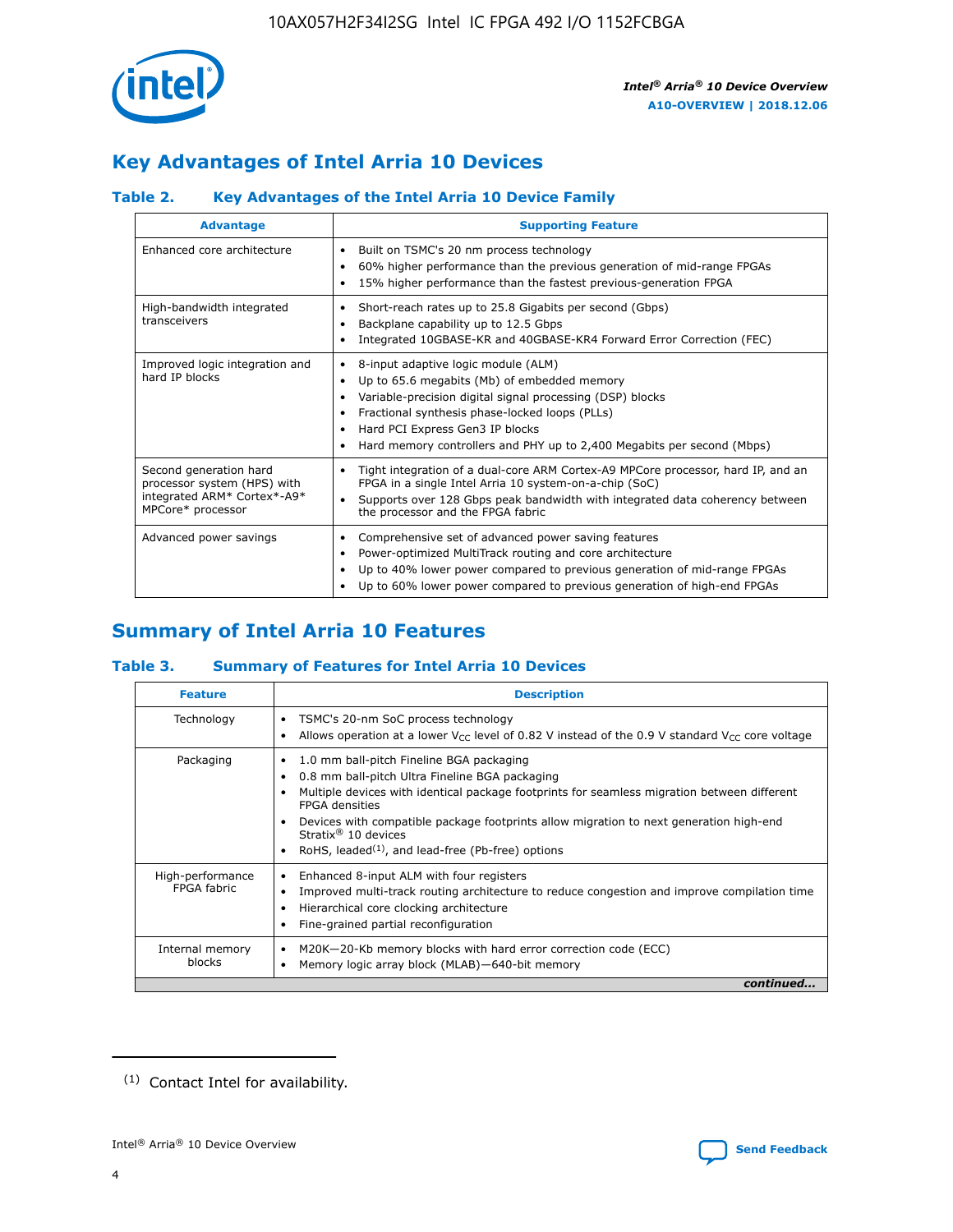r



| <b>Feature</b>                         |                                                                                                        | <b>Description</b>                                                                                                                                                                                                                                                                                                                                                                                                                                                                                                                                                                                                                                                                                                                                                                                                                                                            |
|----------------------------------------|--------------------------------------------------------------------------------------------------------|-------------------------------------------------------------------------------------------------------------------------------------------------------------------------------------------------------------------------------------------------------------------------------------------------------------------------------------------------------------------------------------------------------------------------------------------------------------------------------------------------------------------------------------------------------------------------------------------------------------------------------------------------------------------------------------------------------------------------------------------------------------------------------------------------------------------------------------------------------------------------------|
| Embedded Hard IP<br>blocks             | Variable-precision DSP                                                                                 | Native support for signal processing precision levels from $18 \times 19$ to<br>$\bullet$<br>54 x 54<br>Native support for 27 x 27 multiplier mode<br>$\bullet$<br>64-bit accumulator and cascade for systolic finite impulse responses<br>$\bullet$<br>(FIRs)<br>Internal coefficient memory banks<br>$\bullet$<br>Preadder/subtractor for improved efficiency<br>Additional pipeline register to increase performance and reduce<br>power<br>Supports floating point arithmetic:<br>- Perform multiplication, addition, subtraction, multiply-add,<br>multiply-subtract, and complex multiplication.<br>- Supports multiplication with accumulation capability, cascade<br>summation, and cascade subtraction capability.<br>- Dynamic accumulator reset control.<br>- Support direct vector dot and complex multiplication chaining<br>multiply floating point DSP blocks. |
|                                        | Memory controller                                                                                      | DDR4, DDR3, and DDR3L                                                                                                                                                                                                                                                                                                                                                                                                                                                                                                                                                                                                                                                                                                                                                                                                                                                         |
|                                        | PCI Express*                                                                                           | PCI Express (PCIe*) Gen3 (x1, x2, x4, or x8), Gen2 (x1, x2, x4, or x8)<br>and Gen1 (x1, x2, x4, or x8) hard IP with complete protocol stack,<br>endpoint, and root port                                                                                                                                                                                                                                                                                                                                                                                                                                                                                                                                                                                                                                                                                                       |
|                                        | Transceiver I/O                                                                                        | 10GBASE-KR/40GBASE-KR4 Forward Error Correction (FEC)<br>PCS hard IPs that support:<br>٠<br>- 10-Gbps Ethernet (10GbE)<br>- PCIe PIPE interface<br>- Interlaken<br>- Gbps Ethernet (GbE)<br>- Common Public Radio Interface (CPRI) with deterministic latency<br>support<br>- Gigabit-capable passive optical network (GPON) with fast lock-<br>time support<br>13.5G JESD204b<br>$\bullet$<br>8B/10B, 64B/66B, 64B/67B encoders and decoders<br>$\bullet$<br>Custom mode support for proprietary protocols                                                                                                                                                                                                                                                                                                                                                                   |
| Core clock networks                    | $\bullet$                                                                                              | Up to 800 MHz fabric clocking, depending on the application:<br>- 667 MHz external memory interface clocking with 2,400 Mbps DDR4 interface<br>- 800 MHz LVDS interface clocking with 1,600 Mbps LVDS interface<br>Global, regional, and peripheral clock networks<br>Clock networks that are not used can be gated to reduce dynamic power                                                                                                                                                                                                                                                                                                                                                                                                                                                                                                                                   |
| Phase-locked loops<br>(PLLs)           | High-resolution fractional synthesis PLLs:<br>٠<br>Integer PLLs:<br>- Adjacent to general purpose I/Os | - Precision clock synthesis, clock delay compensation, and zero delay buffering (ZDB)<br>- Support integer mode and fractional mode<br>- Fractional mode support with third-order delta-sigma modulation<br>- Support external memory and LVDS interfaces                                                                                                                                                                                                                                                                                                                                                                                                                                                                                                                                                                                                                     |
| FPGA General-purpose<br>$I/Os$ (GPIOs) | On-chip termination (OCT)<br>٠                                                                         | 1.6 Gbps LVDS-every pair can be configured as receiver or transmitter<br>1.2 V to 3.0 V single-ended LVTTL/LVCMOS interfacing                                                                                                                                                                                                                                                                                                                                                                                                                                                                                                                                                                                                                                                                                                                                                 |
| <b>External Memory</b><br>Interface    | $\bullet$                                                                                              | Hard memory controller- DDR4, DDR3, and DDR3L support<br>$-$ DDR4 $-$ speeds up to 1,200 MHz/2,400 Mbps<br>- DDR3-speeds up to 1,067 MHz/2,133 Mbps<br>Soft memory controller—provides support for RLDRAM $3^{(2)}$ , QDR IV $^{(2)}$ , and QDR II+<br>continued                                                                                                                                                                                                                                                                                                                                                                                                                                                                                                                                                                                                              |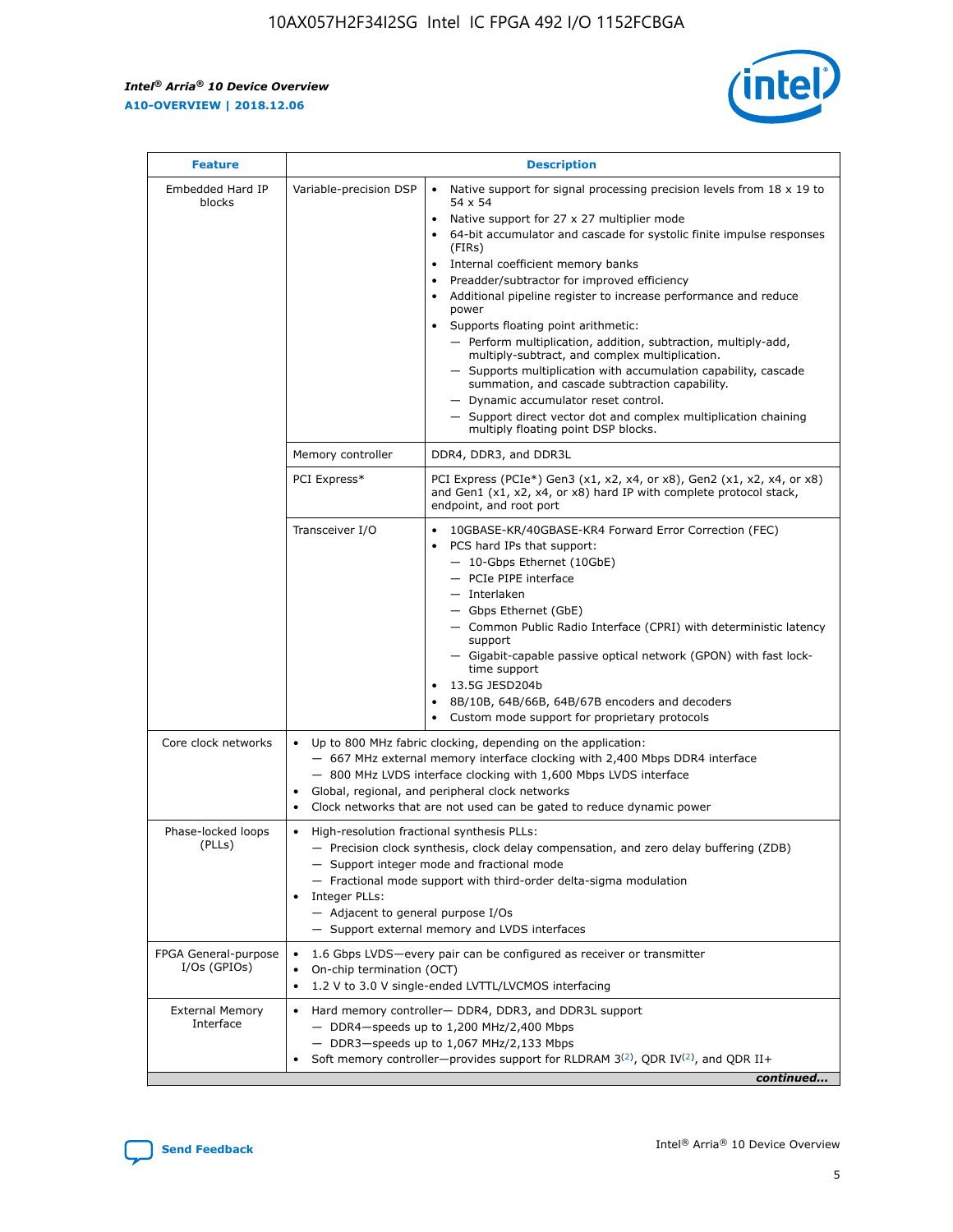

| <b>Feature</b>                                    | <b>Description</b>                                                                                                                                                                                                                                                                                                                                                                                                                                                                                                                                                                                                                           |  |  |  |  |  |  |
|---------------------------------------------------|----------------------------------------------------------------------------------------------------------------------------------------------------------------------------------------------------------------------------------------------------------------------------------------------------------------------------------------------------------------------------------------------------------------------------------------------------------------------------------------------------------------------------------------------------------------------------------------------------------------------------------------------|--|--|--|--|--|--|
| Low-power serial<br>transceivers                  | • Continuous operating range:<br>- Intel Arria 10 GX-1 Gbps to 17.4 Gbps<br>- Intel Arria 10 GT-1 Gbps to 25.8 Gbps<br>Backplane support:<br>$-$ Intel Arria 10 GX-up to 12.5<br>$-$ Intel Arria 10 GT-up to 12.5<br>Extended range down to 125 Mbps with oversampling<br>ATX transmit PLLs with user-configurable fractional synthesis capability<br>Electronic Dispersion Compensation (EDC) support for XFP, SFP+, QSFP, and CFP optical<br>module<br>• Adaptive linear and decision feedback equalization<br>Transmitter pre-emphasis and de-emphasis<br>$\bullet$<br>Dynamic partial reconfiguration of individual transceiver channels |  |  |  |  |  |  |
| <b>HPS</b><br>(Intel Arria 10 SX<br>devices only) | Dual-core ARM Cortex-A9 MPCore processor-1.2 GHz CPU with<br>Processor and system<br>$\bullet$<br>1.5 GHz overdrive capability<br>256 KB on-chip RAM and 64 KB on-chip ROM<br>System peripherals-general-purpose timers, watchdog timers, direct<br>memory access (DMA) controller, FPGA configuration manager, and<br>clock and reset managers<br>Security features-anti-tamper, secure boot, Advanced Encryption<br>$\bullet$<br>Standard (AES) and authentication (SHA)<br>ARM CoreSight* JTAG debug access port, trace port, and on-chip<br>trace storage                                                                                |  |  |  |  |  |  |
|                                                   | <b>External interfaces</b><br>Hard memory interface-Hard memory controller (2,400 Mbps DDR4,<br>$\bullet$<br>and 2,133 Mbps DDR3), Quad serial peripheral interface (QSPI) flash<br>controller, NAND flash controller, direct memory access (DMA)<br>controller, Secure Digital/MultiMediaCard (SD/MMC) controller<br>Communication interface-10/100/1000 Ethernet media access<br>$\bullet$<br>control (MAC), USB On-The-GO (OTG) controllers, I <sup>2</sup> C controllers,<br>UART 16550, serial peripheral interface (SPI), and up to 62<br>HPS GPIO interfaces (48 direct-share I/Os)                                                   |  |  |  |  |  |  |
|                                                   | High-performance ARM AMBA* AXI bus bridges that support<br>Interconnects to core<br>$\bullet$<br>simultaneous read and write<br>HPS-FPGA bridges-include the FPGA-to-HPS, HPS-to-FPGA, and<br>$\bullet$<br>lightweight HPS-to-FPGA bridges that allow the FPGA fabric to issue<br>transactions to slaves in the HPS, and vice versa<br>Configuration bridge that allows HPS configuration manager to<br>configure the core logic via dedicated 32-bit configuration port<br>FPGA-to-HPS SDRAM controller bridge-provides configuration<br>interfaces for the multiport front end (MPFE) of the HPS SDRAM<br>controller                       |  |  |  |  |  |  |
| Configuration                                     | Tamper protection—comprehensive design protection to protect your valuable IP investments<br>Enhanced 256-bit advanced encryption standard (AES) design security with authentication<br>٠<br>Configuration via protocol (CvP) using PCIe Gen1, Gen2, or Gen3<br>continued                                                                                                                                                                                                                                                                                                                                                                    |  |  |  |  |  |  |

<sup>(2)</sup> Intel Arria 10 devices support this external memory interface using hard PHY with soft memory controller.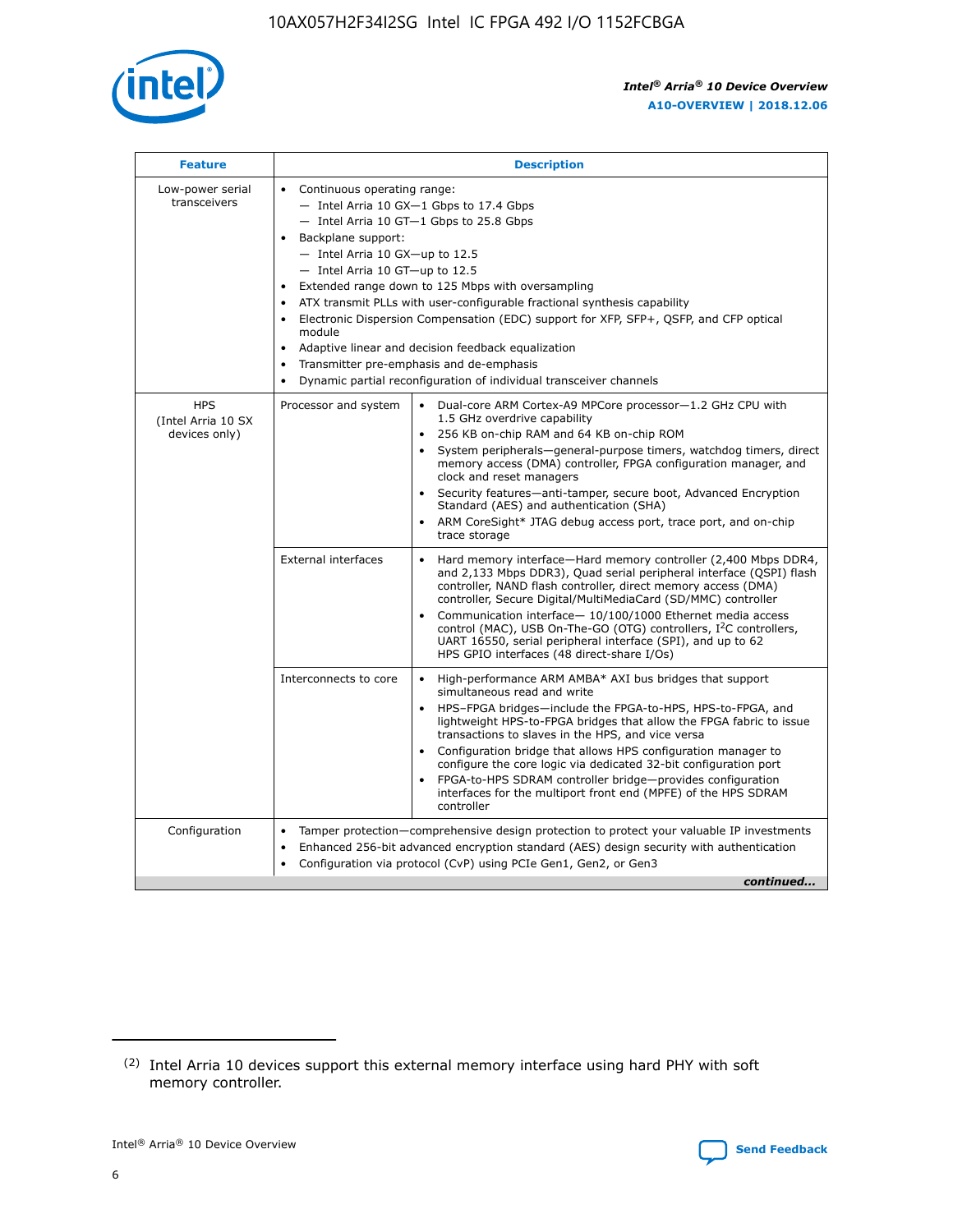

| <b>Feature</b>     | <b>Description</b>                                                                                                                                                                                               |
|--------------------|------------------------------------------------------------------------------------------------------------------------------------------------------------------------------------------------------------------|
|                    | Dynamic reconfiguration of the transceivers and PLLs<br>Fine-grained partial reconfiguration of the core fabric<br>Active Serial x4 Interface<br>$\bullet$                                                       |
| Power management   | SmartVID<br>Low static power device options<br>Programmable Power Technology<br>Intel Quartus <sup>®</sup> Prime integrated power analysis                                                                       |
| Software and tools | Intel Quartus Prime design suite<br>Transceiver toolkit<br>Platform Designer system integration tool<br>DSP Builder for Intel FPGAs<br>OpenCL <sup>™</sup> support<br>Intel SoC FPGA Embedded Design Suite (EDS) |

## **Related Information**

[Intel Arria 10 Transceiver PHY Overview](https://www.intel.com/content/www/us/en/programmable/documentation/nik1398707230472.html#nik1398706768037) Provides details on Intel Arria 10 transceivers.

## **Intel Arria 10 Device Variants and Packages**

#### **Table 4. Device Variants for the Intel Arria 10 Device Family**

| <b>Variant</b>    | <b>Description</b>                                                                                                                                                                                                     |
|-------------------|------------------------------------------------------------------------------------------------------------------------------------------------------------------------------------------------------------------------|
| Intel Arria 10 GX | FPGA featuring 17.4 Gbps transceivers for short reach applications with 12.5 backplane driving<br>capability.                                                                                                          |
| Intel Arria 10 GT | FPGA featuring:<br>17.4 Gbps transceivers for short reach applications with 12.5 backplane driving capability.<br>25.8 Gbps transceivers for supporting CAUI-4 and CEI-25G applications with CFP2 and CFP4<br>modules. |
| Intel Arria 10 SX | SoC integrating ARM-based HPS and FPGA featuring 17.4 Gbps transceivers for short reach<br>applications with 12.5 backplane driving capability.                                                                        |

## **Intel Arria 10 GX**

This section provides the available options, maximum resource counts, and package plan for the Intel Arria 10 GX devices.

The information in this section is correct at the time of publication. For the latest information and to get more details, refer to the Intel FPGA Product Selector.

#### **Related Information**

#### [Intel FPGA Product Selector](http://www.altera.com/products/selector/psg-selector.html) Provides the latest information on Intel products.

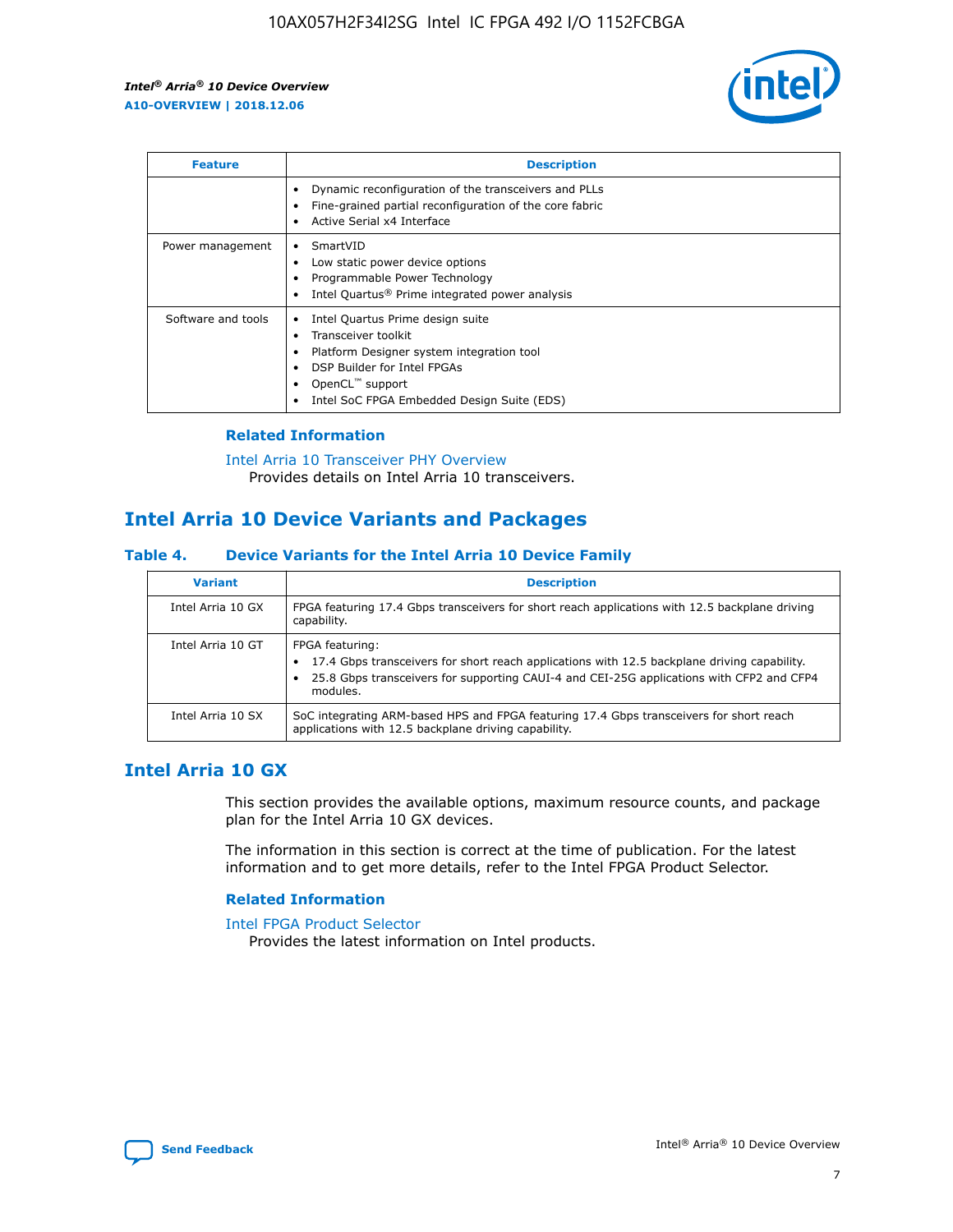

## **Available Options**





#### **Related Information**

[Transceiver Performance for Intel Arria 10 GX/SX Devices](https://www.intel.com/content/www/us/en/programmable/documentation/mcn1413182292568.html#mcn1413213965502) Provides more information about the transceiver speed grade.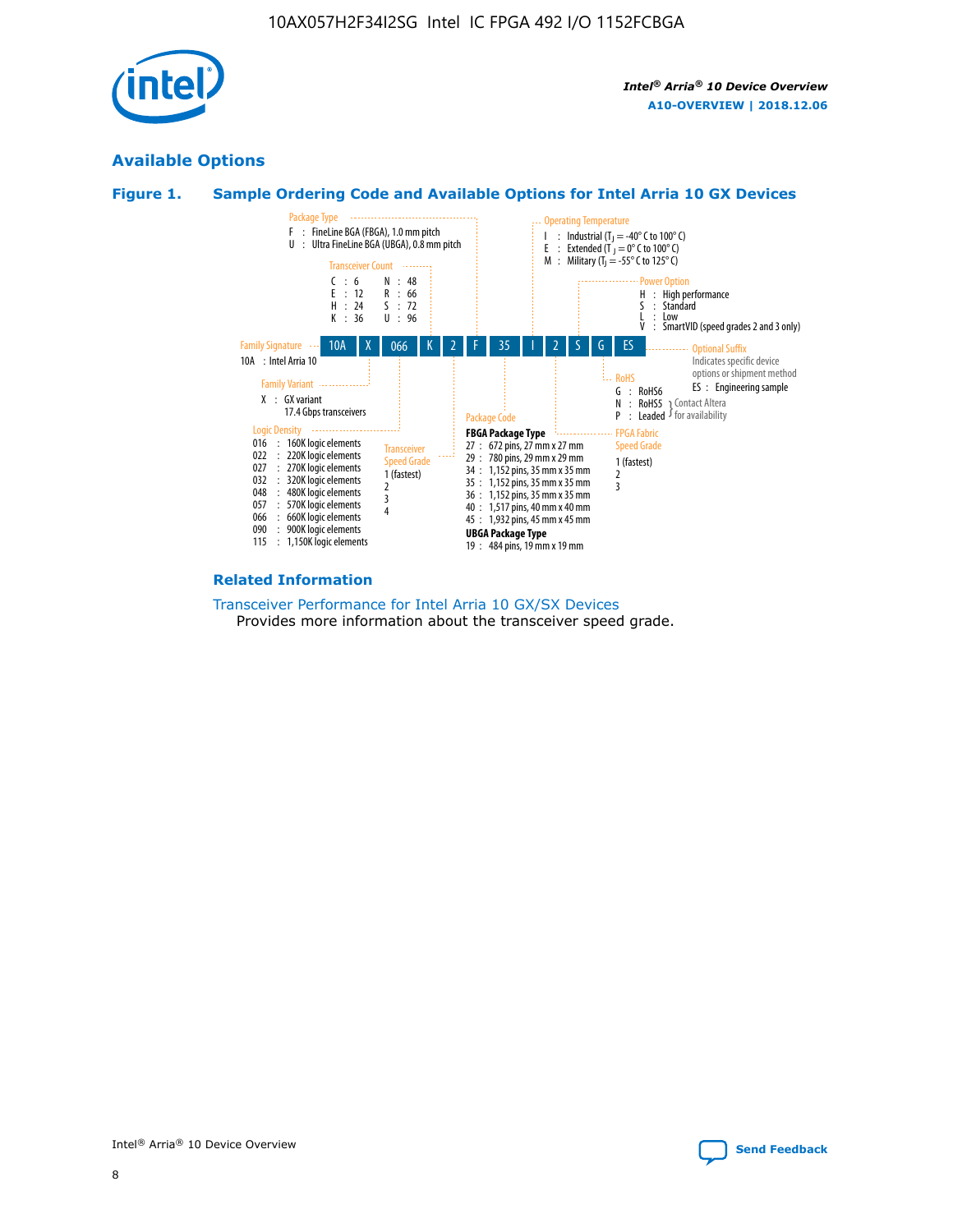

## **Maximum Resources**

#### **Table 5. Maximum Resource Counts for Intel Arria 10 GX Devices (GX 160, GX 220, GX 270, GX 320, and GX 480)**

| <b>Resource</b>              |                         | <b>Product Line</b> |                                                 |                |                |                |  |  |  |
|------------------------------|-------------------------|---------------------|-------------------------------------------------|----------------|----------------|----------------|--|--|--|
|                              |                         | <b>GX 160</b>       | <b>GX 220</b><br><b>GX 270</b><br><b>GX 320</b> |                |                | <b>GX 480</b>  |  |  |  |
| Logic Elements (LE) (K)      |                         | 160                 | 220                                             | 270            | 320            | 480            |  |  |  |
| <b>ALM</b>                   |                         | 61,510              | 80,330                                          | 101,620        | 119,900        | 183,590        |  |  |  |
| Register                     |                         | 246,040             | 321,320                                         | 406,480        | 479,600        | 734,360        |  |  |  |
| Memory (Kb)                  | M <sub>20</sub> K       | 8,800               | 11,740                                          | 15,000         | 17,820         | 28,620         |  |  |  |
| <b>MLAB</b>                  |                         | 1,050               | 1,690                                           | 2,452          | 2,727          | 4,164          |  |  |  |
| Variable-precision DSP Block |                         | 156                 | 192                                             | 830            | 985<br>1,368   |                |  |  |  |
| 18 x 19 Multiplier           |                         | 312                 | 384                                             | 1,660          | 1,970          | 2,736          |  |  |  |
| PLL                          | Fractional<br>Synthesis | 6                   | 6                                               | 8              | 8              | 12             |  |  |  |
|                              | I/O                     | 6                   | 6                                               | 8              | 8              | 12             |  |  |  |
| 17.4 Gbps Transceiver        |                         | 12                  | 12                                              | 24             | 24             | 36             |  |  |  |
| GPIO <sup>(3)</sup>          |                         | 288                 | 288                                             | 384<br>384     |                | 492            |  |  |  |
| LVDS Pair $(4)$              |                         | 120                 | 120                                             | 168            | 168            | 222            |  |  |  |
| PCIe Hard IP Block           |                         | $\mathbf{1}$        | 1                                               | $\overline{2}$ | $\overline{2}$ | $\overline{2}$ |  |  |  |
| Hard Memory Controller       |                         | 6                   | 6                                               | 8              | 8              | 12             |  |  |  |

<sup>(4)</sup> Each LVDS I/O pair can be used as differential input or output.



<sup>(3)</sup> The number of GPIOs does not include transceiver I/Os. In the Intel Quartus Prime software, the number of user I/Os includes transceiver I/Os.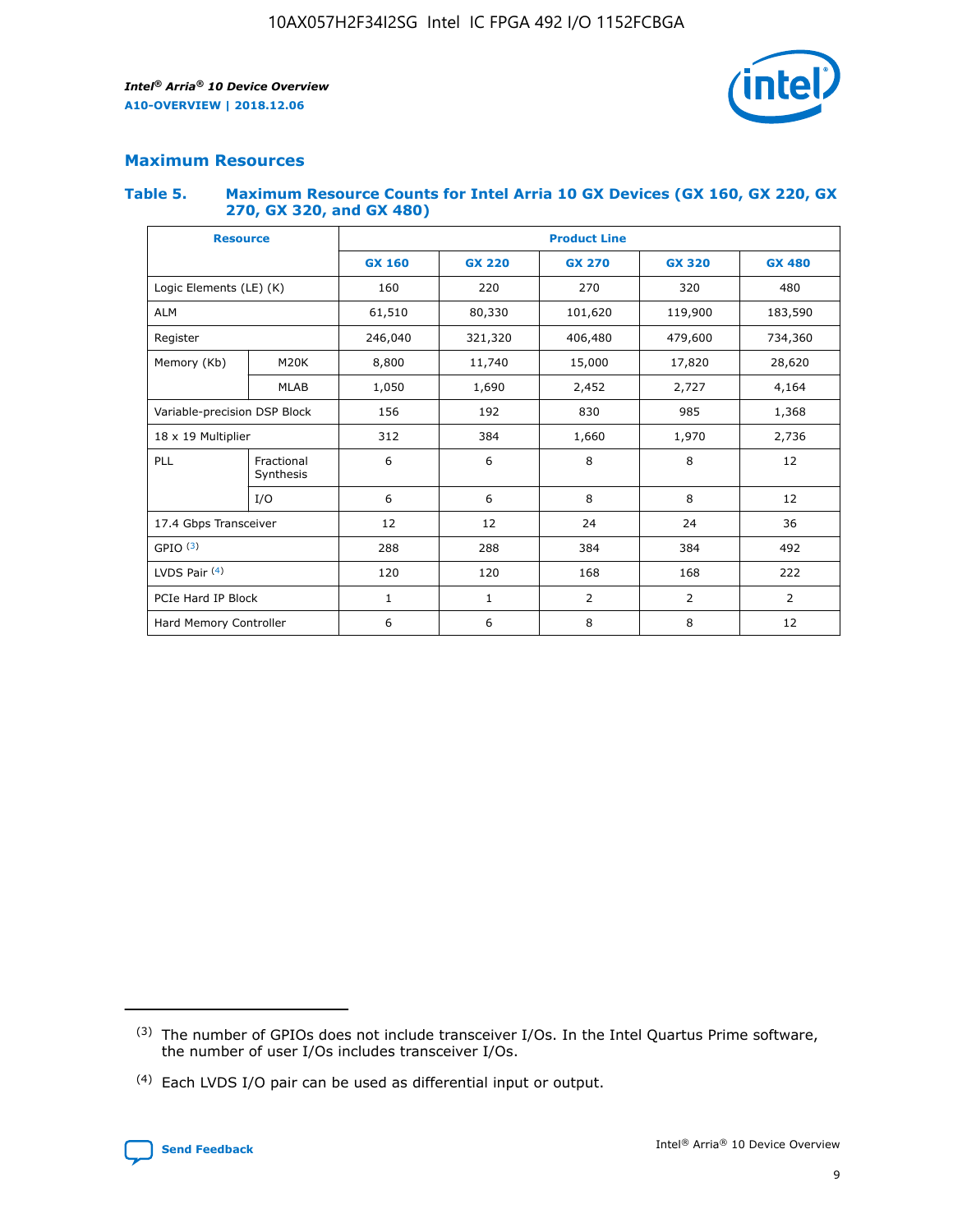

## **Table 6. Maximum Resource Counts for Intel Arria 10 GX Devices (GX 570, GX 660, GX 900, and GX 1150)**

|                              | <b>Resource</b>         | <b>Product Line</b> |                |                |                |  |  |  |
|------------------------------|-------------------------|---------------------|----------------|----------------|----------------|--|--|--|
|                              |                         | <b>GX 570</b>       | <b>GX 660</b>  | <b>GX 900</b>  | <b>GX 1150</b> |  |  |  |
| Logic Elements (LE) (K)      |                         | 570                 | 660            | 900            | 1,150          |  |  |  |
| <b>ALM</b>                   |                         | 217,080             | 251,680        | 339,620        | 427,200        |  |  |  |
| Register                     |                         | 868,320             | 1,006,720      | 1,358,480      | 1,708,800      |  |  |  |
| Memory (Kb)                  | <b>M20K</b>             | 36,000              | 42,620         | 48,460         | 54,260         |  |  |  |
|                              | <b>MLAB</b>             | 5,096               | 5,788          | 9,386          | 12,984         |  |  |  |
| Variable-precision DSP Block |                         | 1,523               | 1,687          | 1,518          | 1,518          |  |  |  |
|                              | 18 x 19 Multiplier      |                     | 3,374          | 3,036          | 3,036          |  |  |  |
| PLL                          | Fractional<br>Synthesis | 16                  | 16             | 32             | 32             |  |  |  |
|                              | I/O                     | 16                  | 16             | 16             | 16             |  |  |  |
| 17.4 Gbps Transceiver        |                         | 48                  | 48             | 96             | 96             |  |  |  |
| GPIO <sup>(3)</sup>          |                         | 696                 | 696            | 768            | 768            |  |  |  |
| LVDS Pair $(4)$              |                         | 324                 | 324            | 384            | 384            |  |  |  |
| PCIe Hard IP Block           |                         | 2                   | $\overline{2}$ | $\overline{4}$ | $\overline{4}$ |  |  |  |
| Hard Memory Controller       |                         | 16                  | 16             | 16             | 16             |  |  |  |

## **Package Plan**

## **Table 7. Package Plan for Intel Arria 10 GX Devices (U19, F27, and F29)**

Refer to I/O and High Speed I/O in Intel Arria 10 Devices chapter for the number of 3 V I/O, LVDS I/O, and LVDS channels in each device package.

| <b>Product Line</b> | U <sub>19</sub><br>$(19 \text{ mm} \times 19 \text{ mm})$<br>484-pin UBGA) |          |             |         | <b>F27</b><br>(27 mm × 27 mm,<br>672-pin FBGA) |             | <b>F29</b><br>(29 mm × 29 mm,<br>780-pin FBGA) |          |             |  |
|---------------------|----------------------------------------------------------------------------|----------|-------------|---------|------------------------------------------------|-------------|------------------------------------------------|----------|-------------|--|
|                     | 3 V I/O                                                                    | LVDS I/O | <b>XCVR</b> | 3 V I/O | <b>LVDS I/O</b>                                | <b>XCVR</b> | 3 V I/O                                        | LVDS I/O | <b>XCVR</b> |  |
| GX 160              | 48                                                                         | 192      | 6           | 48      | 192                                            | 12          | 48                                             | 240      | 12          |  |
| GX 220              | 48                                                                         | 192      | 6           | 48      | 192                                            | 12          | 48                                             | 240      | 12          |  |
| GX 270              |                                                                            |          |             | 48      | 192                                            | 12          | 48                                             | 312      | 12          |  |
| GX 320              |                                                                            |          |             | 48      | 192                                            | 12          | 48                                             | 312      | 12          |  |
| GX 480              |                                                                            |          |             |         |                                                |             | 48                                             | 312      | 12          |  |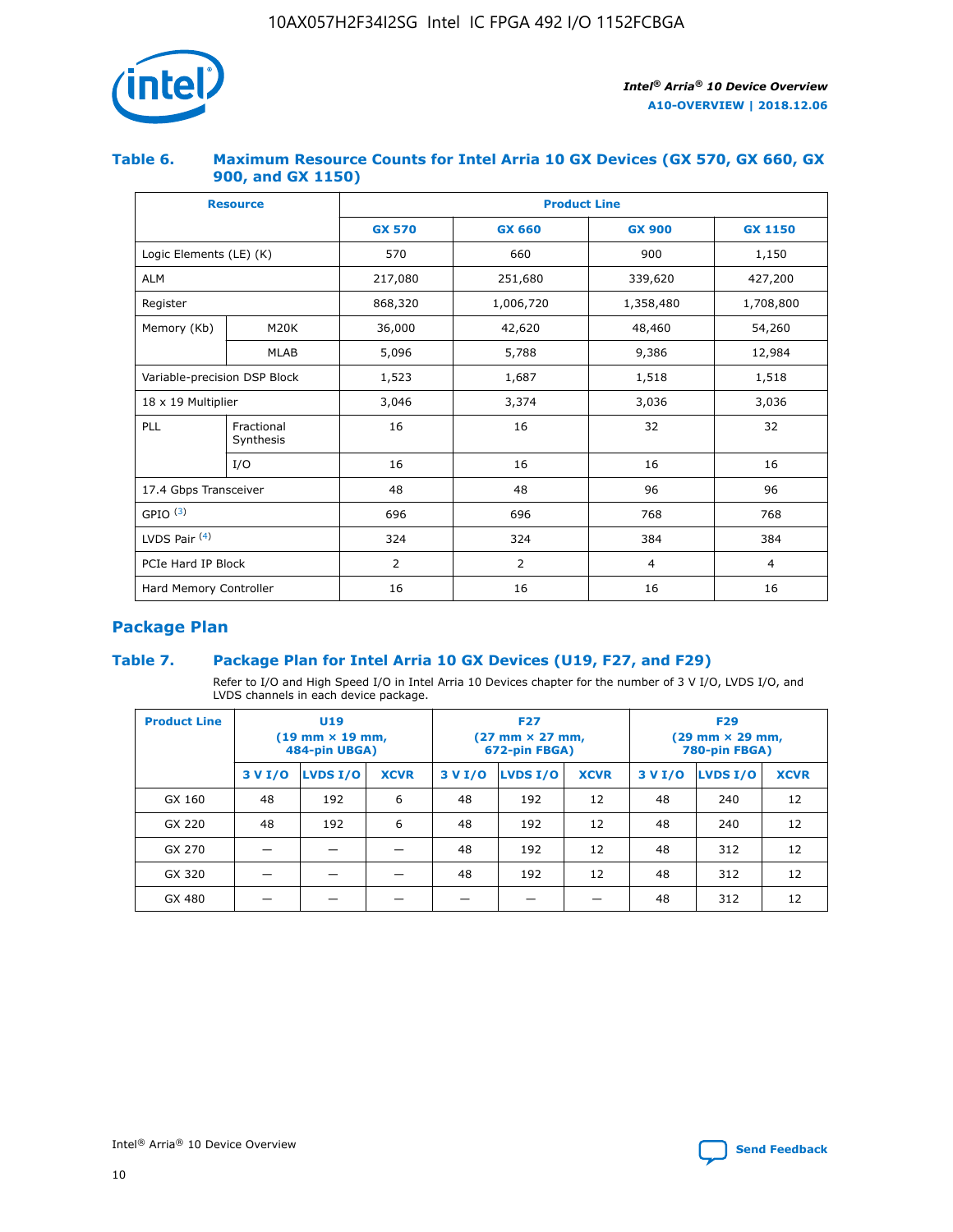

#### **Table 8. Package Plan for Intel Arria 10 GX Devices (F34, F35, NF40, and KF40)**

Refer to I/O and High Speed I/O in Intel Arria 10 Devices chapter for the number of 3 V I/O, LVDS I/O, and LVDS channels in each device package.

| <b>Product Line</b> | <b>F34</b><br>$(35 \text{ mm} \times 35 \text{ mm})$<br>1152-pin FBGA) |                    | <b>F35</b><br>$(35 \text{ mm} \times 35 \text{ mm})$<br><b>1152-pin FBGA)</b> |           | <b>KF40</b><br>$(40 \text{ mm} \times 40 \text{ mm})$<br>1517-pin FBGA) |             |            | <b>NF40</b><br>$(40 \text{ mm} \times 40 \text{ mm})$<br><b>1517-pin FBGA)</b> |             |            |                    |             |
|---------------------|------------------------------------------------------------------------|--------------------|-------------------------------------------------------------------------------|-----------|-------------------------------------------------------------------------|-------------|------------|--------------------------------------------------------------------------------|-------------|------------|--------------------|-------------|
|                     | 3V<br>I/O                                                              | <b>LVDS</b><br>I/O | <b>XCVR</b>                                                                   | 3V<br>I/O | <b>LVDS</b><br>I/O                                                      | <b>XCVR</b> | 3 V<br>I/O | <b>LVDS</b><br>I/O                                                             | <b>XCVR</b> | 3 V<br>I/O | <b>LVDS</b><br>I/O | <b>XCVR</b> |
| GX 270              | 48                                                                     | 336                | 24                                                                            | 48        | 336                                                                     | 24          |            |                                                                                |             |            |                    |             |
| GX 320              | 48                                                                     | 336                | 24                                                                            | 48        | 336                                                                     | 24          |            |                                                                                |             |            |                    |             |
| GX 480              | 48                                                                     | 444                | 24                                                                            | 48        | 348                                                                     | 36          |            |                                                                                |             |            |                    |             |
| GX 570              | 48                                                                     | 444                | 24                                                                            | 48        | 348                                                                     | 36          | 96         | 600                                                                            | 36          | 48         | 540                | 48          |
| GX 660              | 48                                                                     | 444                | 24                                                                            | 48        | 348                                                                     | 36          | 96         | 600                                                                            | 36          | 48         | 540                | 48          |
| GX 900              |                                                                        | 504                | 24                                                                            | -         |                                                                         |             |            |                                                                                |             |            | 600                | 48          |
| GX 1150             |                                                                        | 504                | 24                                                                            |           |                                                                         |             |            |                                                                                |             |            | 600                | 48          |

#### **Table 9. Package Plan for Intel Arria 10 GX Devices (RF40, NF45, SF45, and UF45)**

Refer to I/O and High Speed I/O in Intel Arria 10 Devices chapter for the number of 3 V I/O, LVDS I/O, and LVDS channels in each device package.

| <b>Product Line</b> | <b>RF40</b><br>$(40$ mm $\times$ 40 mm,<br>1517-pin FBGA) |                    |             | <b>NF45</b><br>$(45 \text{ mm} \times 45 \text{ mm})$<br><b>1932-pin FBGA)</b> |                    |             | <b>SF45</b><br>$(45 \text{ mm} \times 45 \text{ mm})$<br><b>1932-pin FBGA)</b> |                    |             | <b>UF45</b><br>$(45 \text{ mm} \times 45 \text{ mm})$<br><b>1932-pin FBGA)</b> |                    |             |
|---------------------|-----------------------------------------------------------|--------------------|-------------|--------------------------------------------------------------------------------|--------------------|-------------|--------------------------------------------------------------------------------|--------------------|-------------|--------------------------------------------------------------------------------|--------------------|-------------|
|                     | 3V<br>I/O                                                 | <b>LVDS</b><br>I/O | <b>XCVR</b> | 3 V<br>I/O                                                                     | <b>LVDS</b><br>I/O | <b>XCVR</b> | 3 V<br>I/O                                                                     | <b>LVDS</b><br>I/O | <b>XCVR</b> | 3V<br>I/O                                                                      | <b>LVDS</b><br>I/O | <b>XCVR</b> |
| GX 900              |                                                           | 342                | 66          | _                                                                              | 768                | 48          |                                                                                | 624                | 72          |                                                                                | 480                | 96          |
| GX 1150             |                                                           | 342                | 66          | _                                                                              | 768                | 48          |                                                                                | 624                | 72          |                                                                                | 480                | 96          |

#### **Related Information**

[I/O and High-Speed Differential I/O Interfaces in Intel Arria 10 Devices chapter, Intel](https://www.intel.com/content/www/us/en/programmable/documentation/sam1403482614086.html#sam1403482030321) [Arria 10 Device Handbook](https://www.intel.com/content/www/us/en/programmable/documentation/sam1403482614086.html#sam1403482030321)

Provides the number of 3 V and LVDS I/Os, and LVDS channels for each Intel Arria 10 device package.

## **Intel Arria 10 GT**

This section provides the available options, maximum resource counts, and package plan for the Intel Arria 10 GT devices.

The information in this section is correct at the time of publication. For the latest information and to get more details, refer to the Intel FPGA Product Selector.

#### **Related Information**

#### [Intel FPGA Product Selector](http://www.altera.com/products/selector/psg-selector.html)

Provides the latest information on Intel products.

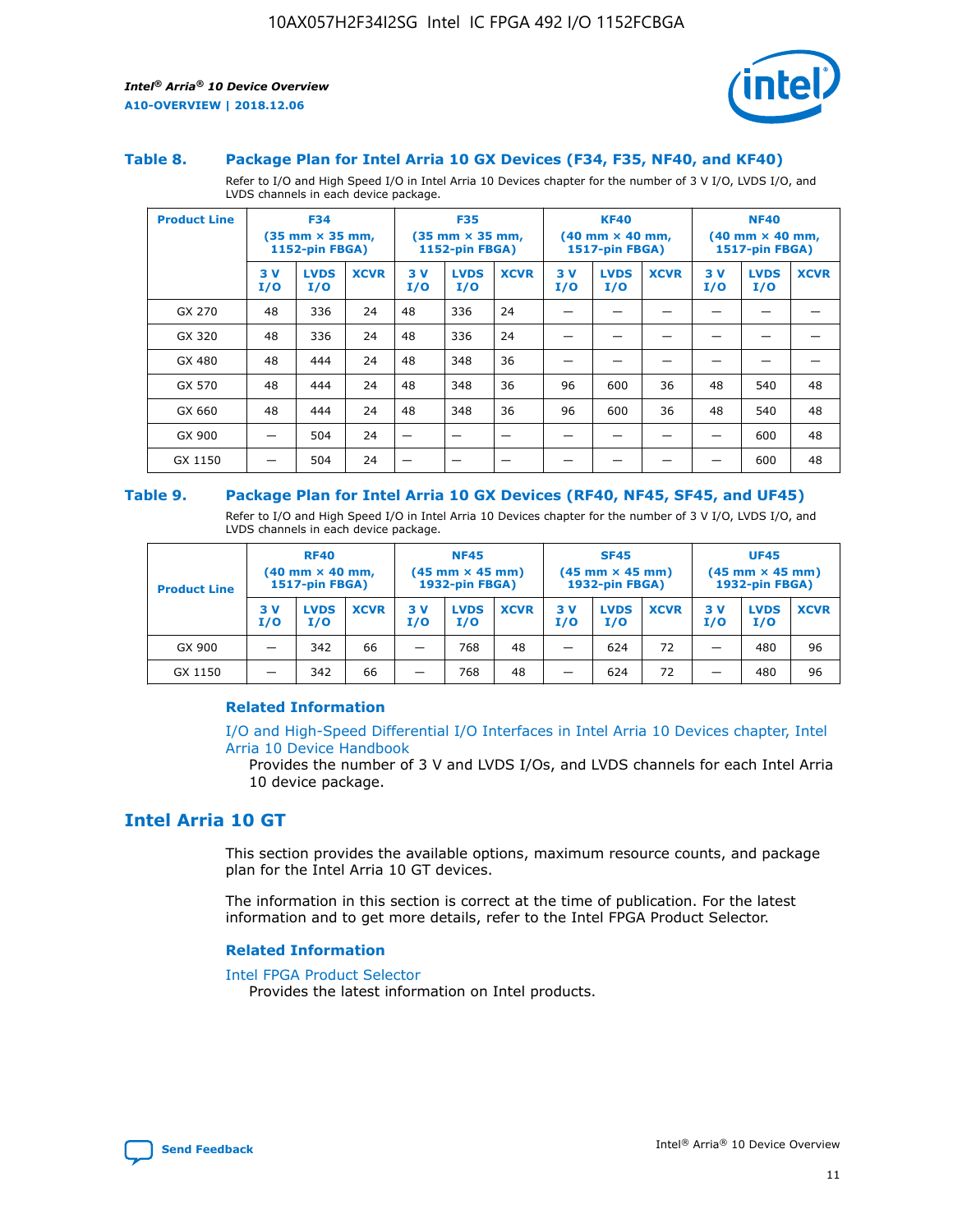

## **Available Options**

## **Figure 2. Sample Ordering Code and Available Options for Intel Arria 10 GT Devices**

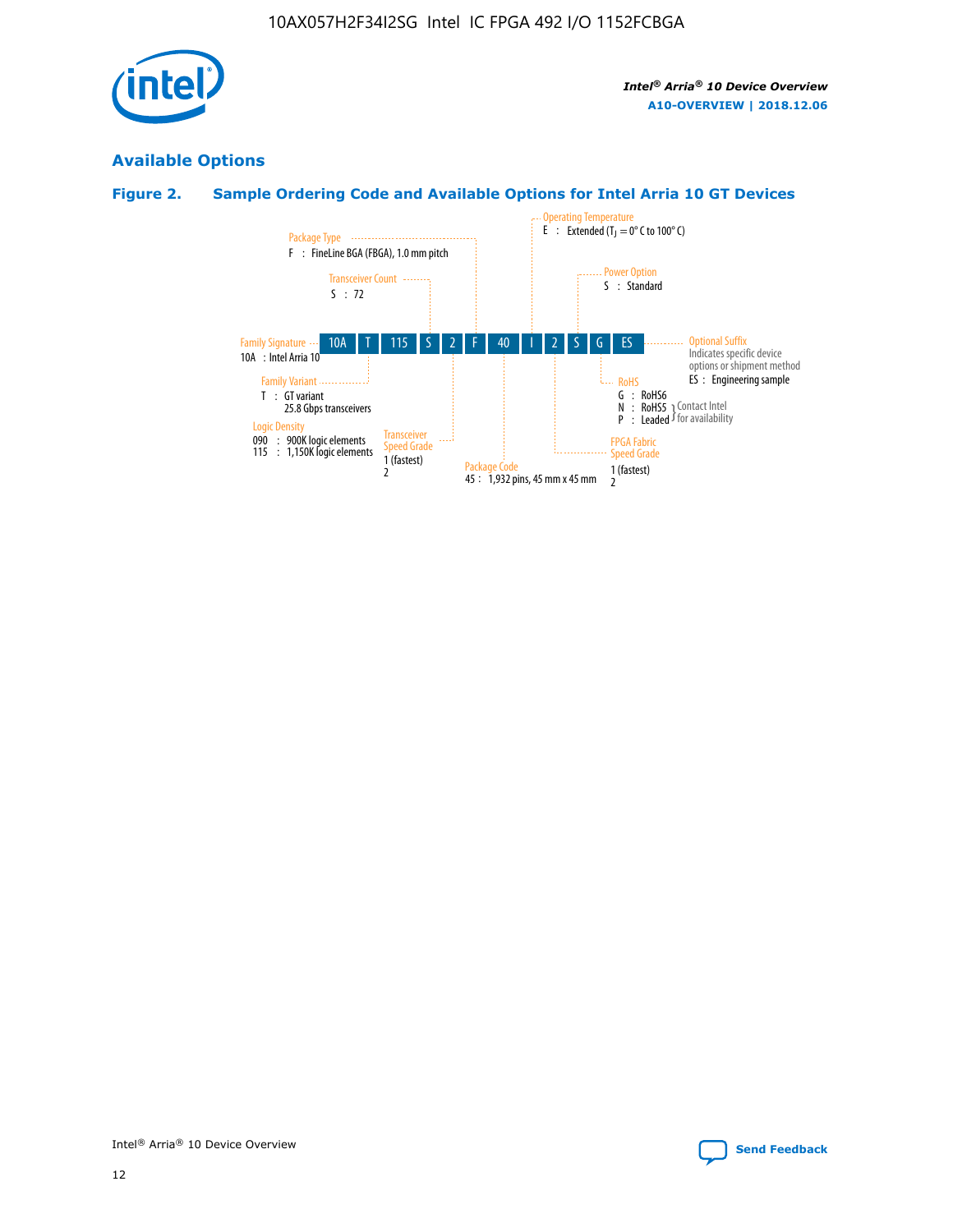

## **Maximum Resources**

#### **Table 10. Maximum Resource Counts for Intel Arria 10 GT Devices**

|                              | <b>Resource</b>      | <b>Product Line</b> |                |  |
|------------------------------|----------------------|---------------------|----------------|--|
|                              |                      | <b>GT 900</b>       | GT 1150        |  |
| Logic Elements (LE) (K)      |                      | 900                 | 1,150          |  |
| <b>ALM</b>                   |                      | 339,620             | 427,200        |  |
| Register                     |                      | 1,358,480           | 1,708,800      |  |
| Memory (Kb)                  | M20K                 | 48,460              | 54,260         |  |
|                              | <b>MLAB</b>          | 9,386               | 12,984         |  |
| Variable-precision DSP Block |                      | 1,518               | 1,518          |  |
| 18 x 19 Multiplier           |                      | 3,036               | 3,036          |  |
| <b>PLL</b>                   | Fractional Synthesis | 32                  | 32             |  |
|                              | I/O                  | 16                  | 16             |  |
| Transceiver                  | 17.4 Gbps            | 72(5)               | 72(5)          |  |
|                              | 25.8 Gbps            | 6                   | 6              |  |
| GPIO <sup>(6)</sup>          |                      | 624                 | 624            |  |
| LVDS Pair $(7)$              |                      | 312                 | 312            |  |
| PCIe Hard IP Block           |                      | $\overline{4}$      | $\overline{4}$ |  |
| Hard Memory Controller       |                      | 16                  | 16             |  |

#### **Related Information**

#### [Intel Arria 10 GT Channel Usage](https://www.intel.com/content/www/us/en/programmable/documentation/nik1398707230472.html#nik1398707008178)

Configuring GT/GX channels in Intel Arria 10 GT devices.

## **Package Plan**

#### **Table 11. Package Plan for Intel Arria 10 GT Devices**

Refer to I/O and High Speed I/O in Intel Arria 10 Devices chapter for the number of 3 V I/O, LVDS I/O, and LVDS channels in each device package.

| <b>Product Line</b> | <b>SF45</b><br>(45 mm × 45 mm, 1932-pin FBGA) |                 |             |  |  |  |
|---------------------|-----------------------------------------------|-----------------|-------------|--|--|--|
|                     | 3 V I/O                                       | <b>LVDS I/O</b> | <b>XCVR</b> |  |  |  |
| GT 900              |                                               | 624             | 72          |  |  |  |
| GT 1150             |                                               | 624             | 72          |  |  |  |

<sup>(7)</sup> Each LVDS I/O pair can be used as differential input or output.



 $(5)$  If all 6 GT channels are in use, 12 of the GX channels are not usable.

<sup>(6)</sup> The number of GPIOs does not include transceiver I/Os. In the Intel Quartus Prime software, the number of user I/Os includes transceiver I/Os.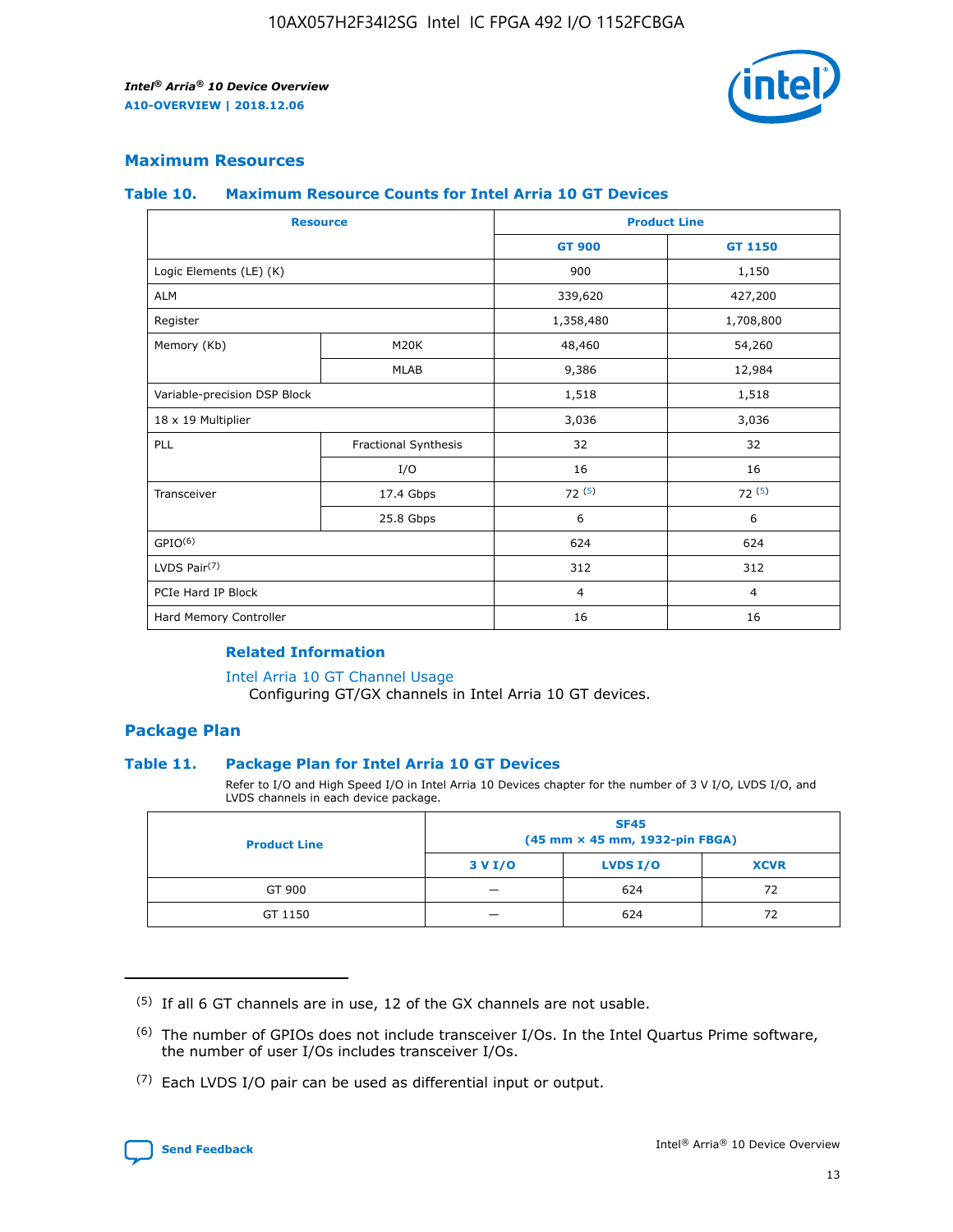

#### **Related Information**

[I/O and High-Speed Differential I/O Interfaces in Intel Arria 10 Devices chapter, Intel](https://www.intel.com/content/www/us/en/programmable/documentation/sam1403482614086.html#sam1403482030321) [Arria 10 Device Handbook](https://www.intel.com/content/www/us/en/programmable/documentation/sam1403482614086.html#sam1403482030321)

Provides the number of 3 V and LVDS I/Os, and LVDS channels for each Intel Arria 10 device package.

## **Intel Arria 10 SX**

This section provides the available options, maximum resource counts, and package plan for the Intel Arria 10 SX devices.

The information in this section is correct at the time of publication. For the latest information and to get more details, refer to the Intel FPGA Product Selector.

#### **Related Information**

[Intel FPGA Product Selector](http://www.altera.com/products/selector/psg-selector.html) Provides the latest information on Intel products.

#### **Available Options**

#### **Figure 3. Sample Ordering Code and Available Options for Intel Arria 10 SX Devices**



#### **Related Information**

[Transceiver Performance for Intel Arria 10 GX/SX Devices](https://www.intel.com/content/www/us/en/programmable/documentation/mcn1413182292568.html#mcn1413213965502) Provides more information about the transceiver speed grade.

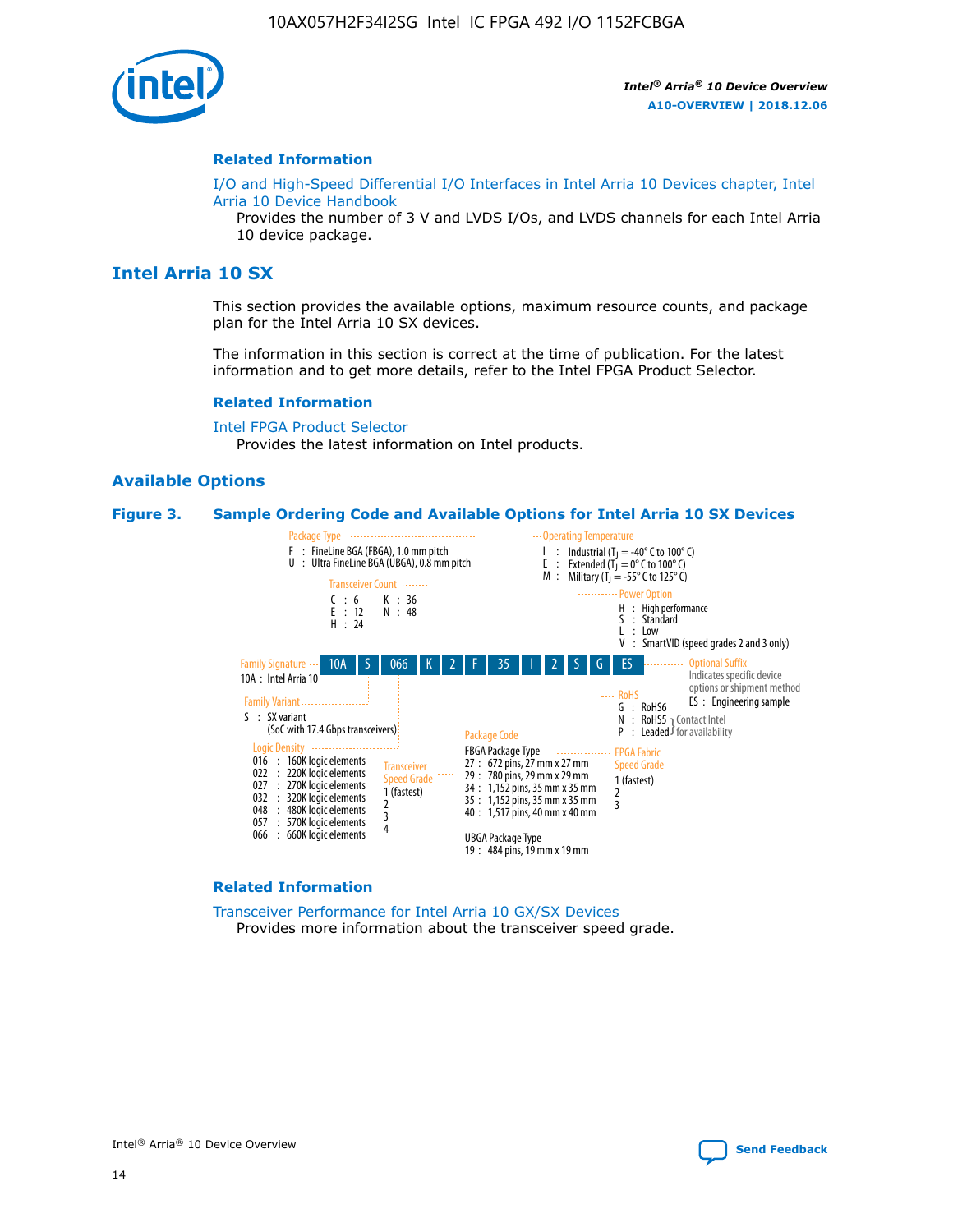

## **Maximum Resources**

#### **Table 12. Maximum Resource Counts for Intel Arria 10 SX Devices**

|                                   | <b>Resource</b>         | <b>Product Line</b> |               |                |                |                |                |                |  |  |  |
|-----------------------------------|-------------------------|---------------------|---------------|----------------|----------------|----------------|----------------|----------------|--|--|--|
|                                   |                         | <b>SX 160</b>       | <b>SX 220</b> | <b>SX 270</b>  | <b>SX 320</b>  | <b>SX 480</b>  | <b>SX 570</b>  | <b>SX 660</b>  |  |  |  |
| Logic Elements (LE) (K)           |                         | 160                 | 220           | 270            | 320            | 480            | 570            | 660            |  |  |  |
| <b>ALM</b>                        |                         | 61,510              | 80,330        | 101,620        | 119,900        | 183,590        | 217,080        | 251,680        |  |  |  |
| Register                          |                         | 246,040             | 321,320       | 406,480        | 479,600        | 734,360        | 868,320        | 1,006,720      |  |  |  |
| Memory (Kb)                       | M <sub>20</sub> K       | 8,800               | 11,740        | 15,000         | 17,820         | 28,620         | 36,000         | 42,620         |  |  |  |
|                                   | <b>MLAB</b>             | 1,050               | 1,690         | 2,452          | 2,727          | 4,164          | 5,096          | 5,788          |  |  |  |
| Variable-precision DSP Block      |                         | 156                 | 192           | 830            | 985            | 1,368          | 1,523          | 1,687          |  |  |  |
| 18 x 19 Multiplier                |                         | 312                 | 384           | 1,660          | 1,970          | 2,736          | 3,046          | 3,374          |  |  |  |
| <b>PLL</b>                        | Fractional<br>Synthesis | 6                   | 6             | 8              | 8              | 12             | 16             | 16             |  |  |  |
|                                   | I/O                     | 6                   | 6             | 8              | 8              | 12             | 16             | 16             |  |  |  |
| 17.4 Gbps Transceiver             |                         | 12                  | 12            | 24             | 24             | 36             | 48             | 48             |  |  |  |
| GPIO <sup>(8)</sup>               |                         | 288                 | 288           | 384            | 384            | 492            | 696            | 696            |  |  |  |
| LVDS Pair $(9)$                   |                         | 120                 | 120           | 168            | 168            | 174            | 324            | 324            |  |  |  |
| PCIe Hard IP Block                |                         | $\mathbf{1}$        | $\mathbf{1}$  | $\overline{2}$ | $\overline{2}$ | $\overline{2}$ | $\overline{2}$ | $\overline{2}$ |  |  |  |
| Hard Memory Controller            |                         | 6                   | 6             | 8              | 8              | 12             | 16             | 16             |  |  |  |
| ARM Cortex-A9 MPCore<br>Processor |                         | Yes                 | Yes           | Yes            | Yes            | Yes            | Yes            | Yes            |  |  |  |

## **Package Plan**

#### **Table 13. Package Plan for Intel Arria 10 SX Devices (U19, F27, F29, and F34)**

Refer to I/O and High Speed I/O in Intel Arria 10 Devices chapter for the number of 3 V I/O, LVDS I/O, and LVDS channels in each device package.

| <b>Product Line</b> | <b>U19</b><br>$(19 \text{ mm} \times 19 \text{ mm})$<br>484-pin UBGA) |                    | <b>F27</b><br>$(27 \text{ mm} \times 27 \text{ mm})$<br>672-pin FBGA) |           | <b>F29</b><br>$(29$ mm $\times$ 29 mm,<br>780-pin FBGA) |             |            | <b>F34</b><br>$(35 \text{ mm} \times 35 \text{ mm})$<br>1152-pin FBGA) |             |           |                    |             |
|---------------------|-----------------------------------------------------------------------|--------------------|-----------------------------------------------------------------------|-----------|---------------------------------------------------------|-------------|------------|------------------------------------------------------------------------|-------------|-----------|--------------------|-------------|
|                     | 3V<br>I/O                                                             | <b>LVDS</b><br>I/O | <b>XCVR</b>                                                           | 3V<br>I/O | <b>LVDS</b><br>I/O                                      | <b>XCVR</b> | 3 V<br>I/O | <b>LVDS</b><br>I/O                                                     | <b>XCVR</b> | 3V<br>I/O | <b>LVDS</b><br>I/O | <b>XCVR</b> |
| SX 160              | 48                                                                    | 144                | 6                                                                     | 48        | 192                                                     | 12          | 48         | 240                                                                    | 12          | –         |                    |             |
| SX 220              | 48                                                                    | 144                | 6                                                                     | 48        | 192                                                     | 12          | 48         | 240                                                                    | 12          |           |                    |             |
| SX 270              |                                                                       |                    |                                                                       | 48        | 192                                                     | 12          | 48         | 312                                                                    | 12          | 48        | 336                | 24          |
| SX 320              |                                                                       |                    |                                                                       | 48        | 192                                                     | 12          | 48         | 312                                                                    | 12          | 48        | 336                | 24          |
|                     | continued                                                             |                    |                                                                       |           |                                                         |             |            |                                                                        |             |           |                    |             |

 $(8)$  The number of GPIOs does not include transceiver I/Os. In the Intel Quartus Prime software, the number of user I/Os includes transceiver I/Os.

 $(9)$  Each LVDS I/O pair can be used as differential input or output.

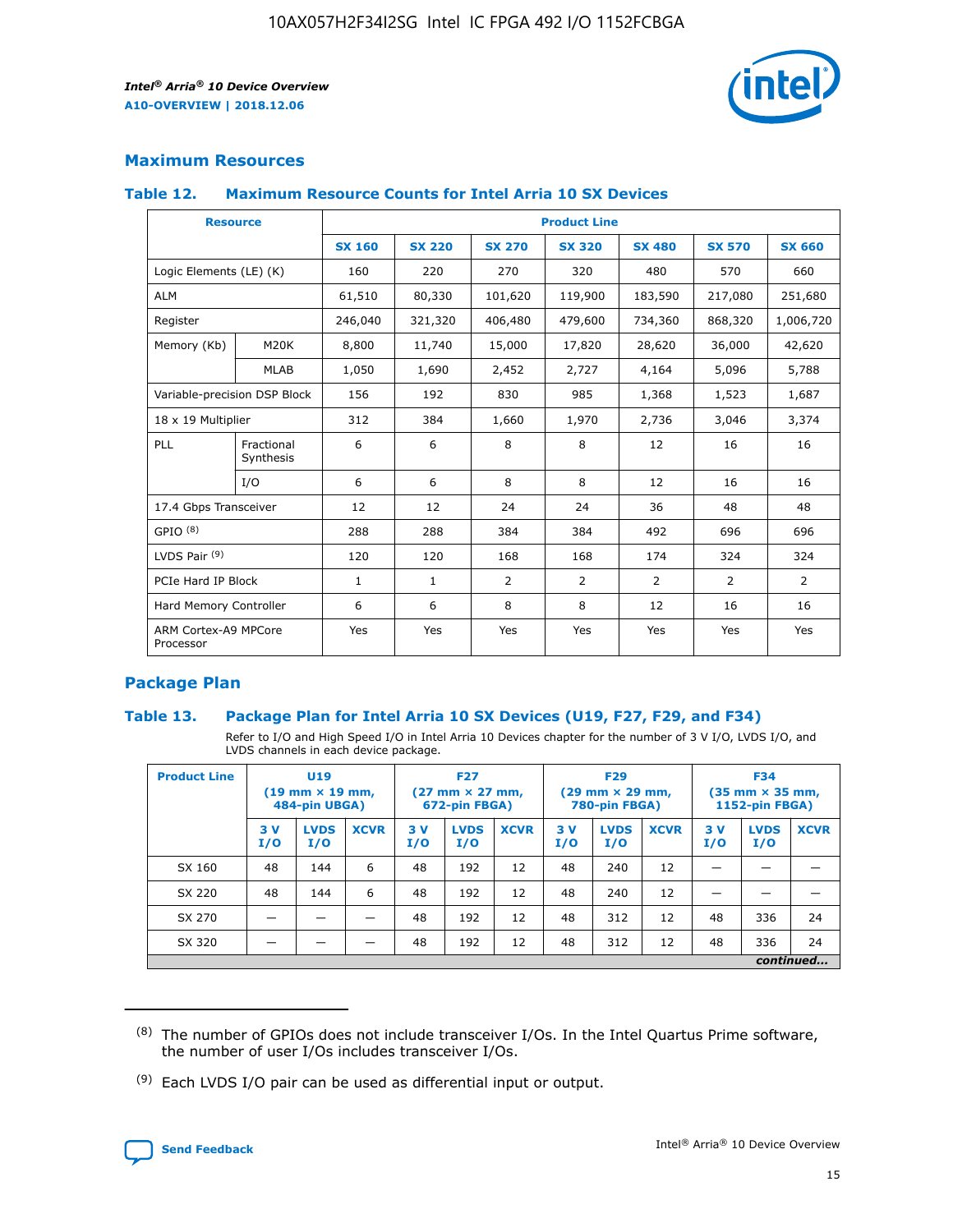

| <b>Product Line</b> |            | <b>U19</b><br>$(19 \text{ mm} \times 19 \text{ mm})$<br>484-pin UBGA) |             | <b>F27</b><br>$(27 \text{ mm} \times 27 \text{ mm})$<br>672-pin FBGA) |                    | <b>F29</b><br>$(29$ mm $\times$ 29 mm,<br>780-pin FBGA) |           |                    | <b>F34</b><br>$(35$ mm $\times$ 35 mm,<br><b>1152-pin FBGA)</b> |           |                    |             |
|---------------------|------------|-----------------------------------------------------------------------|-------------|-----------------------------------------------------------------------|--------------------|---------------------------------------------------------|-----------|--------------------|-----------------------------------------------------------------|-----------|--------------------|-------------|
|                     | 3 V<br>I/O | <b>LVDS</b><br>I/O                                                    | <b>XCVR</b> | 3V<br>I/O                                                             | <b>LVDS</b><br>I/O | <b>XCVR</b>                                             | 3V<br>I/O | <b>LVDS</b><br>I/O | <b>XCVR</b>                                                     | 3V<br>I/O | <b>LVDS</b><br>I/O | <b>XCVR</b> |
| SX 480              |            |                                                                       |             |                                                                       |                    |                                                         | 48        | 312                | 12                                                              | 48        | 444                | 24          |
| SX 570              |            |                                                                       |             |                                                                       |                    |                                                         |           |                    |                                                                 | 48        | 444                | 24          |
| SX 660              |            |                                                                       |             |                                                                       |                    |                                                         |           |                    |                                                                 | 48        | 444                | 24          |

## **Table 14. Package Plan for Intel Arria 10 SX Devices (F35, KF40, and NF40)**

Refer to I/O and High Speed I/O in Intel Arria 10 Devices chapter for the number of 3 V I/O, LVDS I/O, and LVDS channels in each device package.

| <b>Product Line</b> | <b>F35</b><br>(35 mm × 35 mm,<br>1152-pin FBGA) |          |             |                                           | <b>KF40</b><br>(40 mm × 40 mm,<br>1517-pin FBGA) |    | <b>NF40</b><br>(40 mm × 40 mm,<br>1517-pin FBGA) |          |             |  |
|---------------------|-------------------------------------------------|----------|-------------|-------------------------------------------|--------------------------------------------------|----|--------------------------------------------------|----------|-------------|--|
|                     | 3 V I/O                                         | LVDS I/O | <b>XCVR</b> | <b>LVDS I/O</b><br>3 V I/O<br><b>XCVR</b> |                                                  |    | 3 V I/O                                          | LVDS I/O | <b>XCVR</b> |  |
| SX 270              | 48                                              | 336      | 24          |                                           |                                                  |    |                                                  |          |             |  |
| SX 320              | 48                                              | 336      | 24          |                                           |                                                  |    |                                                  |          |             |  |
| SX 480              | 48                                              | 348      | 36          |                                           |                                                  |    |                                                  |          |             |  |
| SX 570              | 48                                              | 348      | 36          | 96                                        | 600                                              | 36 | 48                                               | 540      | 48          |  |
| SX 660              | 48                                              | 348      | 36          | 96                                        | 600                                              | 36 | 48                                               | 540      | 48          |  |

## **Related Information**

[I/O and High-Speed Differential I/O Interfaces in Intel Arria 10 Devices chapter, Intel](https://www.intel.com/content/www/us/en/programmable/documentation/sam1403482614086.html#sam1403482030321) [Arria 10 Device Handbook](https://www.intel.com/content/www/us/en/programmable/documentation/sam1403482614086.html#sam1403482030321)

Provides the number of 3 V and LVDS I/Os, and LVDS channels for each Intel Arria 10 device package.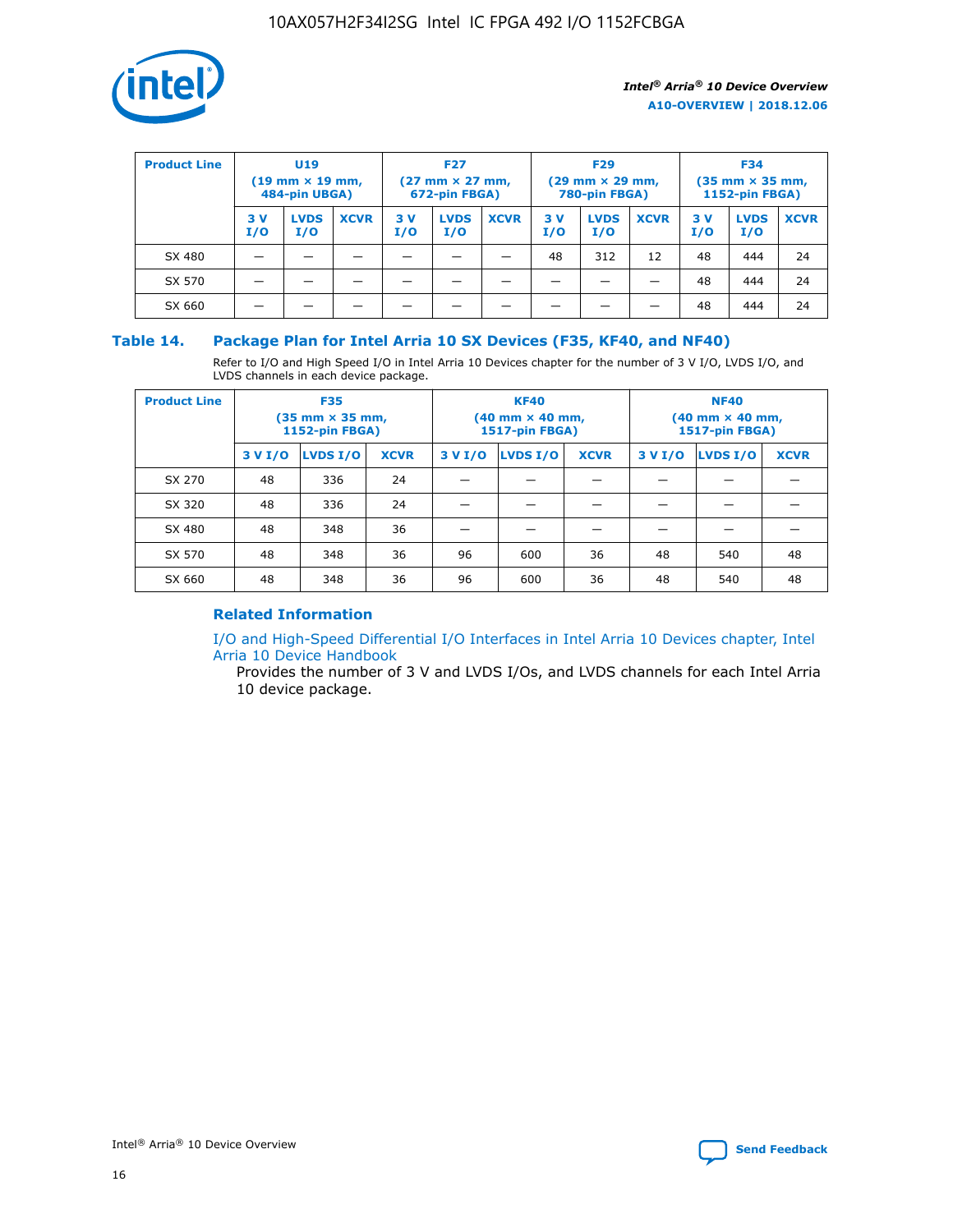

# **I/O Vertical Migration for Intel Arria 10 Devices**

#### **Figure 4. Migration Capability Across Intel Arria 10 Product Lines**

- The arrows indicate the migration paths. The devices included in each vertical migration path are shaded. Devices with fewer resources in the same path have lighter shades.
- To achieve the full I/O migration across product lines in the same migration path, restrict I/Os and transceivers usage to match the product line with the lowest I/O and transceiver counts.
- An LVDS I/O bank in the source device may be mapped to a 3 V I/O bank in the target device. To use memory interface clock frequency higher than 533 MHz, assign external memory interface pins only to banks that are LVDS I/O in both devices.
- There may be nominal 0.15 mm package height difference between some product lines in the same package type.
	- **Variant Product Line Package U19 F27 F29 F34 F35 KF40 NF40 RF40 NF45 SF45 UF45** Intel® Arria® 10 GX GX 160 GX 220 GX 270 GX 320 GX 480 GX 570 GX 660 GX 900 GX 1150 Intel Arria 10 GT GT 900 GT 1150 Intel Arria 10 SX SX 160 SX 220 SX 270 SX 320 SX 480 SX 570 SX 660
- Some migration paths are not shown in the Intel Quartus Prime software **Pin Migration View**.

*Note:* To verify the pin migration compatibility, use the **Pin Migration View** window in the Intel Quartus Prime software Pin Planner.

## **Adaptive Logic Module**

Intel Arria 10 devices use a 20 nm ALM as the basic building block of the logic fabric.

The ALM architecture is the same as the previous generation FPGAs, allowing for efficient implementation of logic functions and easy conversion of IP between the device generations.

The ALM, as shown in following figure, uses an 8-input fracturable look-up table (LUT) with four dedicated registers to help improve timing closure in register-rich designs and achieve an even higher design packing capability than the traditional two-register per LUT architecture.

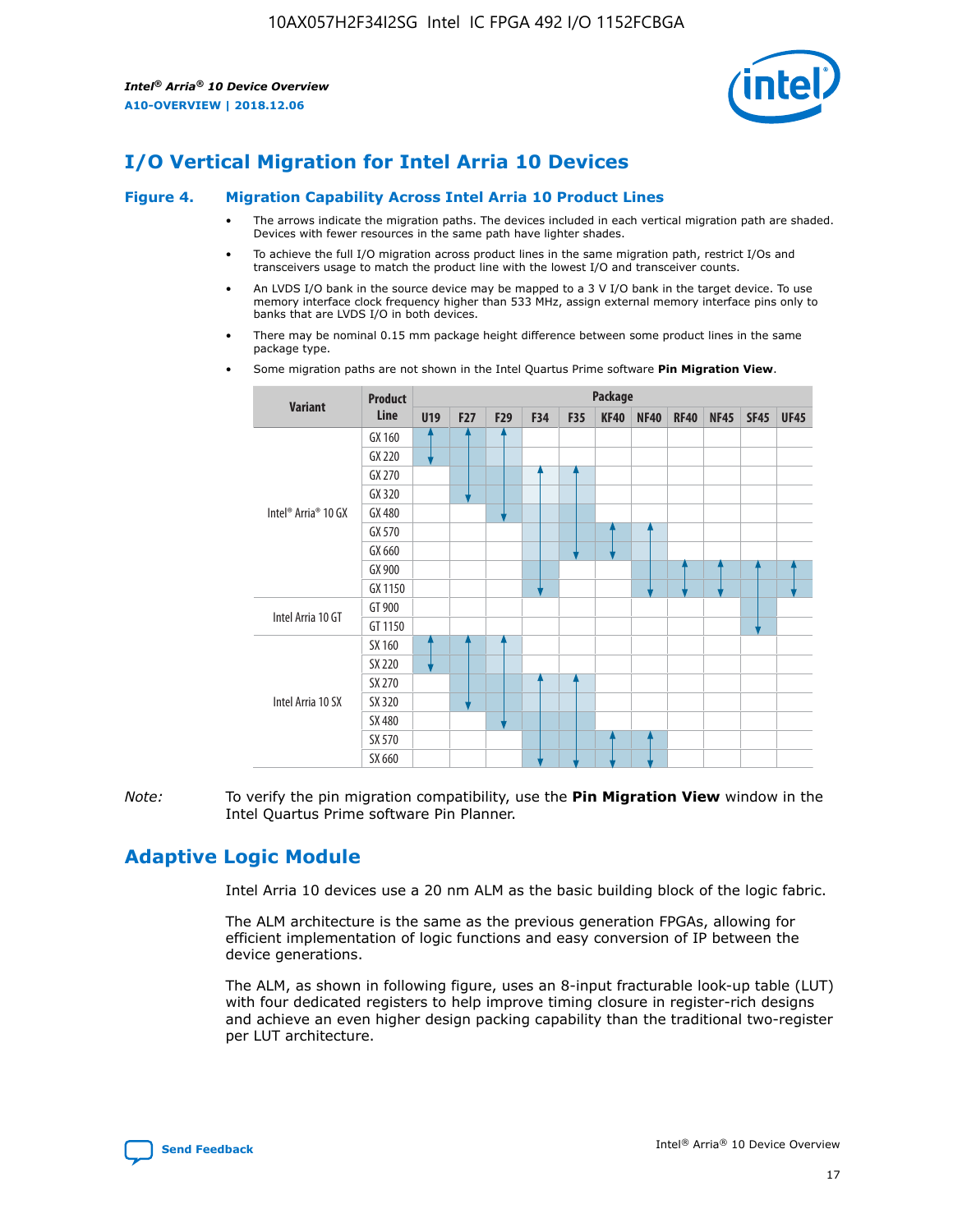

**Figure 5. ALM for Intel Arria 10 Devices**



The Intel Quartus Prime software optimizes your design according to the ALM logic structure and automatically maps legacy designs into the Intel Arria 10 ALM architecture.

## **Variable-Precision DSP Block**

The Intel Arria 10 variable precision DSP blocks support fixed-point arithmetic and floating-point arithmetic.

Features for fixed-point arithmetic:

- High-performance, power-optimized, and fully registered multiplication operations
- 18-bit and 27-bit word lengths
- Two 18 x 19 multipliers or one 27 x 27 multiplier per DSP block
- Built-in addition, subtraction, and 64-bit double accumulation register to combine multiplication results
- Cascading 19-bit or 27-bit when pre-adder is disabled and cascading 18-bit when pre-adder is used to form the tap-delay line for filtering applications
- Cascading 64-bit output bus to propagate output results from one block to the next block without external logic support
- Hard pre-adder supported in 19-bit and 27-bit modes for symmetric filters
- Internal coefficient register bank in both 18-bit and 27-bit modes for filter implementation
- 18-bit and 27-bit systolic finite impulse response (FIR) filters with distributed output adder
- Biased rounding support

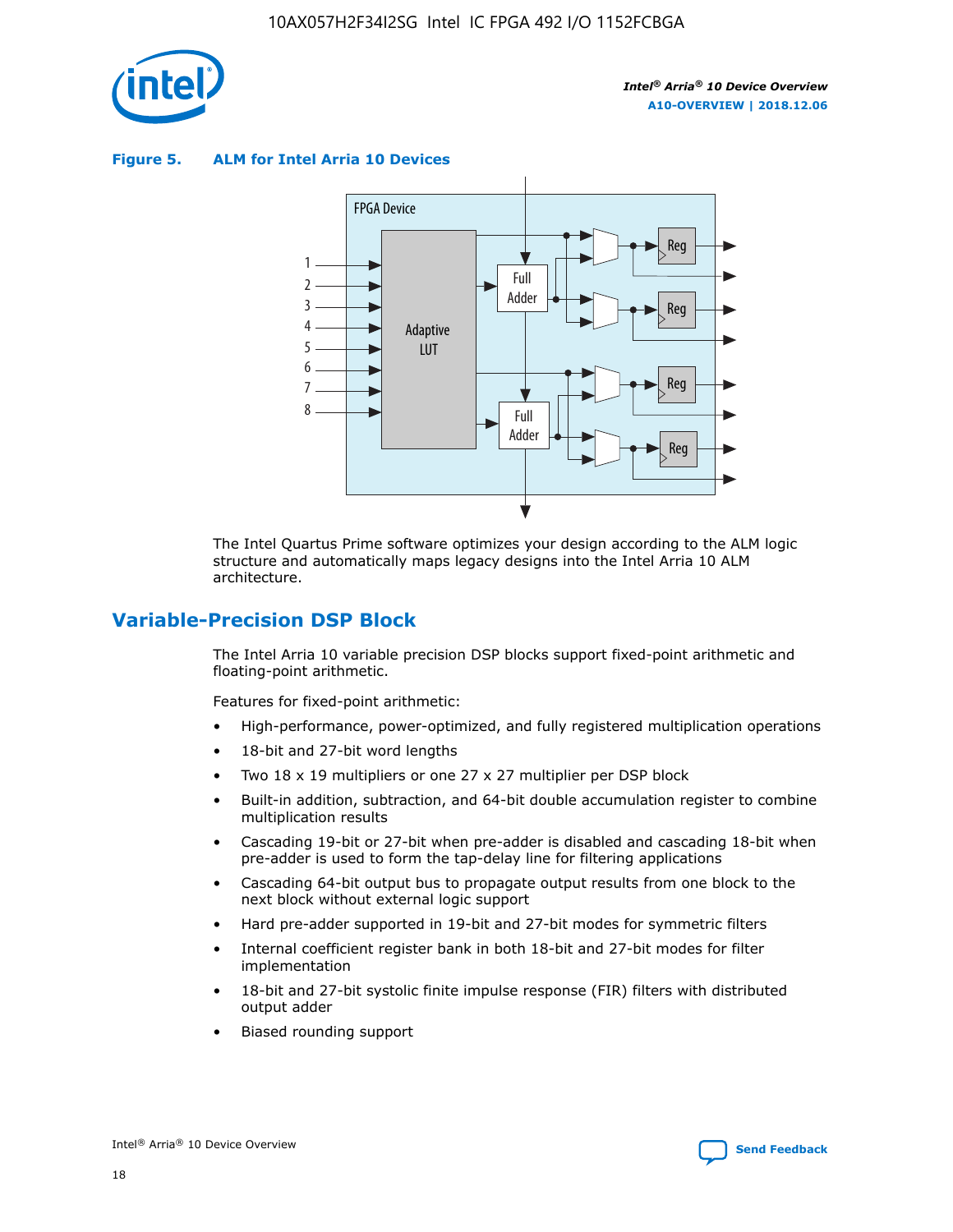

Features for floating-point arithmetic:

- A completely hardened architecture that supports multiplication, addition, subtraction, multiply-add, and multiply-subtract
- Multiplication with accumulation capability and a dynamic accumulator reset control
- Multiplication with cascade summation capability
- Multiplication with cascade subtraction capability
- Complex multiplication
- Direct vector dot product
- Systolic FIR filter

#### **Table 15. Variable-Precision DSP Block Configurations for Intel Arria 10 Devices**

| <b>Usage Example</b>                                       | <b>Multiplier Size (Bit)</b>    | <b>DSP Block Resources</b> |
|------------------------------------------------------------|---------------------------------|----------------------------|
| Medium precision fixed point                               | Two 18 x 19                     |                            |
| High precision fixed or Single precision<br>floating point | One 27 x 27                     |                            |
| Fixed point FFTs                                           | One 19 x 36 with external adder |                            |
| Very high precision fixed point                            | One 36 x 36 with external adder |                            |
| Double precision floating point                            | One 54 x 54 with external adder | 4                          |

#### **Table 16. Resources for Fixed-Point Arithmetic in Intel Arria 10 Devices**

The table lists the variable-precision DSP resources by bit precision for each Intel Arria 10 device.

| <b>Variant</b>  | <b>Product Line</b> | Variable-<br>precision | <b>Independent Input and Output</b><br><b>Multiplications Operator</b> |                                     | $18 \times 19$<br><b>Multiplier</b><br><b>Adder Sum</b> | $18 \times 18$<br><b>Multiplier</b>                |
|-----------------|---------------------|------------------------|------------------------------------------------------------------------|-------------------------------------|---------------------------------------------------------|----------------------------------------------------|
|                 |                     | <b>DSP Block</b>       | $18 \times 19$<br><b>Multiplier</b>                                    | $27 \times 27$<br><b>Multiplier</b> | <b>Mode</b>                                             | <b>Adder</b><br><b>Summed with</b><br>36 bit Input |
| AIntel Arria 10 | GX 160              | 156                    | 312                                                                    | 156                                 | 156                                                     | 156                                                |
| <b>GX</b>       | GX 220              | 192                    | 384                                                                    | 192                                 | 192                                                     | 192                                                |
|                 | GX 270              | 830                    | 1,660                                                                  | 830                                 | 830                                                     | 830                                                |
|                 | GX 320              | 984                    | 1,968                                                                  | 984                                 | 984                                                     | 984                                                |
|                 | GX 480              | 1,368                  | 2,736                                                                  | 1,368                               | 1,368                                                   | 1,368                                              |
|                 | GX 570              | 1,523                  | 3,046                                                                  | 1,523                               | 1,523                                                   | 1,523                                              |
|                 | GX 660              | 1,687                  | 3,374                                                                  | 1,687                               | 1,687                                                   | 1,687                                              |
|                 | GX 900              | 1,518                  | 3,036                                                                  | 1,518                               | 1,518                                                   | 1,518                                              |
|                 | GX 1150             | 1,518                  | 3,036                                                                  | 1,518                               | 1,518                                                   | 1,518                                              |
| Intel Arria 10  | GT 900              | 1,518                  | 3,036                                                                  | 1,518                               | 1,518                                                   | 1,518                                              |
| GT              | GT 1150             | 1,518                  | 3,036                                                                  | 1,518                               | 1,518                                                   | 1,518                                              |
| Intel Arria 10  | SX 160              | 156                    | 312                                                                    | 156                                 | 156                                                     | 156                                                |
| <b>SX</b>       | SX 220              | 192                    | 384                                                                    | 192                                 | 192                                                     | 192                                                |
|                 | SX 270              | 830                    | 1,660                                                                  | 830                                 | 830                                                     | 830                                                |
|                 |                     |                        |                                                                        |                                     |                                                         | continued                                          |

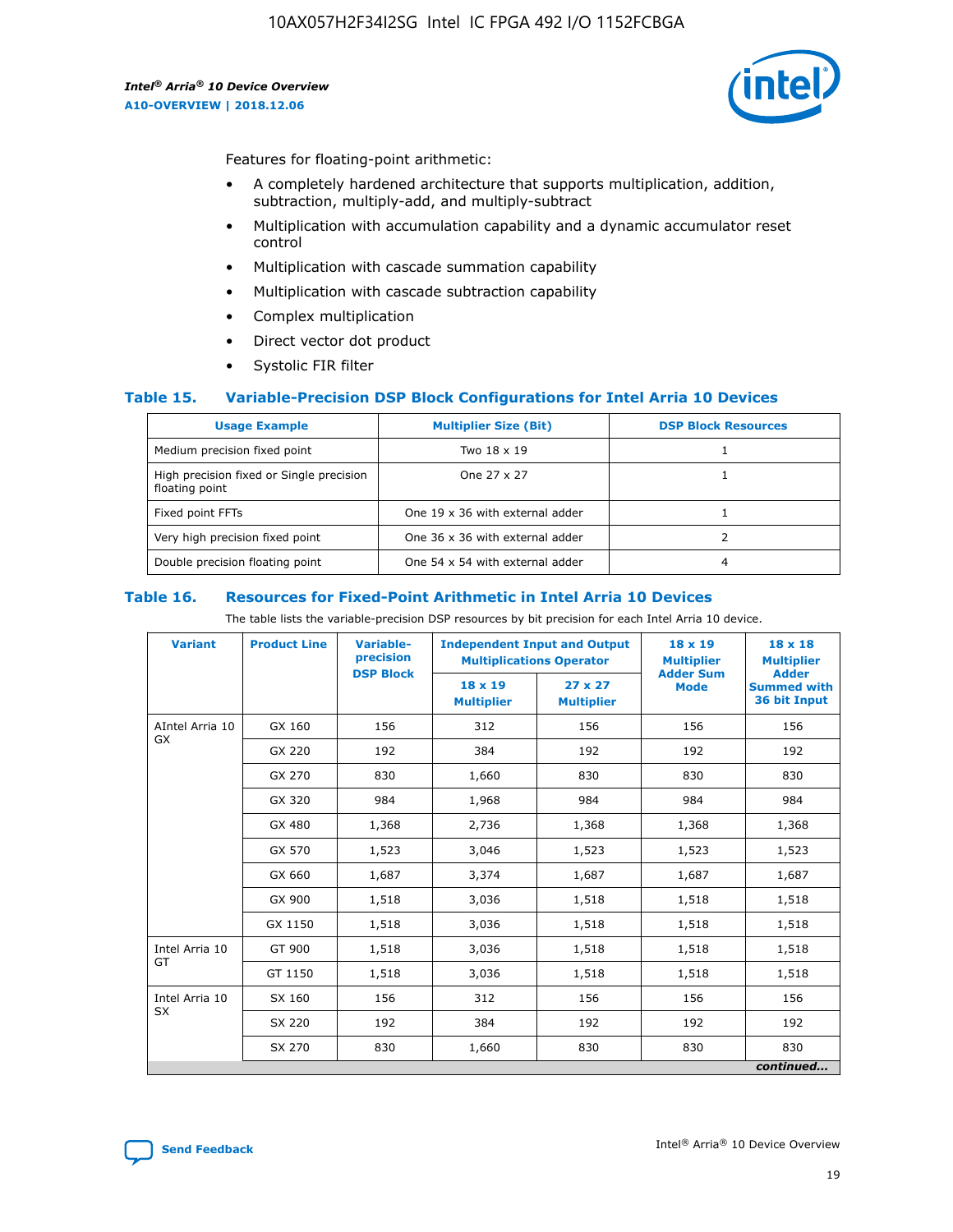

| <b>Variant</b> | <b>Product Line</b> | <b>Variable-</b><br>precision |                                     | <b>Independent Input and Output</b><br><b>Multiplications Operator</b> | $18 \times 19$<br><b>Multiplier</b> | $18 \times 18$<br><b>Multiplier</b>                |
|----------------|---------------------|-------------------------------|-------------------------------------|------------------------------------------------------------------------|-------------------------------------|----------------------------------------------------|
|                |                     | <b>DSP Block</b>              | $18 \times 19$<br><b>Multiplier</b> | $27 \times 27$<br><b>Multiplier</b>                                    | <b>Adder Sum</b><br>Mode            | <b>Adder</b><br><b>Summed with</b><br>36 bit Input |
|                | SX 320              | 984                           | 1,968                               | 984                                                                    | 984                                 | 984                                                |
|                | SX 480              | 1,368                         | 2,736                               | 1,368                                                                  | 1,368                               | 1,368                                              |
|                | SX 570              | 1,523                         | 3,046                               | 1,523                                                                  | 1,523                               | 1,523                                              |
|                | SX 660              | 1,687                         | 3,374                               | 1,687                                                                  | 1,687                               | 1,687                                              |

## **Table 17. Resources for Floating-Point Arithmetic in Intel Arria 10 Devices**

The table lists the variable-precision DSP resources by bit precision for each Intel Arria 10 device.

| <b>Variant</b> | <b>Product Line</b> | <b>Variable-</b><br>precision<br><b>DSP Block</b> | <b>Single</b><br><b>Precision</b><br><b>Floating-Point</b><br><b>Multiplication</b><br><b>Mode</b> | <b>Single-Precision</b><br><b>Floating-Point</b><br><b>Adder Mode</b> | Single-<br><b>Precision</b><br><b>Floating-Point</b><br><b>Multiply</b><br><b>Accumulate</b><br><b>Mode</b> | <b>Peak</b><br><b>Giga Floating-</b><br><b>Point</b><br><b>Operations</b><br>per Second<br>(GFLOPs) |
|----------------|---------------------|---------------------------------------------------|----------------------------------------------------------------------------------------------------|-----------------------------------------------------------------------|-------------------------------------------------------------------------------------------------------------|-----------------------------------------------------------------------------------------------------|
| Intel Arria 10 | GX 160              | 156                                               | 156                                                                                                | 156                                                                   | 156                                                                                                         | 140                                                                                                 |
| GX             | GX 220              | 192                                               | 192                                                                                                | 192                                                                   | 192                                                                                                         | 173                                                                                                 |
|                | GX 270              | 830                                               | 830                                                                                                | 830                                                                   | 830                                                                                                         | 747                                                                                                 |
|                | GX 320              | 984                                               | 984                                                                                                | 984                                                                   | 984                                                                                                         | 886                                                                                                 |
|                | GX 480              | 1,369                                             | 1,368                                                                                              | 1,368                                                                 | 1,368                                                                                                       | 1,231                                                                                               |
|                | GX 570              | 1,523                                             | 1,523                                                                                              | 1,523                                                                 | 1,523                                                                                                       | 1,371                                                                                               |
|                | GX 660              | 1,687                                             | 1,687                                                                                              | 1,687                                                                 | 1,687                                                                                                       | 1,518                                                                                               |
|                | GX 900              | 1,518                                             | 1,518                                                                                              | 1,518                                                                 | 1,518                                                                                                       | 1,366                                                                                               |
|                | GX 1150             | 1,518                                             | 1,518                                                                                              | 1,518                                                                 | 1,518                                                                                                       | 1,366                                                                                               |
| Intel Arria 10 | GT 900              | 1,518                                             | 1,518                                                                                              | 1,518                                                                 | 1,518                                                                                                       | 1,366                                                                                               |
| GT             | GT 1150             | 1,518                                             | 1,518                                                                                              | 1,518                                                                 | 1,518                                                                                                       | 1,366                                                                                               |
| Intel Arria 10 | SX 160              | 156                                               | 156                                                                                                | 156                                                                   | 156                                                                                                         | 140                                                                                                 |
| <b>SX</b>      | SX 220              | 192                                               | 192                                                                                                | 192                                                                   | 192                                                                                                         | 173                                                                                                 |
|                | SX 270              | 830                                               | 830                                                                                                | 830                                                                   | 830                                                                                                         | 747                                                                                                 |
|                | SX 320              | 984                                               | 984                                                                                                | 984                                                                   | 984                                                                                                         | 886                                                                                                 |
|                | SX 480              | 1,369                                             | 1,368                                                                                              | 1,368                                                                 | 1,368                                                                                                       | 1,231                                                                                               |
|                | SX 570              | 1,523                                             | 1,523                                                                                              | 1,523                                                                 | 1,523                                                                                                       | 1,371                                                                                               |
|                | SX 660              | 1,687                                             | 1,687                                                                                              | 1,687                                                                 | 1,687                                                                                                       | 1,518                                                                                               |

# **Embedded Memory Blocks**

The embedded memory blocks in the devices are flexible and designed to provide an optimal amount of small- and large-sized memory arrays to fit your design requirements.

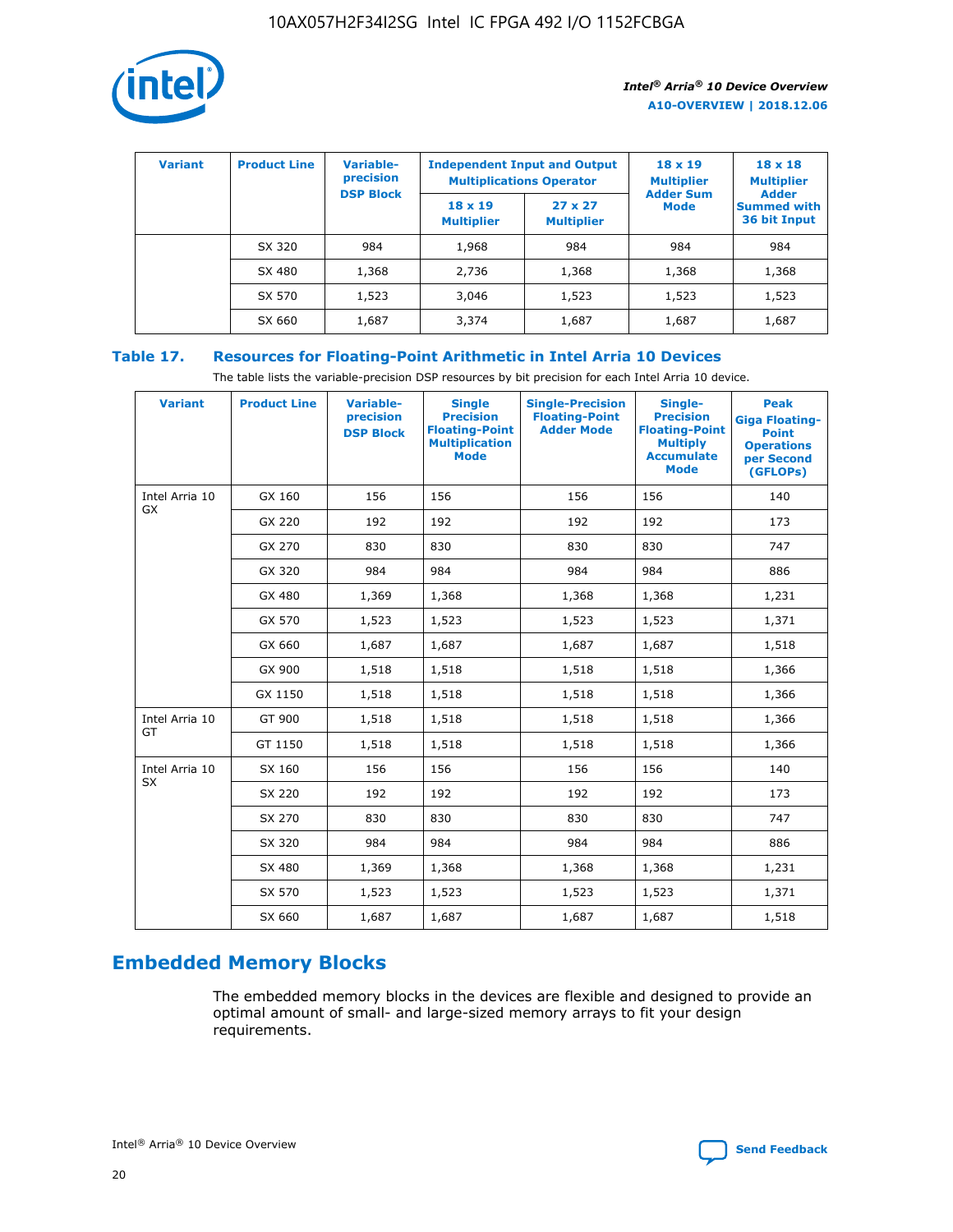

## **Types of Embedded Memory**

The Intel Arria 10 devices contain two types of memory blocks:

- 20 Kb M20K blocks—blocks of dedicated memory resources. The M20K blocks are ideal for larger memory arrays while still providing a large number of independent ports.
- 640 bit memory logic array blocks (MLABs)—enhanced memory blocks that are configured from dual-purpose logic array blocks (LABs). The MLABs are ideal for wide and shallow memory arrays. The MLABs are optimized for implementation of shift registers for digital signal processing (DSP) applications, wide and shallow FIFO buffers, and filter delay lines. Each MLAB is made up of ten adaptive logic modules (ALMs). In the Intel Arria 10 devices, you can configure these ALMs as ten 32 x 2 blocks, giving you one 32 x 20 simple dual-port SRAM block per MLAB.

## **Embedded Memory Capacity in Intel Arria 10 Devices**

|                   | <b>Product</b> |              | <b>M20K</b>         | <b>MLAB</b>  |                     | <b>Total RAM Bit</b> |
|-------------------|----------------|--------------|---------------------|--------------|---------------------|----------------------|
| <b>Variant</b>    | Line           | <b>Block</b> | <b>RAM Bit (Kb)</b> | <b>Block</b> | <b>RAM Bit (Kb)</b> | (Kb)                 |
| Intel Arria 10 GX | GX 160         | 440          | 8,800               | 1,680        | 1,050               | 9,850                |
|                   | GX 220         | 587          | 11,740              | 2,703        | 1,690               | 13,430               |
|                   | GX 270         | 750          | 15,000              | 3,922        | 2,452               | 17,452               |
|                   | GX 320         | 891          | 17,820              | 4,363        | 2,727               | 20,547               |
|                   | GX 480         | 1,431        | 28,620              | 6,662        | 4,164               | 32,784               |
|                   | GX 570         | 1,800        | 36,000              | 8,153        | 5,096               | 41,096               |
|                   | GX 660         | 2,131        | 42,620              | 9,260        | 5,788               | 48,408               |
|                   | GX 900         | 2,423        | 48,460              | 15,017       | 9,386               | 57,846               |
|                   | GX 1150        | 2,713        | 54,260              | 20,774       | 12,984              | 67,244               |
| Intel Arria 10 GT | GT 900         | 2,423        | 48,460              | 15,017       | 9,386               | 57,846               |
|                   | GT 1150        | 2,713        | 54,260              | 20,774       | 12,984              | 67,244               |
| Intel Arria 10 SX | SX 160         | 440          | 8,800               | 1,680        | 1,050               | 9,850                |
|                   | SX 220         | 587          | 11,740              | 2,703        | 1,690               | 13,430               |
|                   | SX 270         | 750          | 15,000              | 3,922        | 2,452               | 17,452               |
|                   | SX 320         | 891          | 17,820              | 4,363        | 2,727               | 20,547               |
|                   | SX 480         | 1,431        | 28,620              | 6,662        | 4,164               | 32,784               |
|                   | SX 570         | 1,800        | 36,000              | 8,153        | 5,096               | 41,096               |
|                   | SX 660         | 2,131        | 42,620              | 9,260        | 5,788               | 48,408               |

#### **Table 18. Embedded Memory Capacity and Distribution in Intel Arria 10 Devices**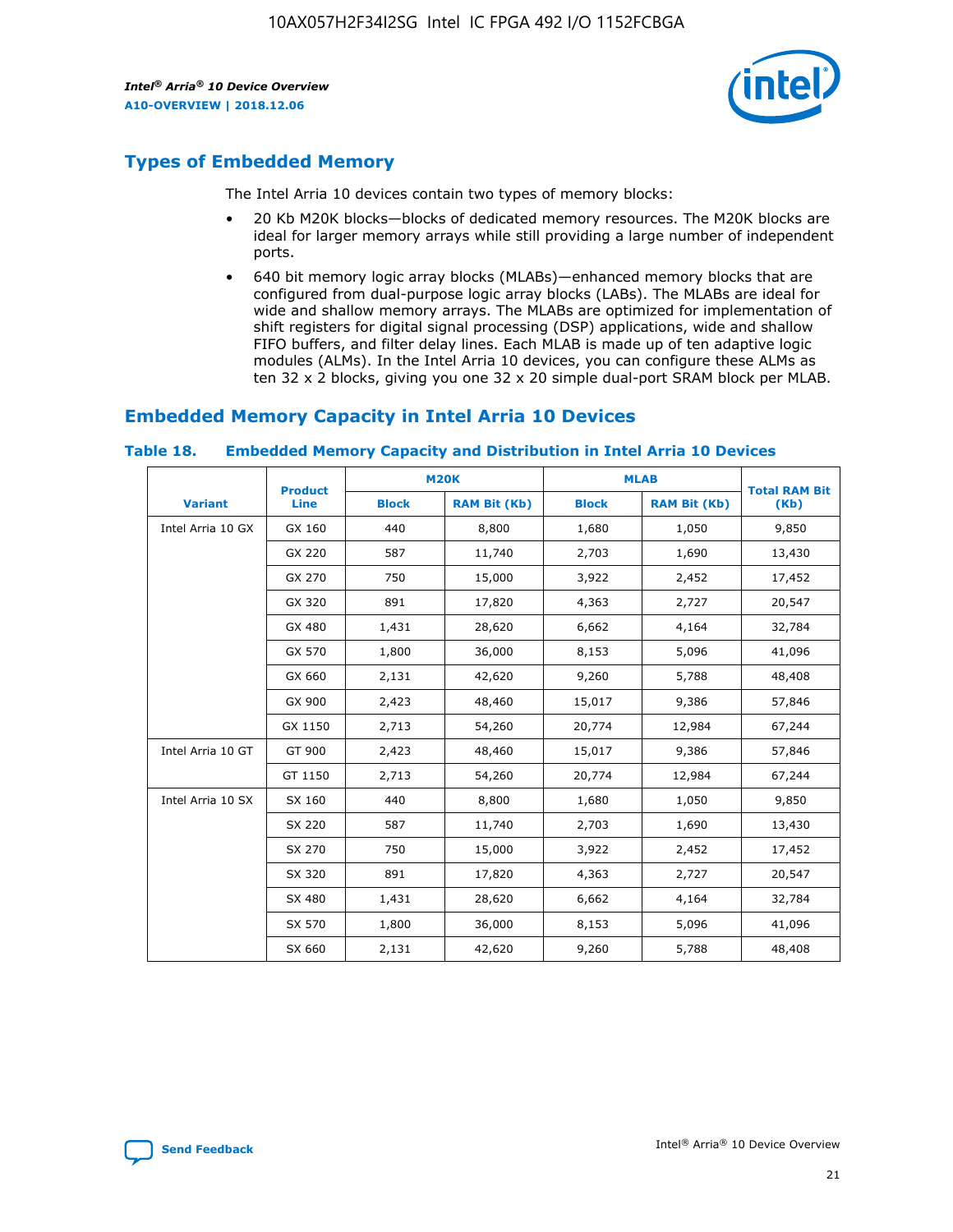

## **Embedded Memory Configurations for Single-port Mode**

#### **Table 19. Single-port Embedded Memory Configurations for Intel Arria 10 Devices**

This table lists the maximum configurations supported for single-port RAM and ROM modes.

| <b>Memory Block</b> | Depth (bits) | <b>Programmable Width</b> |
|---------------------|--------------|---------------------------|
| MLAB                | 32           | x16, x18, or x20          |
|                     | 64(10)       | x8, x9, x10               |
| M20K                | 512          | x40, x32                  |
|                     | 1K           | x20, x16                  |
|                     | 2K           | x10, x8                   |
|                     | 4K           | x5, x4                    |
|                     | 8K           | x2                        |
|                     | 16K          | x1                        |

## **Clock Networks and PLL Clock Sources**

The clock network architecture is based on Intel's global, regional, and peripheral clock structure. This clock structure is supported by dedicated clock input pins, fractional clock synthesis PLLs, and integer I/O PLLs.

## **Clock Networks**

The Intel Arria 10 core clock networks are capable of up to 800 MHz fabric operation across the full industrial temperature range. For the external memory interface, the clock network supports the hard memory controller with speeds up to 2,400 Mbps in a quarter-rate transfer.

To reduce power consumption, the Intel Quartus Prime software identifies all unused sections of the clock network and powers them down.

## **Fractional Synthesis and I/O PLLs**

Intel Arria 10 devices contain up to 32 fractional synthesis PLLs and up to 16 I/O PLLs that are available for both specific and general purpose uses in the core:

- Fractional synthesis PLLs—located in the column adjacent to the transceiver blocks
- I/O PLLs—located in each bank of the 48 I/Os

## **Fractional Synthesis PLLs**

You can use the fractional synthesis PLLs to:

- Reduce the number of oscillators that are required on your board
- Reduce the number of clock pins that are used in the device by synthesizing multiple clock frequencies from a single reference clock source

<sup>(10)</sup> Supported through software emulation and consumes additional MLAB blocks.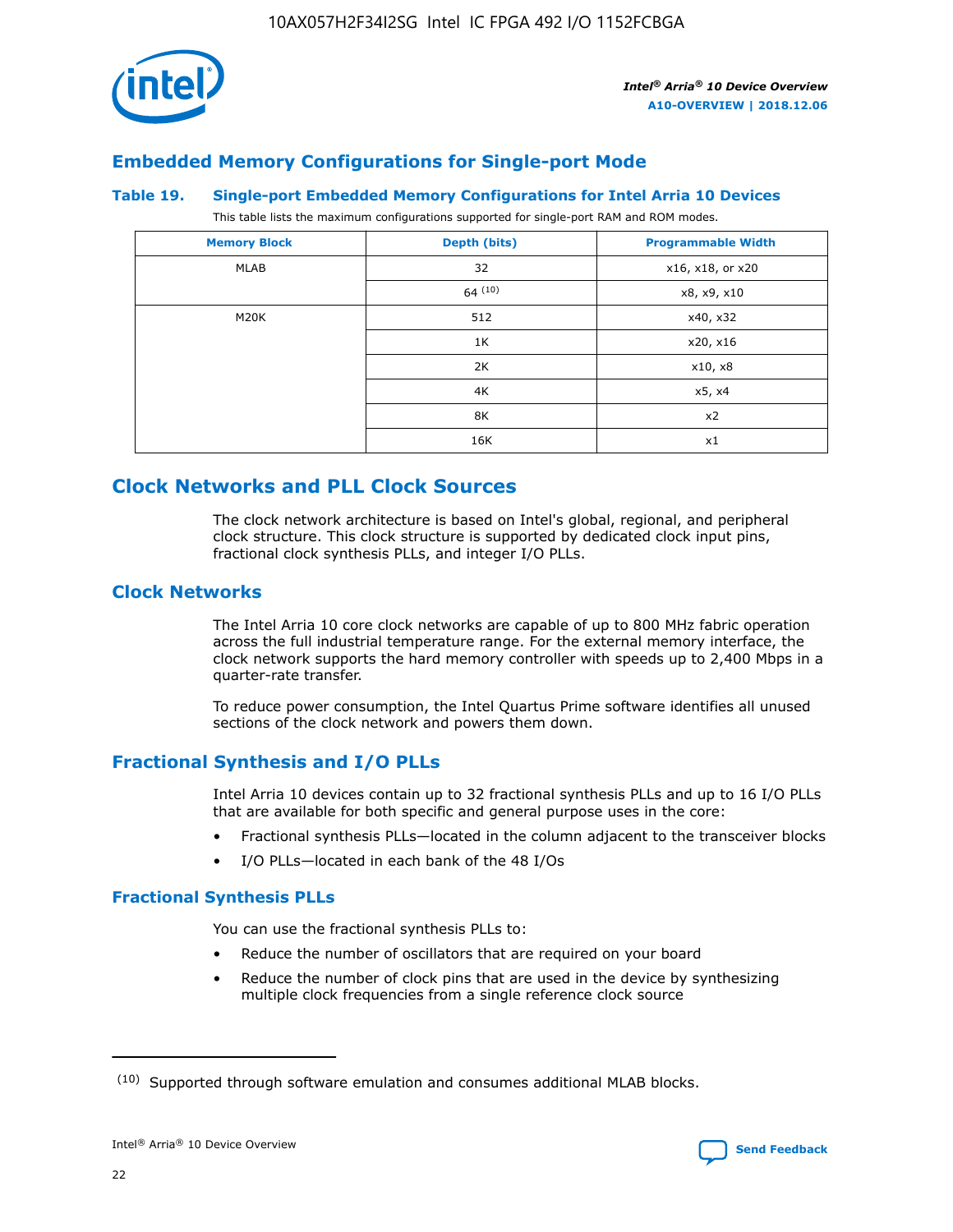

The fractional synthesis PLLs support the following features:

- Reference clock frequency synthesis for transceiver CMU and Advanced Transmit (ATX) PLLs
- Clock network delay compensation
- Zero-delay buffering
- Direct transmit clocking for transceivers
- Independently configurable into two modes:
	- Conventional integer mode equivalent to the general purpose PLL
	- Enhanced fractional mode with third order delta-sigma modulation
- PLL cascading

#### **I/O PLLs**

The integer mode I/O PLLs are located in each bank of 48 I/Os. You can use the I/O PLLs to simplify the design of external memory and high-speed LVDS interfaces.

In each I/O bank, the I/O PLLs are adjacent to the hard memory controllers and LVDS SERDES. Because these PLLs are tightly coupled with the I/Os that need to use them, it makes it easier to close timing.

You can use the I/O PLLs for general purpose applications in the core such as clock network delay compensation and zero-delay buffering.

Intel Arria 10 devices support PLL-to-PLL cascading.

## **FPGA General Purpose I/O**

Intel Arria 10 devices offer highly configurable GPIOs. Each I/O bank contains 48 general purpose I/Os and a high-efficiency hard memory controller.

The following list describes the features of the GPIOs:

- Consist of 3 V I/Os for high-voltage application and LVDS I/Os for differential signaling
	- Up to two 3 V I/O banks, available in some devices, that support up to 3 V I/O standards
	- LVDS I/O banks that support up to 1.8 V I/O standards
- Support a wide range of single-ended and differential I/O interfaces
- LVDS speeds up to 1.6 Gbps
- Each LVDS pair of pins has differential input and output buffers, allowing you to configure the LVDS direction for each pair.
- Programmable bus hold and weak pull-up
- Programmable differential output voltage  $(V_{OD})$  and programmable pre-emphasis

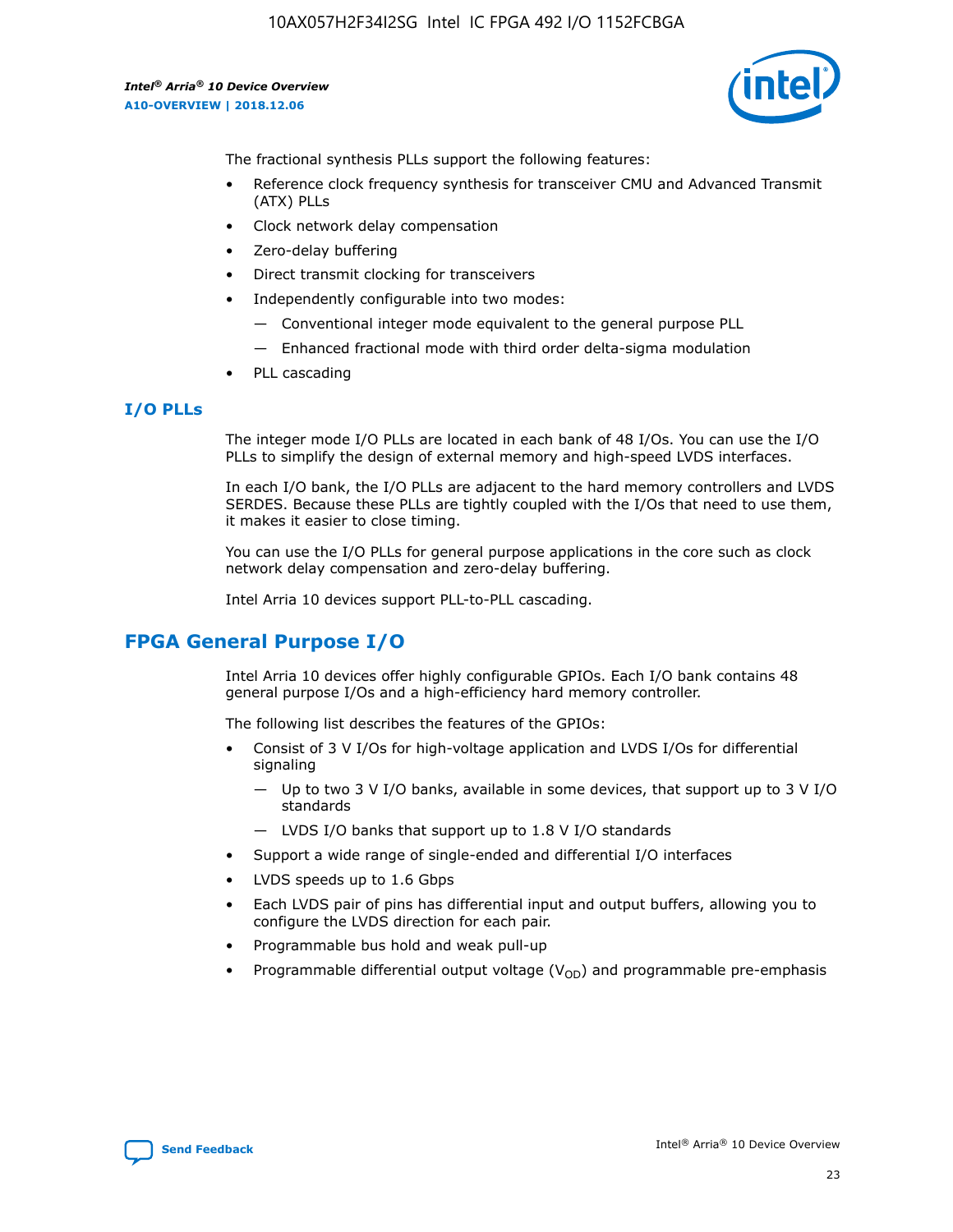

- Series (R<sub>S</sub>) and parallel (R<sub>T</sub>) on-chip termination (OCT) for all I/O banks with OCT calibration to limit the termination impedance variation
- On-chip dynamic termination that has the ability to swap between series and parallel termination, depending on whether there is read or write on a common bus for signal integrity
- Easy timing closure support using the hard read FIFO in the input register path, and delay-locked loop (DLL) delay chain with fine and coarse architecture

## **External Memory Interface**

Intel Arria 10 devices offer massive external memory bandwidth, with up to seven 32 bit DDR4 memory interfaces running at up to 2,400 Mbps. This bandwidth provides additional ease of design, lower power, and resource efficiencies of hardened highperformance memory controllers.

The memory interface within Intel Arria 10 FPGAs and SoCs delivers the highest performance and ease of use. You can configure up to a maximum width of 144 bits when using the hard or soft memory controllers. If required, you can bypass the hard memory controller and use a soft controller implemented in the user logic.

Each I/O contains a hardened DDR read/write path (PHY) capable of performing key memory interface functionality such as read/write leveling, FIFO buffering to lower latency and improve margin, timing calibration, and on-chip termination.

The timing calibration is aided by the inclusion of hard microcontrollers based on Intel's Nios® II technology, specifically tailored to control the calibration of multiple memory interfaces. This calibration allows the Intel Arria 10 device to compensate for any changes in process, voltage, or temperature either within the Intel Arria 10 device itself, or within the external memory device. The advanced calibration algorithms ensure maximum bandwidth and robust timing margin across all operating conditions.

In addition to parallel memory interfaces, Intel Arria 10 devices support serial memory technologies such as the Hybrid Memory Cube (HMC). The HMC is supported by the Intel Arria 10 high-speed serial transceivers which connect up to four HMC links, with each link running at data rates up to 15 Gbps.

#### **Related Information**

#### [External Memory Interface Spec Estimator](http://www.altera.com/technology/memory/estimator/mem-emif-index.html)

Provides a parametric tool that allows you to find and compare the performance of the supported external memory interfaces in IntelFPGAs.

## **Memory Standards Supported by Intel Arria 10 Devices**

The I/Os are designed to provide high performance support for existing and emerging external memory standards.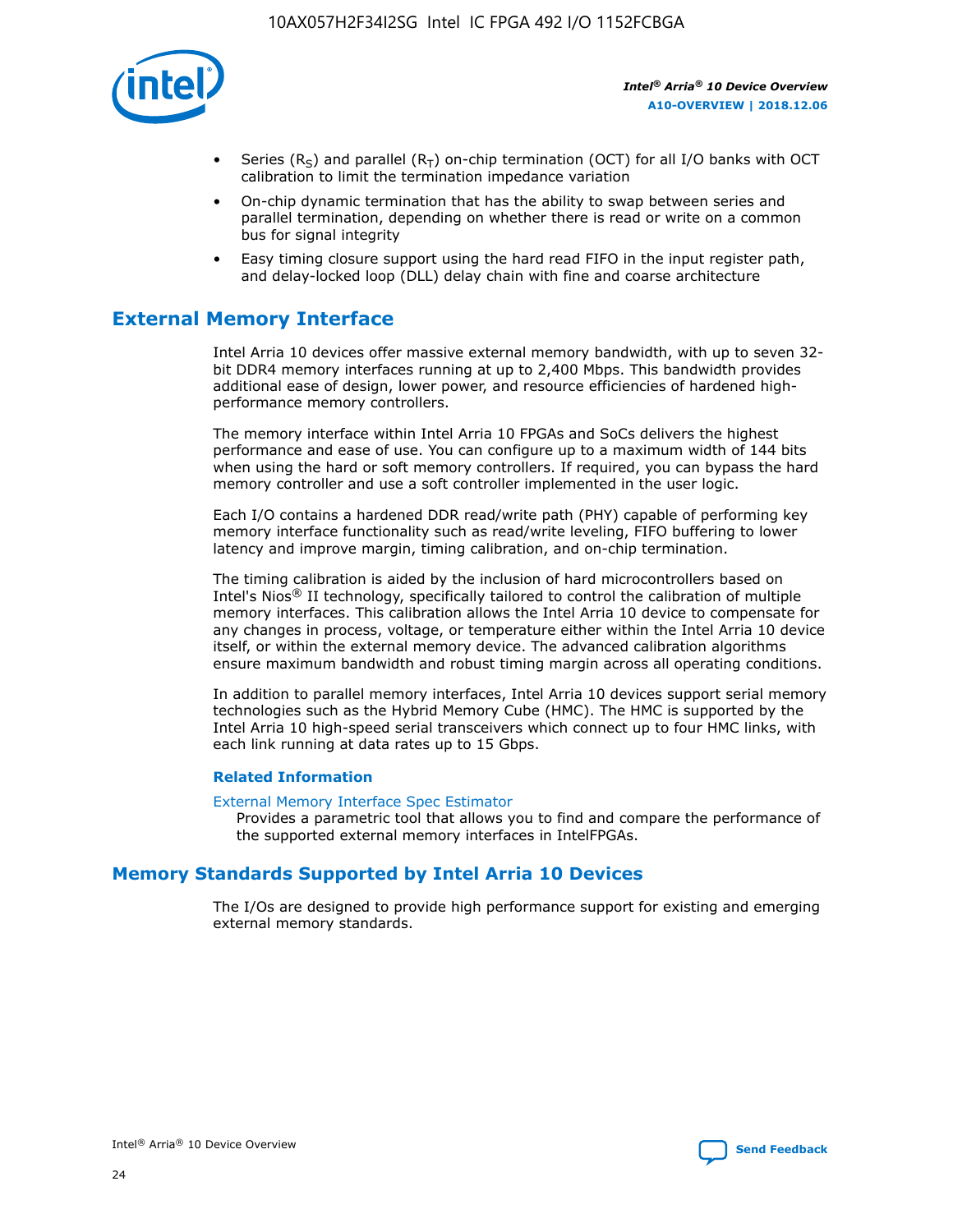

#### **Table 20. Memory Standards Supported by the Hard Memory Controller**

This table lists the overall capability of the hard memory controller. For specific details, refer to the External Memory Interface Spec Estimator and Intel Arria 10 Device Datasheet.

| <b>Memory Standard</b> | <b>Rate Support</b> | <b>Ping Pong PHY Support</b> | <b>Maximum Frequency</b><br>(MHz) |
|------------------------|---------------------|------------------------------|-----------------------------------|
| <b>DDR4 SDRAM</b>      | Quarter rate        | Yes                          | 1,067                             |
|                        |                     |                              | 1,200                             |
| DDR3 SDRAM             | Half rate           | Yes                          | 533                               |
|                        |                     |                              | 667                               |
|                        | Quarter rate        | Yes                          | 1,067                             |
|                        |                     |                              | 1,067                             |
| <b>DDR3L SDRAM</b>     | Half rate           | Yes                          | 533                               |
|                        |                     |                              | 667                               |
|                        | Quarter rate        | Yes                          | 933                               |
|                        |                     |                              | 933                               |
| LPDDR3 SDRAM           | Half rate           |                              | 533                               |
|                        | Quarter rate        |                              | 800                               |

#### **Table 21. Memory Standards Supported by the Soft Memory Controller**

| <b>Memory Standard</b>      | <b>Rate Support</b> | <b>Maximum Frequency</b><br>(MHz) |
|-----------------------------|---------------------|-----------------------------------|
| <b>RLDRAM 3 (11)</b>        | Quarter rate        | 1,200                             |
| QDR IV SRAM <sup>(11)</sup> | Quarter rate        | 1,067                             |
| <b>ODR II SRAM</b>          | Full rate           | 333                               |
|                             | Half rate           | 633                               |
| <b>ODR II+ SRAM</b>         | Full rate           | 333                               |
|                             | Half rate           | 633                               |
| <b>QDR II+ Xtreme SRAM</b>  | Full rate           | 333                               |
|                             | Half rate           | 633                               |

#### **Table 22. Memory Standards Supported by the HPS Hard Memory Controller**

The hard processor system (HPS) is available in Intel Arria 10 SoC devices only.

| <b>Memory Standard</b> | <b>Rate Support</b> | <b>Maximum Frequency</b><br>(MHz) |
|------------------------|---------------------|-----------------------------------|
| <b>DDR4 SDRAM</b>      | Half rate           | 1,200                             |
| <b>DDR3 SDRAM</b>      | Half rate           | 1,067                             |
| <b>DDR3L SDRAM</b>     | Half rate           | 933                               |

<sup>(11)</sup> Intel Arria 10 devices support this external memory interface using hard PHY with soft memory controller.

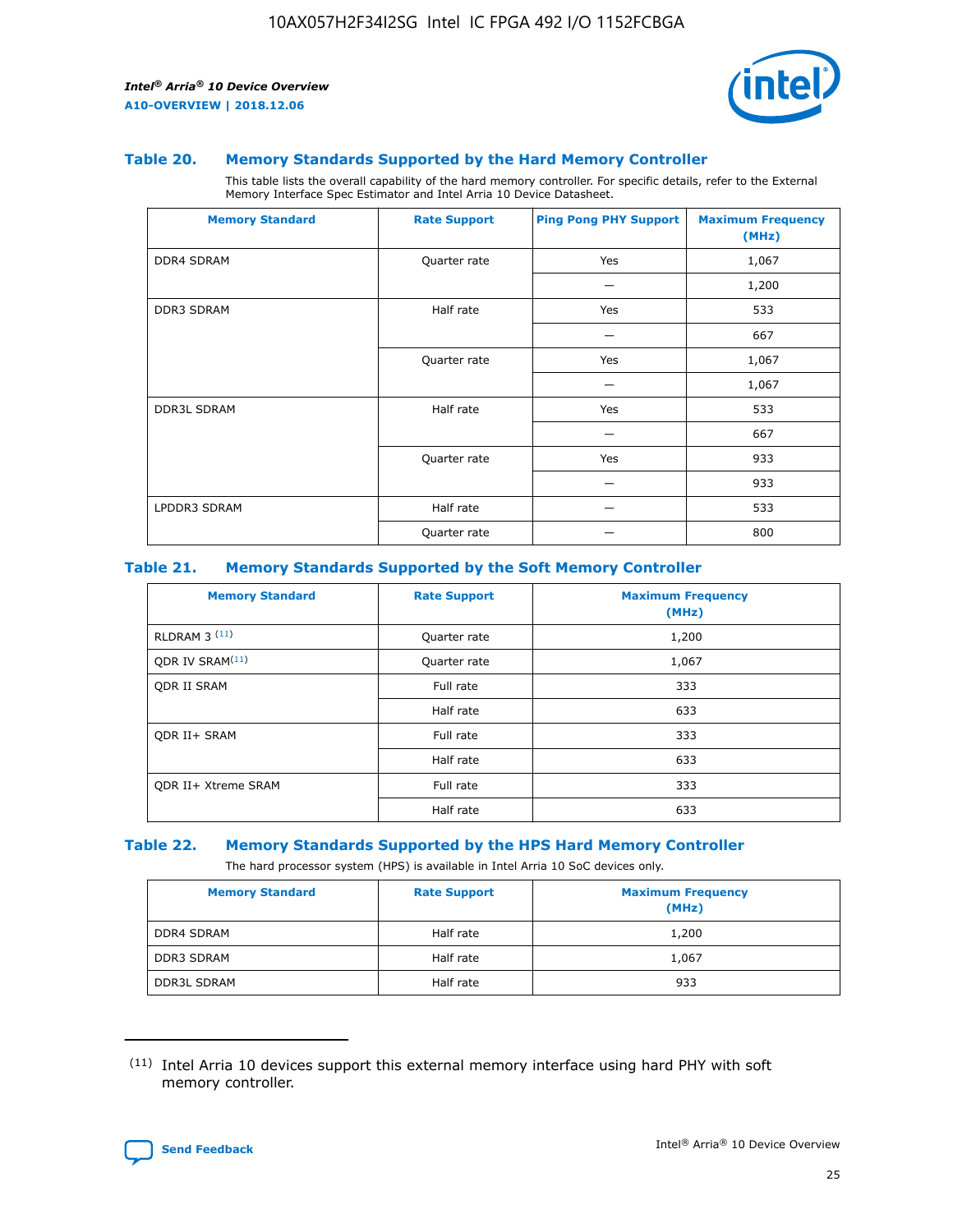

#### **Related Information**

#### [Intel Arria 10 Device Datasheet](https://www.intel.com/content/www/us/en/programmable/documentation/mcn1413182292568.html#mcn1413182153340)

Lists the memory interface performance according to memory interface standards, rank or chip select configurations, and Intel Arria 10 device speed grades.

# **PCIe Gen1, Gen2, and Gen3 Hard IP**

Intel Arria 10 devices contain PCIe hard IP that is designed for performance and ease-of-use:

- Includes all layers of the PCIe stack—transaction, data link and physical layers.
- Supports PCIe Gen3, Gen2, and Gen1 Endpoint and Root Port in x1, x2, x4, or x8 lane configuration.
- Operates independently from the core logic—optional configuration via protocol (CvP) allows the PCIe link to power up and complete link training in less than 100 ms while the Intel Arria 10 device completes loading the programming file for the rest of the FPGA.
- Provides added functionality that makes it easier to support emerging features such as Single Root I/O Virtualization (SR-IOV) and optional protocol extensions.
- Provides improved end-to-end datapath protection using ECC.
- Supports FPGA configuration via protocol (CvP) using PCIe at Gen3, Gen2, or Gen1 speed.

#### **Related Information**

PCS Features on page 30

## **Enhanced PCS Hard IP for Interlaken and 10 Gbps Ethernet**

## **Interlaken Support**

The Intel Arria 10 enhanced PCS hard IP provides integrated Interlaken PCS supporting rates up to 25.8 Gbps per lane.

The Interlaken PCS is based on the proven functionality of the PCS developed for Intel's previous generation FPGAs, which demonstrated interoperability with Interlaken ASSP vendors and third-party IP suppliers. The Interlaken PCS is present in every transceiver channel in Intel Arria 10 devices.

#### **Related Information**

PCS Features on page 30

## **10 Gbps Ethernet Support**

The Intel Arria 10 enhanced PCS hard IP supports 10GBASE-R PCS compliant with IEEE 802.3 10 Gbps Ethernet (10GbE). The integrated hard IP support for 10GbE and the 10 Gbps transceivers save external PHY cost, board space, and system power.

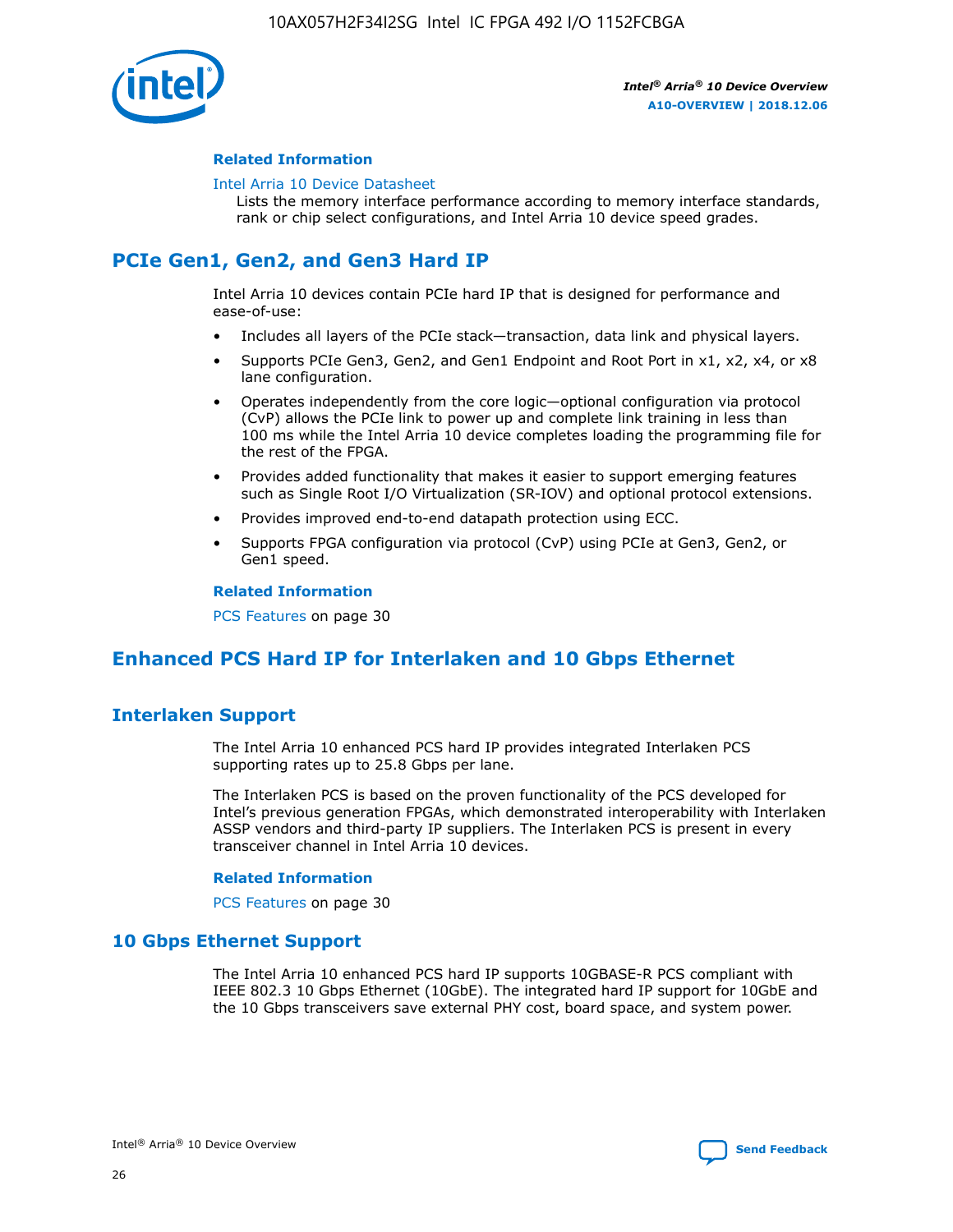

The scalable hard IP supports multiple independent 10GbE ports while using a single PLL for all the 10GBASE-R PCS instantiations, which saves on core logic resources and clock networks:

- Simplifies multiport 10GbE systems compared to XAUI interfaces that require an external XAUI-to-10G PHY.
- Incorporates Electronic Dispersion Compensation (EDC), which enables direct connection to standard 10 Gbps XFP and SFP+ pluggable optical modules.
- Supports backplane Ethernet applications and includes a hard 10GBASE-KR Forward Error Correction (FEC) circuit that you can use for 10 Gbps and 40 Gbps applications.

The 10 Gbps Ethernet PCS hard IP and 10GBASE-KR FEC are present in every transceiver channel.

#### **Related Information**

PCS Features on page 30

## **Low Power Serial Transceivers**

Intel Arria 10 FPGAs and SoCs include lowest power transceivers that deliver high bandwidth, throughput and low latency.

Intel Arria 10 devices deliver the industry's lowest power consumption per transceiver channel:

- 12.5 Gbps transceivers at as low as 242 mW
- 10 Gbps transceivers at as low as 168 mW
- 6 Gbps transceivers at as low as 117 mW

Intel Arria 10 transceivers support various data rates according to application:

- Chip-to-chip and chip-to-module applications—from 1 Gbps up to 25.8 Gbps
- Long reach and backplane applications—from 1 Gbps up to 12.5 with advanced adaptive equalization
- Critical power sensitive applications—from 1 Gbps up to 11.3 Gbps using lower power modes

The combination of 20 nm process technology and architectural advances provide the following benefits:

- Significant reduction in die area and power consumption
- Increase of up to two times in transceiver I/O density compared to previous generation devices while maintaining optimal signal integrity
- Up to 72 total transceiver channels—you can configure up to 6 of these channels to run as fast as 25.8 Gbps
- All channels feature continuous data rate support up to the maximum rated speed

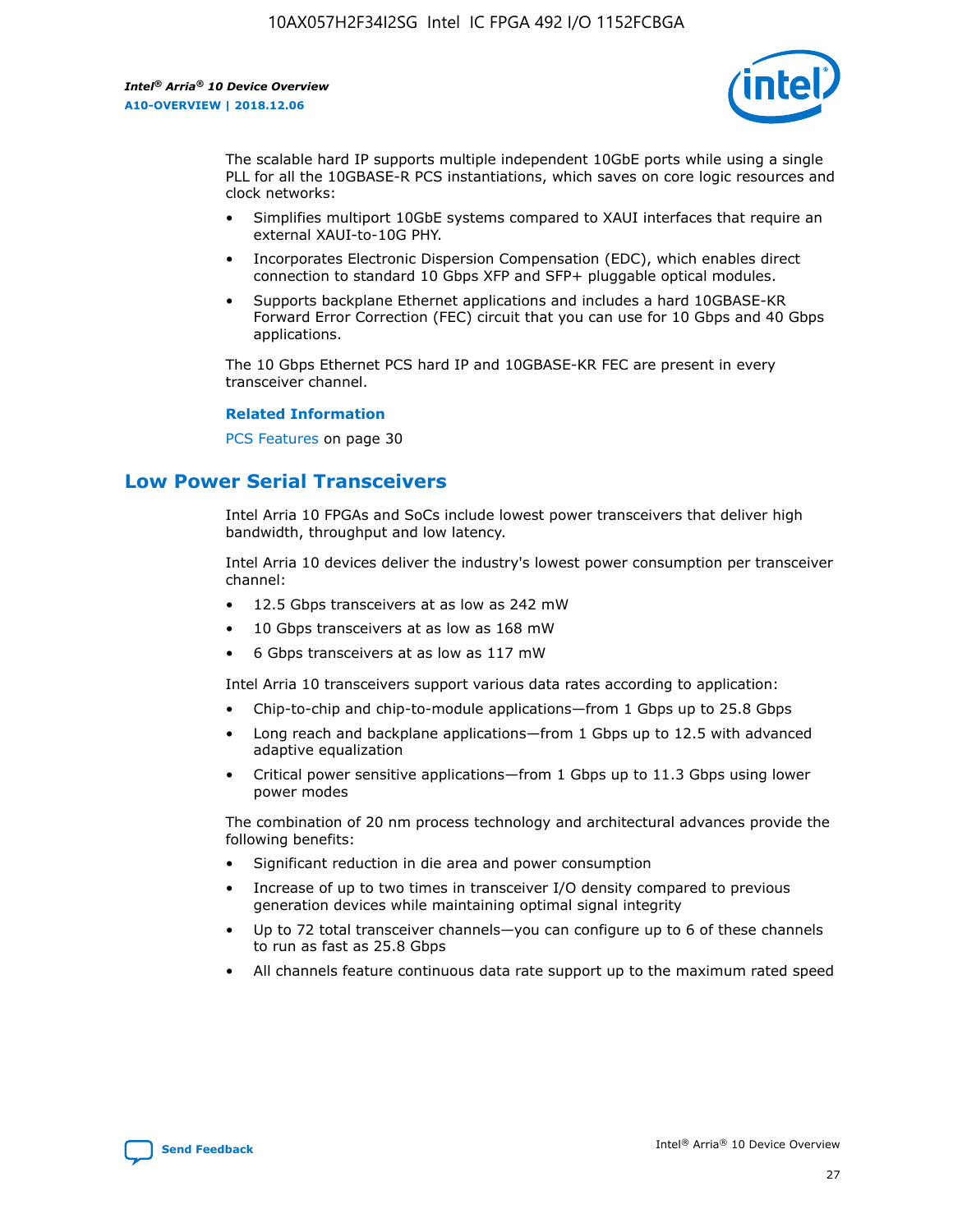



## **Figure 6. Intel Arria 10 Transceiver Block Architecture**

## **Transceiver Channels**

All transceiver channels feature a dedicated Physical Medium Attachment (PMA) and a hardened Physical Coding Sublayer (PCS).

- The PMA provides primary interfacing capabilities to physical channels.
- The PCS typically handles encoding/decoding, word alignment, and other preprocessing functions before transferring data to the FPGA core fabric.

A transceiver channel consists of a PMA and a PCS block. Most transceiver banks have 6 channels. There are some transceiver banks that contain only 3 channels.

A wide variety of bonded and non-bonded data rate configurations is possible using a highly configurable clock distribution network. Up to 80 independent transceiver data rates can be configured.

The following figures are graphical representations of top views of the silicon die, which correspond to reverse views for flip chip packages. Different Intel Arria 10 devices may have different floorplans than the ones shown in the figures.

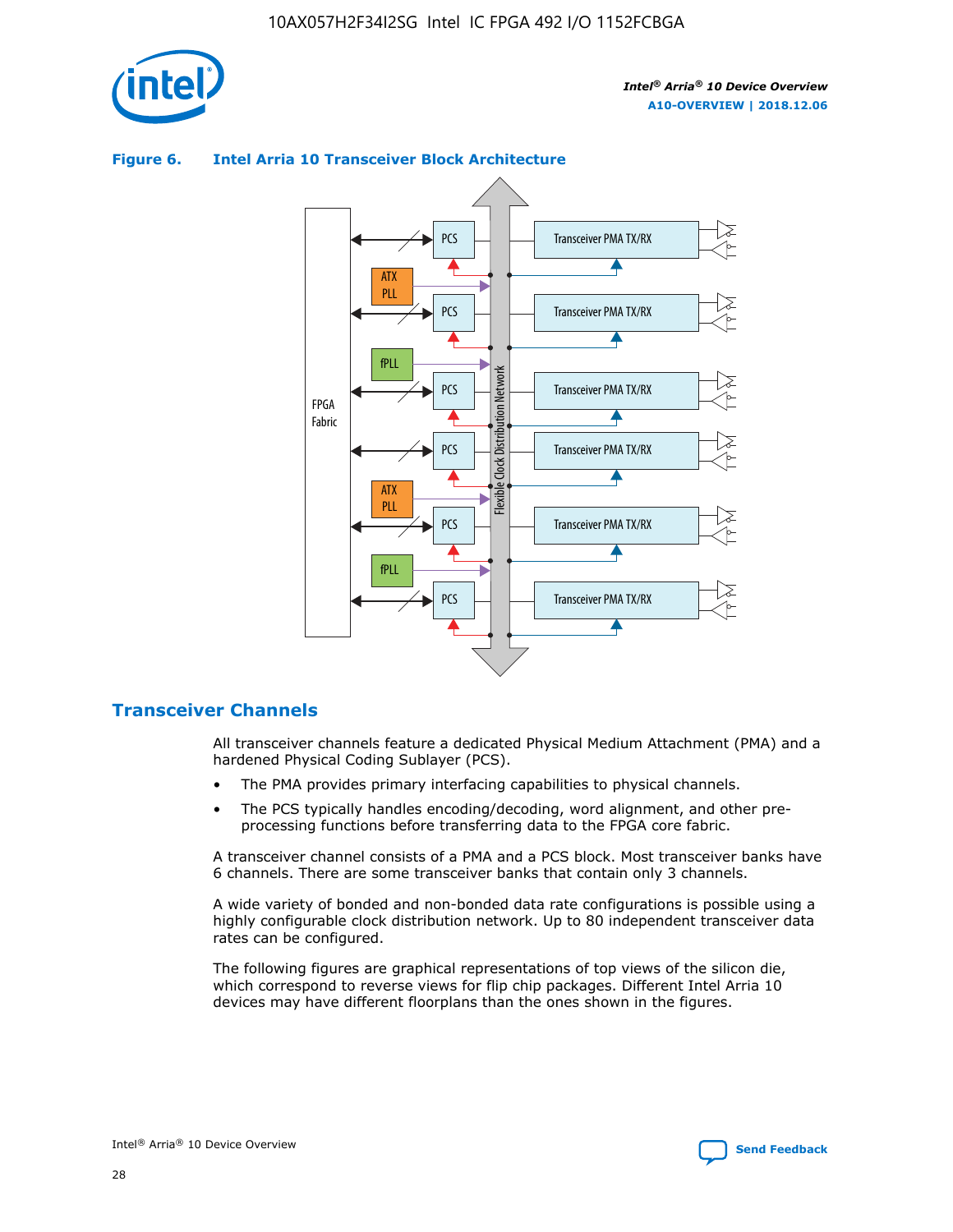

## **Figure 7. Device Chip Overview for Intel Arria 10 GX and GT Devices**



M20K Internal Memory Blocks Core Logic Fabric Transceiver Channels Hard IP Per Transceiver: Standard PCS and Enhanced PCS Hard IPs PCI Express Gen3 Hard IP Fractional PLLs M20K Internal Memory Blocks PCI Express Gen3 Hard IP Variable Precision DSP Blocks I/O PLLs Hard Memory Controllers, General-Purpose I/O Cells, LVDS Hard Processor Subsystem, Dual-Core ARM Cortex A9 M20K Internal Memory Blocks Variable Precision DSP Blocks M20K Internal Memory Blocks Core Logic Fabric I/O PLLs Hard Memory Controllers, General-Purpose I/O Cells, LVDS M20K Internal Memory Blocks Variable Precision DSP Blocks M20K Internal Memory Blocks Transceiver Channels Hard IP Per Transceiver: Standard PCS and Enhanced PCS Hard IPs PCI Express Gen3 Hard IP Fractional PLLs PCI Express Gen3 Hard IP  $\ddot{\cdot}$ Hard PCS Transceiver PMA fPLL ATX (LC) Hard PCS Transceiver PMA **Transmit** Hard PCS Transceiver PMA PLL fPLL Hard PCS Transceiver PMA Transceiver Clock Networks ATX (LC) Hard PCS Transceiver PMA Transmi Hard PCS Transceiver PMA PLL fPLL Hard PCS Transceiver PMA Transceiver PMA Hard PCS ATX (LC) **Transmit** Hard PCS Transceiver PMA PLL Unused transceiver chann can be used as additional transceiver transmit PLLs

## **PMA Features**

Intel Arria 10 transceivers provide exceptional signal integrity at data rates up to 25.8 Gbps. Clocking options include ultra-low jitter ATX PLLs (LC tank based), clock multiplier unit (CMU) PLLs, and fractional PLLs.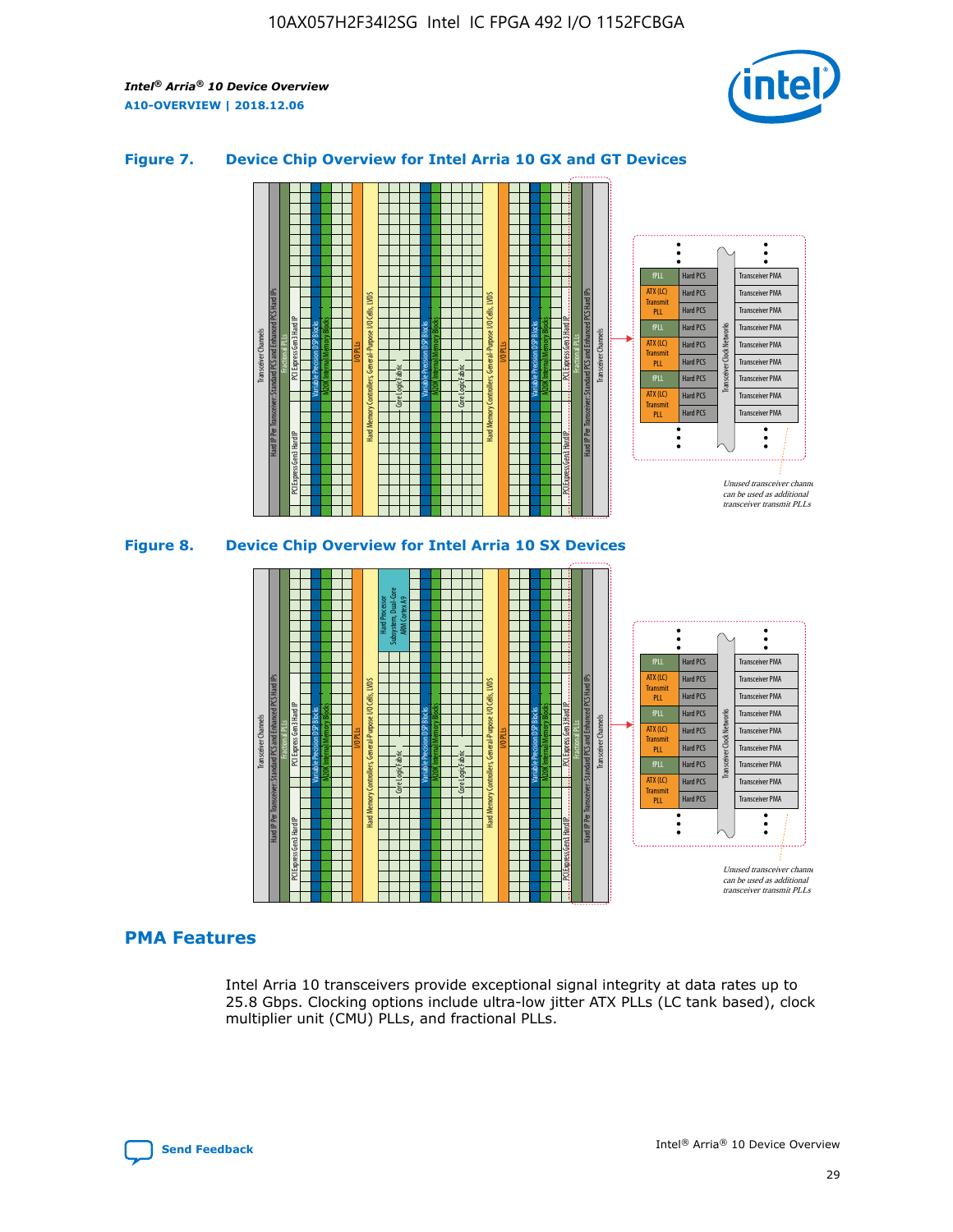

Each transceiver channel contains a channel PLL that can be used as the CMU PLL or clock data recovery (CDR) PLL. In CDR mode, the channel PLL recovers the receiver clock and data in the transceiver channel. Up to 80 independent data rates can be configured on a single Intel Arria 10 device.

## **Table 23. PMA Features of the Transceivers in Intel Arria 10 Devices**

| <b>Feature</b>                                             | <b>Capability</b>                                                                                                                                                                                                             |
|------------------------------------------------------------|-------------------------------------------------------------------------------------------------------------------------------------------------------------------------------------------------------------------------------|
| Chip-to-Chip Data Rates                                    | 1 Gbps to 17.4 Gbps (Intel Arria 10 GX devices)<br>1 Gbps to 25.8 Gbps (Intel Arria 10 GT devices)                                                                                                                            |
| Backplane Support                                          | Drive backplanes at data rates up to 12.5 Gbps                                                                                                                                                                                |
| Optical Module Support                                     | SFP+/SFP, XFP, CXP, QSFP/QSFP28, CFP/CFP2/CFP4                                                                                                                                                                                |
| Cable Driving Support                                      | SFP+ Direct Attach, PCI Express over cable, eSATA                                                                                                                                                                             |
| Transmit Pre-Emphasis                                      | 4-tap transmit pre-emphasis and de-emphasis to compensate for system channel loss                                                                                                                                             |
| Continuous Time Linear<br>Equalizer (CTLE)                 | Dual mode, high-gain, and high-data rate, linear receive equalization to compensate for<br>system channel loss                                                                                                                |
| Decision Feedback Equalizer<br>(DFE)                       | 7-fixed and 4-floating tap DFE to equalize backplane channel loss in the presence of<br>crosstalk and noisy environments                                                                                                      |
| Variable Gain Amplifier                                    | Optimizes the signal amplitude prior to the CDR sampling and operates in fixed and<br>adaptive modes                                                                                                                          |
| Altera Digital Adaptive<br>Parametric Tuning (ADAPT)       | Fully digital adaptation engine to automatically adjust all link equalization parameters-<br>including CTLE, DFE, and variable gain amplifier blocks—that provide optimal link margin<br>without intervention from user logic |
| Precision Signal Integrity<br>Calibration Engine (PreSICE) | Hardened calibration controller to quickly calibrate all transceiver control parameters on<br>power-up, which provides the optimal signal integrity and jitter performance                                                    |
| Advanced Transmit (ATX)<br>PLL                             | Low jitter ATX (LC tank based) PLLs with continuous tuning range to cover a wide range of<br>standard and proprietary protocols                                                                                               |
| <b>Fractional PLLs</b>                                     | On-chip fractional frequency synthesizers to replace on-board crystal oscillators and reduce<br>system cost                                                                                                                   |
| Digitally Assisted Analog<br><b>CDR</b>                    | Superior jitter tolerance with fast lock time                                                                                                                                                                                 |
| <b>Dynamic Partial</b><br>Reconfiguration                  | Allows independent control of the Avalon memory-mapped interface of each transceiver<br>channel for the highest transceiver flexibility                                                                                       |
| Multiple PCS-PMA and PCS-<br>PLD interface widths          | 8-, 10-, 16-, 20-, 32-, 40-, or 64-bit interface widths for flexibility of deserialization width,<br>encoding, and reduced latency                                                                                            |

## **PCS Features**

This table summarizes the Intel Arria 10 transceiver PCS features. You can use the transceiver PCS to support a wide range of protocols ranging from 1 Gbps to 25.8 Gbps.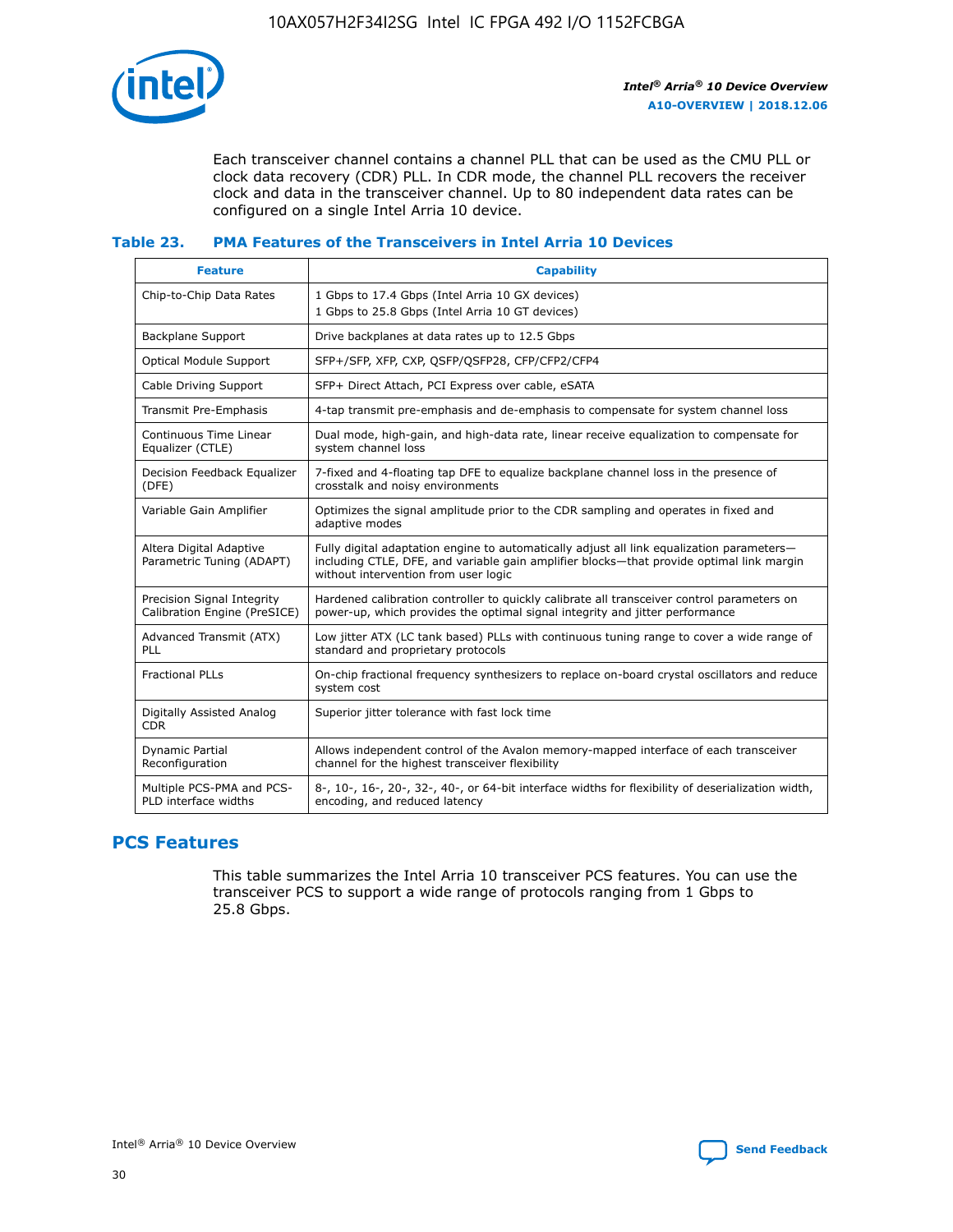

| <b>PCS</b>    | <b>Description</b>                                                                                                                                                                                                                                                                                                                                                                                             |
|---------------|----------------------------------------------------------------------------------------------------------------------------------------------------------------------------------------------------------------------------------------------------------------------------------------------------------------------------------------------------------------------------------------------------------------|
| Standard PCS  | Operates at a data rate up to 12 Gbps<br>Supports protocols such as PCI-Express, CPRI 4.2+, GigE, IEEE 1588 in Hard PCS<br>Implements other protocols using Basic/Custom (Standard PCS) transceiver<br>configuration rules.                                                                                                                                                                                    |
| Enhanced PCS  | Performs functions common to most serial data industry standards, such as word<br>alignment, encoding/decoding, and framing, before data is sent or received off-chip<br>through the PMA<br>• Handles data transfer to and from the FPGA fabric<br>Handles data transfer internally to and from the PMA<br>Provides frequency compensation<br>Performs channel bonding for multi-channel low skew applications |
| PCIe Gen3 PCS | Supports the seamless switching of Data and Clock between the Gen1, Gen2, and Gen3<br>data rates<br>Provides support for PIPE 3.0 features<br>Supports the PIPE interface with the Hard IP enabled, as well as with the Hard IP<br>bypassed                                                                                                                                                                    |

#### **Related Information**

- PCIe Gen1, Gen2, and Gen3 Hard IP on page 26
- Interlaken Support on page 26
- 10 Gbps Ethernet Support on page 26

## **PCS Protocol Support**

This table lists some of the protocols supported by the Intel Arria 10 transceiver PCS. For more information about the blocks in the transmitter and receiver data paths, refer to the related information.

| <b>Protocol</b>                                 | <b>Data Rate</b><br>(Gbps) | <b>Transceiver IP</b>       | <b>PCS Support</b>                      |
|-------------------------------------------------|----------------------------|-----------------------------|-----------------------------------------|
| PCIe Gen3 x1, x2, x4, x8                        | 8.0                        | Native PHY (PIPE)           | Standard PCS and PCIe<br>Gen3 PCS       |
| PCIe Gen2 x1, x2, x4, x8                        | 5.0                        | Native PHY (PIPE)           | <b>Standard PCS</b>                     |
| PCIe Gen1 x1, x2, x4, x8                        | 2.5                        | Native PHY (PIPE)           | Standard PCS                            |
| 1000BASE-X Gigabit Ethernet                     | 1.25                       | Native PHY                  | <b>Standard PCS</b>                     |
| 1000BASE-X Gigabit Ethernet with<br>IEEE 1588v2 | 1.25                       | Native PHY                  | Standard PCS                            |
| 10GBASE-R                                       | 10.3125                    | Native PHY                  | <b>Enhanced PCS</b>                     |
| 10GBASE-R with IEEE 1588v2                      | 10.3125                    | Native PHY                  | <b>Enhanced PCS</b>                     |
| 10GBASE-R with KR FEC                           | 10.3125                    | Native PHY                  | <b>Enhanced PCS</b>                     |
| 10GBASE-KR and 1000BASE-X                       | 10.3125                    | 1G/10GbE and 10GBASE-KR PHY | Standard PCS and<br><b>Enhanced PCS</b> |
| Interlaken (CEI-6G/11G)                         | 3.125 to 17.4              | Native PHY                  | <b>Enhanced PCS</b>                     |
| SFI-S/SFI-5.2                                   | 11.2                       | Native PHY                  | <b>Enhanced PCS</b>                     |
| $10G$ SDI                                       | 10.692                     | Native PHY                  | <b>Enhanced PCS</b>                     |
|                                                 |                            |                             | continued                               |

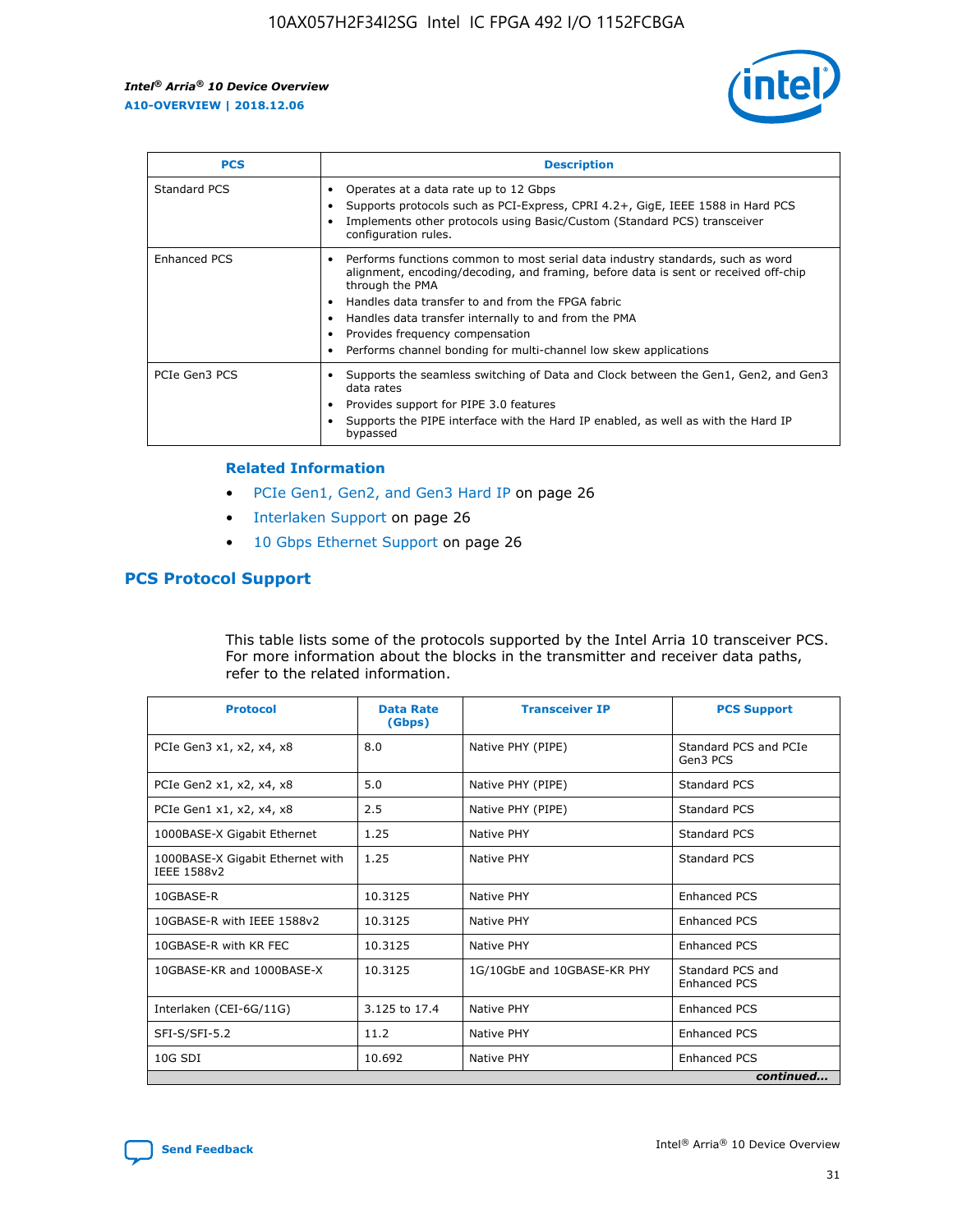

| <b>Protocol</b>      | <b>Data Rate</b><br>(Gbps) | <b>Transceiver IP</b> | <b>PCS Support</b> |
|----------------------|----------------------------|-----------------------|--------------------|
| CPRI 6.0 (64B/66B)   | 0.6144 to<br>10.1376       | Native PHY            | Enhanced PCS       |
| CPRI 4.2 (8B/10B)    | 0.6144 to<br>9.8304        | Native PHY            | Standard PCS       |
| OBSAI RP3 v4.2       | 0.6144 to 6.144            | Native PHY            | Standard PCS       |
| SD-SDI/HD-SDI/3G-SDI | $0.143(12)$ to<br>2.97     | Native PHY            | Standard PCS       |

## **Related Information**

#### [Intel Arria 10 Transceiver PHY User Guide](https://www.intel.com/content/www/us/en/programmable/documentation/nik1398707230472.html#nik1398707091164)

Provides more information about the supported transceiver protocols and PHY IP, the PMA architecture, and the standard, enhanced, and PCIe Gen3 PCS architecture.

## **SoC with Hard Processor System**

Each SoC device combines an FPGA fabric and a hard processor system (HPS) in a single device. This combination delivers the flexibility of programmable logic with the power and cost savings of hard IP in these ways:

- Reduces board space, system power, and bill of materials cost by eliminating a discrete embedded processor
- Allows you to differentiate the end product in both hardware and software, and to support virtually any interface standard
- Extends the product life and revenue through in-field hardware and software updates

 $(12)$  The 0.143 Gbps data rate is supported using oversampling of user logic that you must implement in the FPGA fabric.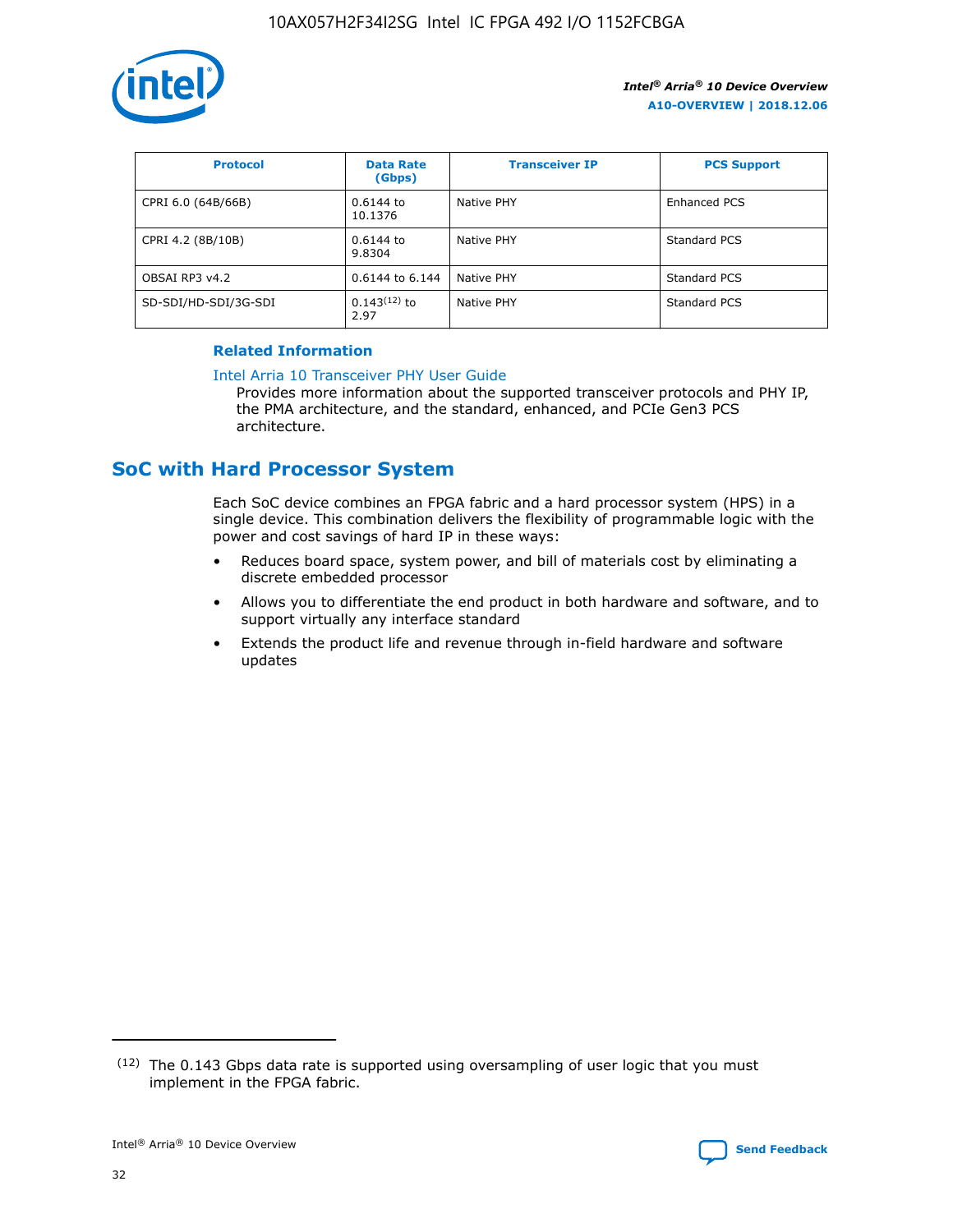

#### **Figure 9. HPS Block Diagram**

This figure shows a block diagram of the HPS with the dual ARM Cortex-A9 MPCore processor.



## **Key Advantages of 20-nm HPS**

The 20-nm HPS strikes a balance between enabling maximum software compatibility with 28-nm SoCs while still improving upon the 28-nm HPS architecture. These improvements address the requirements of the next generation target markets such as wireless and wireline communications, compute and storage equipment, broadcast and military in terms of performance, memory bandwidth, connectivity via backplane and security.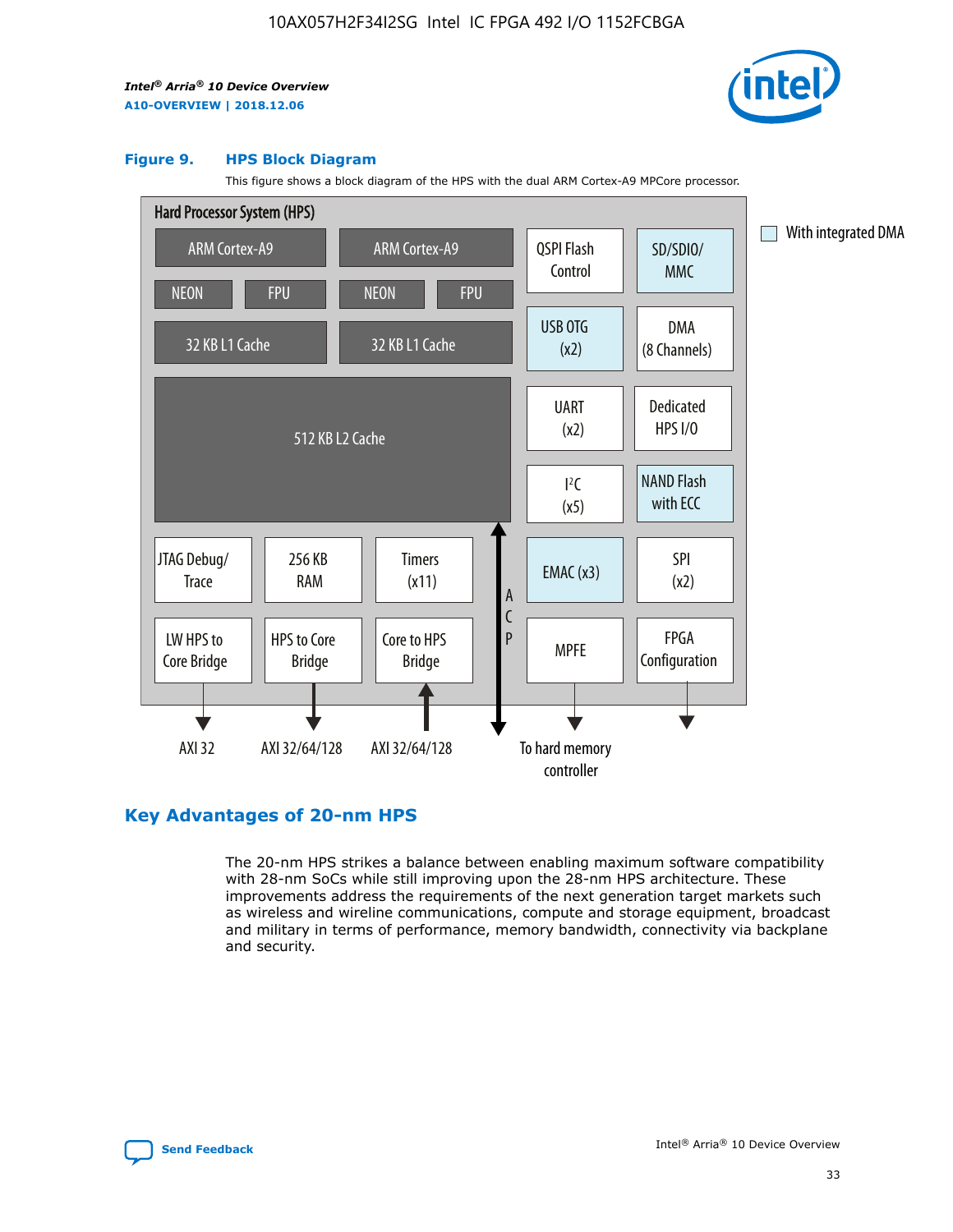

## **Table 24. Improvements in 20 nm HPS**

This table lists the key improvements of the 20 nm HPS compared to the 28 nm HPS.

| Advantages/<br><b>Improvements</b>                          | <b>Description</b>                                                                                                                                                                                                                                                                                                                                                                                                                                                                                                                                                                                                                                                                                                                                                                                                                                                                                                      |
|-------------------------------------------------------------|-------------------------------------------------------------------------------------------------------------------------------------------------------------------------------------------------------------------------------------------------------------------------------------------------------------------------------------------------------------------------------------------------------------------------------------------------------------------------------------------------------------------------------------------------------------------------------------------------------------------------------------------------------------------------------------------------------------------------------------------------------------------------------------------------------------------------------------------------------------------------------------------------------------------------|
| Increased performance and<br>overdrive capability           | While the nominal processor frequency is 1.2 GHz, the 20 nm HPS offers an "overdrive"<br>feature which enables a higher processor operating frequency. This requires a higher supply<br>voltage value that is unique to the HPS and may require a separate regulator.                                                                                                                                                                                                                                                                                                                                                                                                                                                                                                                                                                                                                                                   |
| Increased processor memory<br>bandwidth and DDR4<br>support | Up to 64-bit DDR4 memory at 2,400 Mbps support is available for the processor. The hard<br>memory controller for the HPS comprises a multi-port front end that manages connections<br>to a single port memory controller. The multi-port front end allows logic core and the HPS<br>to share ports and thereby the available bandwidth of the memory controller.                                                                                                                                                                                                                                                                                                                                                                                                                                                                                                                                                        |
| Flexible I/O sharing                                        | An advanced I/O pin muxing scheme allows improved sharing of I/O between the HPS and<br>the core logic. The following types of I/O are available for SoC:<br>17 dedicated I/Os-physically located inside the HPS block and are not accessible to<br>logic within the core. The 17 dedicated I/Os are used for HPS clock, resets, and<br>interfacing with boot devices, QSPI, and SD/MMC.<br>48 direct shared I/O-located closest to the HPS block and are ideal for high speed HPS<br>peripherals such as EMAC, USB, and others. There is one bank of 48 I/Os that supports<br>direct sharing where the 48 I/Os can be shared 12 I/Os at a time.<br>Standard (shared) I/O—all standard I/Os can be shared by the HPS peripherals and any<br>logic within the core. For designs where more than 48 I/Os are required to fully use all<br>the peripherals in the HPS, these I/Os can be connected through the core logic. |
| <b>EMAC</b> core                                            | Three EMAC cores are available in the HPS. The EMAC cores enable an application to<br>support two redundant Ethernet connections; for example, backplane, or two EMAC cores<br>for managing IEEE 1588 time stamp information while allowing a third EMAC core for debug<br>and configuration. All three EMACs can potentially share the same time stamps, simplifying<br>the 1588 time stamping implementation. A new serial time stamp interface allows core<br>logic to access and read the time stamp values. The integrated EMAC controllers can be<br>connected to external Ethernet PHY through the provided MDIO or I <sup>2</sup> C interface.                                                                                                                                                                                                                                                                  |
| On-chip memory                                              | The on-chip memory is updated to 256 KB support and can support larger data sets and<br>real time algorithms.                                                                                                                                                                                                                                                                                                                                                                                                                                                                                                                                                                                                                                                                                                                                                                                                           |
| <b>ECC</b> enhancements                                     | Improvements in L2 Cache ECC management allow identification of errors down to the<br>address level. ECC enhancements also enable improved error injection and status reporting<br>via the introduction of new memory mapped access to syndrome and data signals.                                                                                                                                                                                                                                                                                                                                                                                                                                                                                                                                                                                                                                                       |
| HPS to FPGA Interconnect<br>Backbone                        | Although the HPS and the Logic Core can operate independently, they are tightly coupled<br>via a high-bandwidth system interconnect built from high-performance ARM AMBA AXI bus<br>bridges. IP bus masters in the FPGA fabric have access to HPS bus slaves via the FPGA-to-<br>HPS interconnect. Similarly, HPS bus masters have access to bus slaves in the core fabric<br>via the HPS-to-FPGA bridge. Both bridges are AMBA AXI-3 compliant and support<br>simultaneous read and write transactions. Up to three masters within the core fabric can<br>share the HPS SDRAM controller with the processor. Additionally, the processor can be used<br>to configure the core fabric under program control via a dedicated 32-bit configuration port.                                                                                                                                                                  |
| FPGA configuration and HPS<br>booting                       | The FPGA fabric and HPS in the SoCs are powered independently. You can reduce the clock<br>frequencies or gate the clocks to reduce dynamic power.<br>You can configure the FPGA fabric and boot the HPS independently, in any order, providing<br>you with more design flexibility.                                                                                                                                                                                                                                                                                                                                                                                                                                                                                                                                                                                                                                    |
| Security                                                    | New security features have been introduced for anti-tamper management, secure boot,<br>encryption (AES), and authentication (SHA).                                                                                                                                                                                                                                                                                                                                                                                                                                                                                                                                                                                                                                                                                                                                                                                      |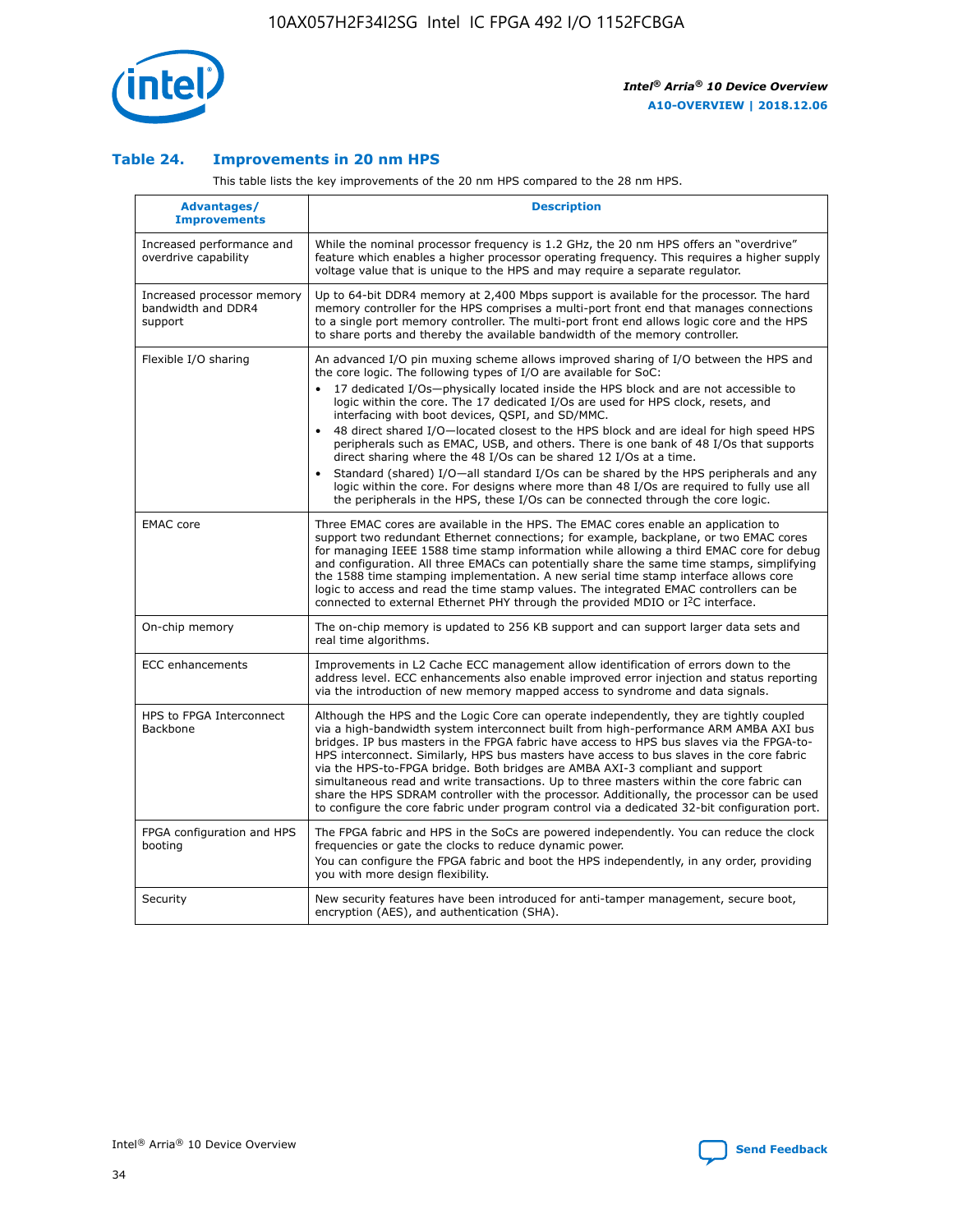

## **Features of the HPS**

The HPS has the following features:

- 1.2-GHz, dual-core ARM Cortex-A9 MPCore processor with up to 1.5-GHz via overdrive
	- ARMv7-A architecture that runs 32-bit ARM instructions, 16-bit and 32-bit Thumb instructions, and 8-bit Java byte codes in Jazelle style
	- Superscalar, variable length, out-of-order pipeline with dynamic branch prediction
	- Instruction Efficiency 2.5 MIPS/MHz, which provides total performance of 7500 MIPS at 1.5 GHz
- Each processor core includes:
	- 32 KB of L1 instruction cache, 32 KB of L1 data cache
	- Single- and double-precision floating-point unit and NEON media engine
	- CoreSight debug and trace technology
	- Snoop Control Unit (SCU) and Acceleration Coherency Port (ACP)
- 512 KB of shared L2 cache
- 256 KB of scratch RAM
- Hard memory controller with support for DDR3, DDR4 and optional error correction code (ECC) support
- Multiport Front End (MPFE) Scheduler interface to the hard memory controller
- 8-channel direct memory access (DMA) controller
- QSPI flash controller with SIO, DIO, QIO SPI Flash support
- NAND flash controller (ONFI 1.0 or later) with DMA and ECC support, updated to support 8 and 16-bit Flash devices and new command DMA to offload CPU for fast power down recovery
- Updated SD/SDIO/MMC controller to eMMC 4.5 with DMA with CE-ATA digital command support
- 3 10/100/1000 Ethernet media access control (MAC) with DMA
- 2 USB On-the-Go (OTG) controllers with DMA
- $\bullet$  5 I<sup>2</sup>C controllers (3 can be used by EMAC for MIO to external PHY)
- 2 UART 16550 Compatible controllers
- 4 serial peripheral interfaces (SPI) (2 Master, 2 Slaves)
- 62 programmable general-purpose I/Os, which includes 48 direct share I/Os that allows the HPS peripherals to connect directly to the FPGA I/Os
- 7 general-purpose timers
- 4 watchdog timers
- Anti-tamper, Secure Boot, Encryption (AES) and Authentication (SHA)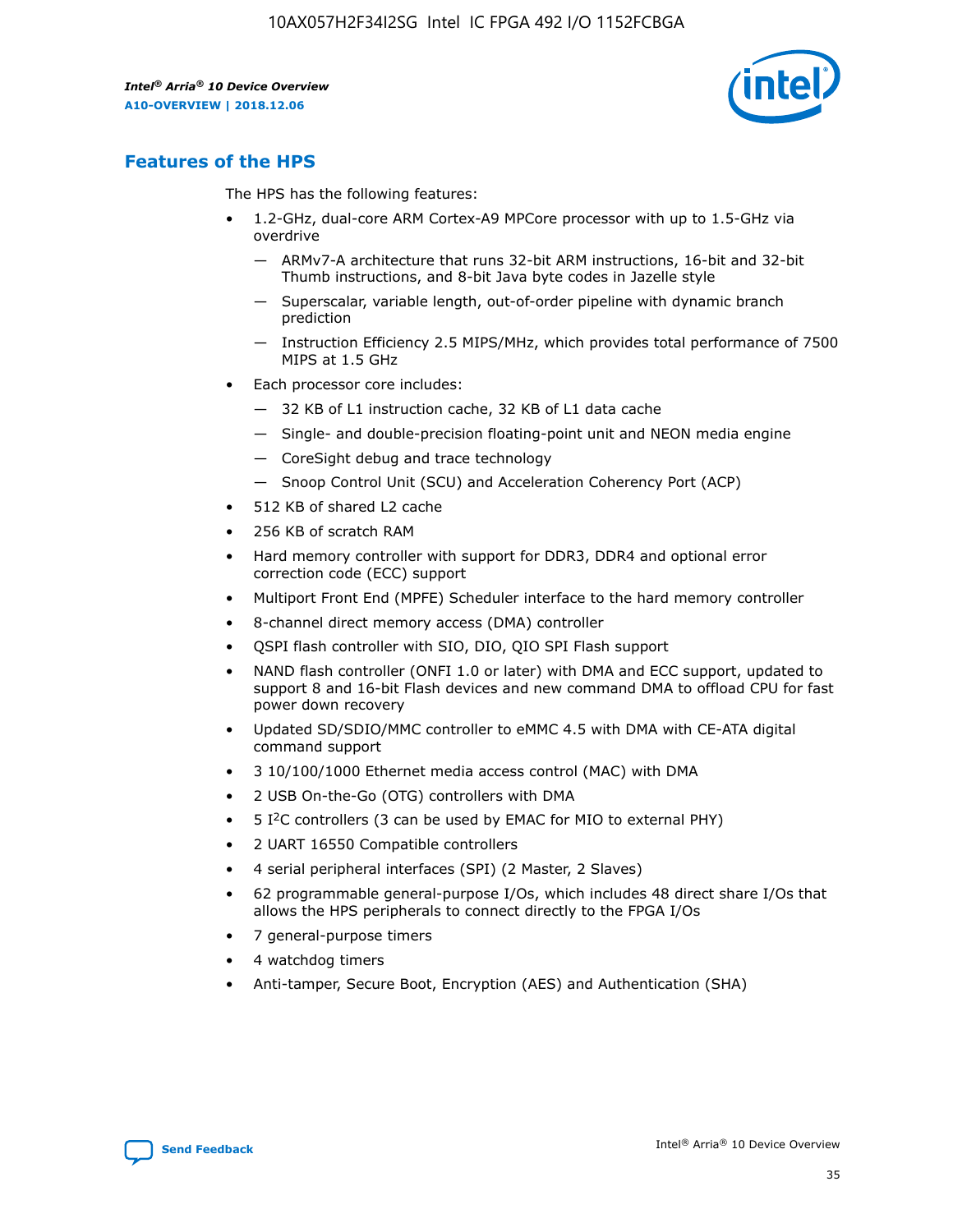

## **System Peripherals and Debug Access Port**

Each Ethernet MAC, USB OTG, NAND flash controller, and SD/MMC controller module has an integrated DMA controller. For modules without an integrated DMA controller, an additional DMA controller module provides up to eight channels of high-bandwidth data transfers. Peripherals that communicate off-chip are multiplexed with other peripherals at the HPS pin level. This allows you to choose which peripherals interface with other devices on your PCB.

The debug access port provides interfaces to industry standard JTAG debug probes and supports ARM CoreSight debug and core traces to facilitate software development.

## **HPS–FPGA AXI Bridges**

The HPS–FPGA bridges, which support the Advanced Microcontroller Bus Architecture (AMBA) Advanced eXtensible Interface (AXI™) specifications, consist of the following bridges:

- FPGA-to-HPS AMBA AXI bridge—a high-performance bus supporting 32, 64, and 128 bit data widths that allows the FPGA fabric to issue transactions to slaves in the HPS.
- HPS-to-FPGA Avalon/AMBA AXI bridge—a high-performance bus supporting 32, 64, and 128 bit data widths that allows the HPS to issue transactions to slaves in the FPGA fabric.
- Lightweight HPS-to-FPGA AXI bridge—a lower latency 32 bit width bus that allows the HPS to issue transactions to soft peripherals in the FPGA fabric. This bridge is primarily used for control and status register (CSR) accesses to peripherals in the FPGA fabric.

The HPS–FPGA AXI bridges allow masters in the FPGA fabric to communicate with slaves in the HPS logic, and vice versa. For example, the HPS-to-FPGA AXI bridge allows you to share memories instantiated in the FPGA fabric with one or both microprocessors in the HPS, while the FPGA-to-HPS AXI bridge allows logic in the FPGA fabric to access the memory and peripherals in the HPS.

Each HPS–FPGA bridge also provides asynchronous clock crossing for data transferred between the FPGA fabric and the HPS.

#### **HPS SDRAM Controller Subsystem**

The HPS SDRAM controller subsystem contains a multiport SDRAM controller and DDR PHY that are shared between the FPGA fabric (through the FPGA-to-HPS SDRAM interface), the level 2 (L2) cache, and the level 3 (L3) system interconnect. The FPGA-to-HPS SDRAM interface supports AMBA AXI and Avalon® Memory-Mapped (Avalon-MM) interface standards, and provides up to six individual ports for access by masters implemented in the FPGA fabric.

The HPS SDRAM controller supports up to 3 masters (command ports), 3x 64-bit read data ports and 3x 64-bit write data ports.

To maximize memory performance, the SDRAM controller subsystem supports command and data reordering, deficit round-robin arbitration with aging, and high-priority bypass features.

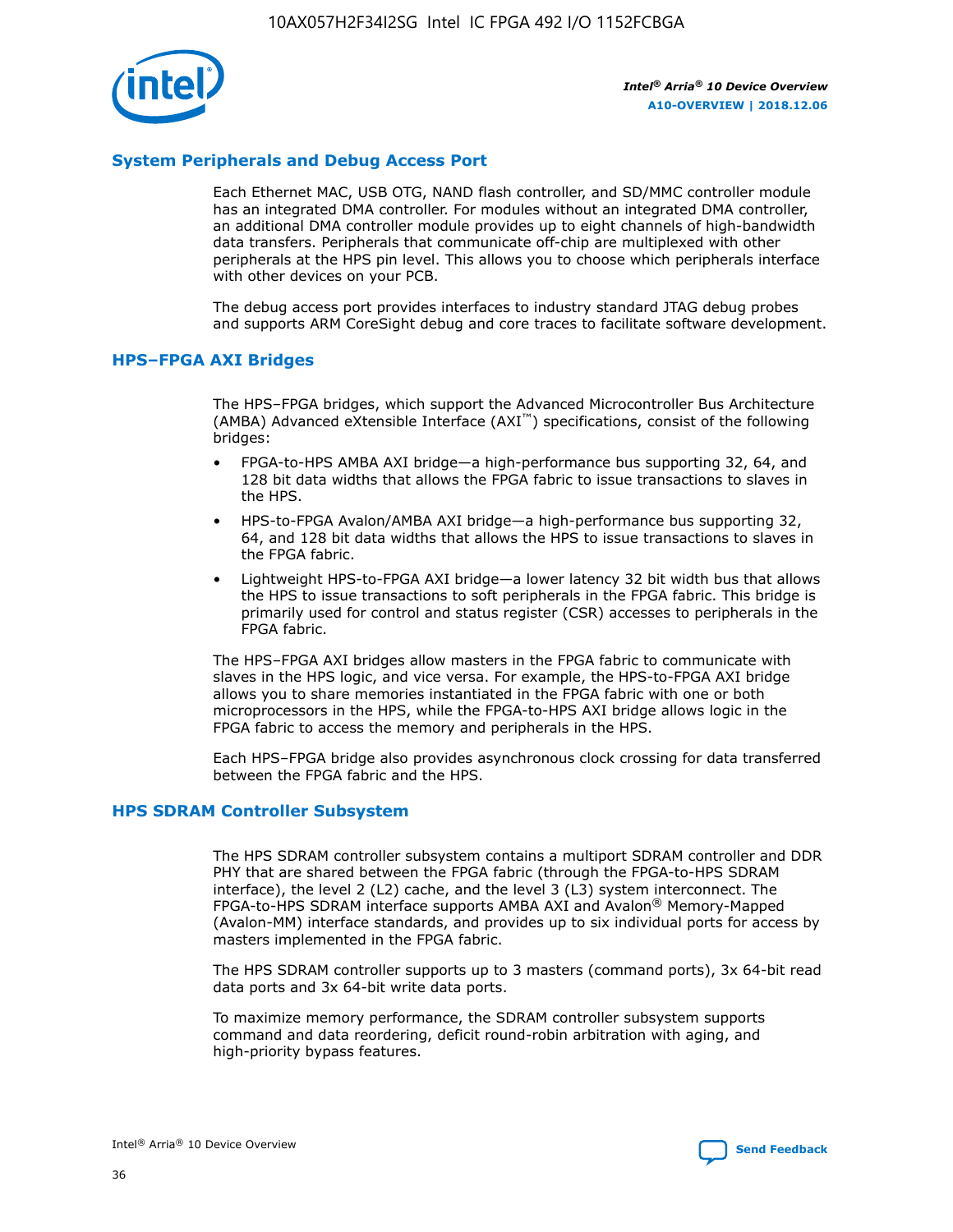

## **FPGA Configuration and HPS Booting**

The FPGA fabric and HPS in the SoC FPGA must be powered at the same time. You can reduce the clock frequencies or gate the clocks to reduce dynamic power.

Once powered, the FPGA fabric and HPS can be configured independently thus providing you with more design flexibility:

- You can boot the HPS independently. After the HPS is running, the HPS can fully or partially reconfigure the FPGA fabric at any time under software control. The HPS can also configure other FPGAs on the board through the FPGA configuration controller.
- Configure the FPGA fabric first, and then boot the HPS from memory accessible to the FPGA fabric.

## **Hardware and Software Development**

For hardware development, you can configure the HPS and connect your soft logic in the FPGA fabric to the HPS interfaces using the Platform Designer system integration tool in the Intel Quartus Prime software.

For software development, the ARM-based SoC FPGA devices inherit the rich software development ecosystem available for the ARM Cortex-A9 MPCore processor. The software development process for Intel SoC FPGAs follows the same steps as those for other SoC devices from other manufacturers. Support for Linux\*, VxWorks\*, and other operating systems are available for the SoC FPGAs. For more information on the operating systems support availability, contact the Intel FPGA sales team.

You can begin device-specific firmware and software development on the Intel SoC FPGA Virtual Target. The Virtual Target is a fast PC-based functional simulation of a target development system—a model of a complete development board. The Virtual Target enables the development of device-specific production software that can run unmodified on actual hardware.

## **Dynamic and Partial Reconfiguration**

The Intel Arria 10 devices support dynamic and partial reconfiguration. You can use dynamic and partial reconfiguration simultaneously to enable seamless reconfiguration of both the device core and transceivers.

## **Dynamic Reconfiguration**

You can reconfigure the PMA and PCS blocks while the device continues to operate. This feature allows you to change the data rates, protocol, and analog settings of a channel in a transceiver bank without affecting on-going data transfer in other transceiver banks. This feature is ideal for applications that require dynamic multiprotocol or multirate support.

## **Partial Reconfiguration**

Using partial reconfiguration, you can reconfigure some parts of the device while keeping the device in operation.

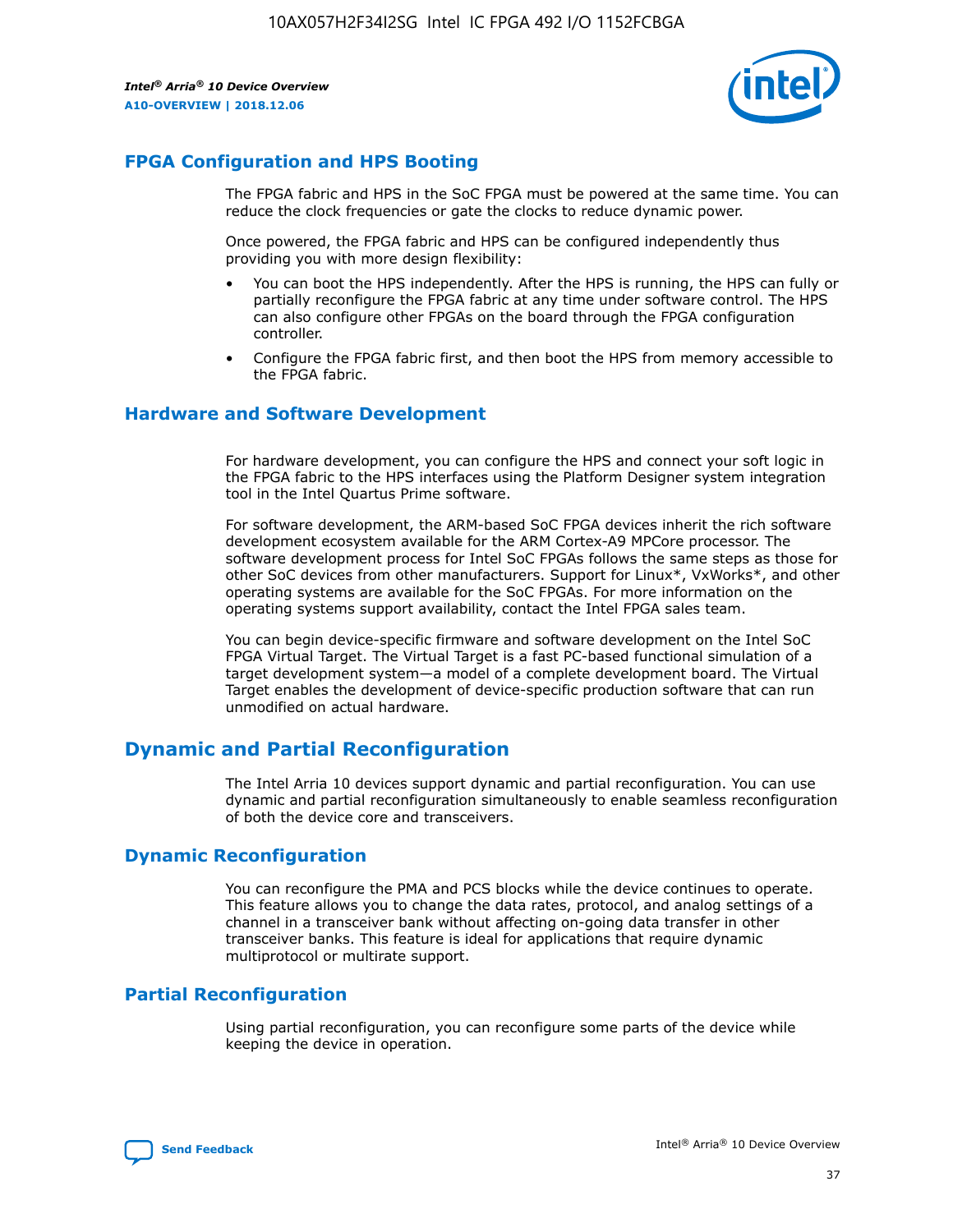

Instead of placing all device functions in the FPGA fabric, you can store some functions that do not run simultaneously in external memory and load them only when required. This capability increases the effective logic density of the device, and lowers cost and power consumption.

In the Intel solution, you do not have to worry about intricate device architecture to perform a partial reconfiguration. The partial reconfiguration capability is built into the Intel Quartus Prime design software, making such time-intensive task simple.

Intel Arria 10 devices support partial reconfiguration in the following configuration options:

- Using an internal host:
	- All supported configuration modes where the FPGA has access to external memory devices such as serial and parallel flash memory.
	- Configuration via Protocol [CvP (PCIe)]
- Using an external host—passive serial (PS), fast passive parallel (FPP) x8, FPP x16, and FPP x32 I/O interface.

# **Enhanced Configuration and Configuration via Protocol**

## **Table 25. Configuration Schemes and Features of Intel Arria 10 Devices**

Intel Arria 10 devices support 1.8 V programming voltage and several configuration schemes.

| <b>Scheme</b>                                                          | <b>Data</b><br><b>Width</b> | <b>Max Clock</b><br>Rate<br>(MHz) | <b>Max Data</b><br>Rate<br>(Mbps)<br>(13) | <b>Decompression</b> | <b>Design</b><br>Security <sup>(1</sup><br>4) | <b>Partial</b><br><b>Reconfiguration</b><br>(15) | <b>Remote</b><br><b>System</b><br><b>Update</b> |
|------------------------------------------------------------------------|-----------------------------|-----------------------------------|-------------------------------------------|----------------------|-----------------------------------------------|--------------------------------------------------|-------------------------------------------------|
| <b>JTAG</b>                                                            | 1 bit                       | 33                                | 33                                        |                      |                                               | Yes(16)                                          |                                                 |
| Active Serial (AS)<br>through the<br>EPCO-L<br>configuration<br>device | 1 bit,<br>4 bits            | 100                               | 400                                       | Yes                  | Yes                                           | $Y_{PS}(16)$                                     | Yes                                             |
| Passive serial (PS)<br>through CPLD or<br>external<br>microcontroller  | 1 bit                       | 100                               | 100                                       | Yes                  | Yes                                           | Yes(16)                                          | Parallel<br>Flash<br>Loader<br>(PFL) IP<br>core |
|                                                                        |                             |                                   |                                           |                      |                                               |                                                  | continued                                       |

<sup>(13)</sup> Enabling either compression or design security features affects the maximum data rate. Refer to the Intel Arria 10 Device Datasheet for more information.

<sup>(14)</sup> Encryption and compression cannot be used simultaneously.

 $<sup>(15)</sup>$  Partial reconfiguration is an advanced feature of the device family. If you are interested in</sup> using partial reconfiguration, contact Intel for support.

 $(16)$  Partial configuration can be performed only when it is configured as internal host.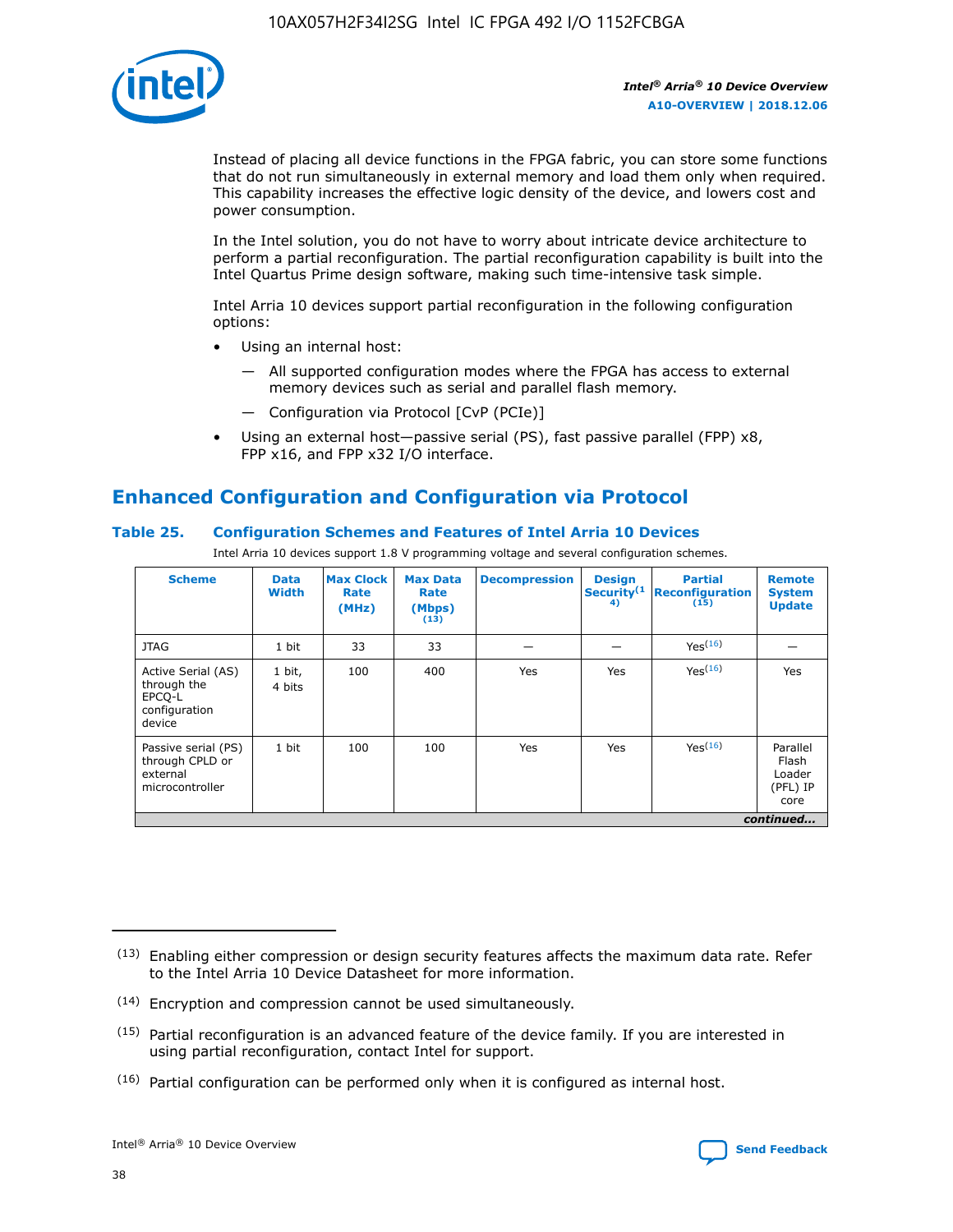

| <b>Scheme</b>                                   | <b>Data</b><br><b>Width</b> | <b>Max Clock</b><br>Rate<br>(MHz) | <b>Max Data</b><br>Rate<br>(Mbps)<br>(13) | <b>Decompression</b> | <b>Design</b><br>Security <sup>(1</sup><br>4) | <b>Partial</b><br><b>Reconfiguration</b><br>(15) | <b>Remote</b><br><b>System</b><br><b>Update</b> |
|-------------------------------------------------|-----------------------------|-----------------------------------|-------------------------------------------|----------------------|-----------------------------------------------|--------------------------------------------------|-------------------------------------------------|
| Fast passive                                    | 8 bits                      | 100                               | 3200                                      | Yes                  | Yes                                           | Yes <sup>(17)</sup>                              | PFL IP                                          |
| parallel (FPP)<br>through CPLD or               | 16 bits                     |                                   |                                           | Yes                  | Yes                                           |                                                  | core                                            |
| external<br>microcontroller                     | 32 bits                     |                                   |                                           | Yes                  | Yes                                           |                                                  |                                                 |
| Configuration via                               | 16 bits                     | 100                               | 3200                                      | Yes                  | Yes                                           | Yes <sup>(17)</sup>                              |                                                 |
| <b>HPS</b>                                      | 32 bits                     |                                   |                                           | Yes                  | Yes                                           |                                                  |                                                 |
| Configuration via<br>Protocol [CvP<br>$(PCIe*)$ | x1, x2,<br>x4, x8<br>lanes  |                                   | 8000                                      | Yes                  | Yes                                           | Yes <sup>(16)</sup>                              |                                                 |

You can configure Intel Arria 10 devices through PCIe using Configuration via Protocol (CvP). The Intel Arria 10 CvP implementation conforms to the PCIe 100 ms power-up-to-active time requirement.

#### **Related Information**

[Configuration via Protocol \(CvP\) Implementation in Intel FPGAs User Guide](https://www.intel.com/content/www/us/en/programmable/documentation/dsu1441819344145.html#dsu1442269728522) Provides more information about the CvP configuration scheme.

## **SEU Error Detection and Correction**

Intel Arria 10 devices offer robust and easy-to-use single-event upset (SEU) error detection and correction circuitry.

The detection and correction circuitry includes protection for Configuration RAM (CRAM) programming bits and user memories. The CRAM is protected by a continuously running CRC error detection circuit with integrated ECC that automatically corrects one or two errors and detects higher order multi-bit errors. When more than two errors occur, correction is available through reloading of the core programming file, providing a complete design refresh while the FPGA continues to operate.

The physical layout of the Intel Arria 10 CRAM array is optimized to make the majority of multi-bit upsets appear as independent single-bit or double-bit errors which are automatically corrected by the integrated CRAM ECC circuitry. In addition to the CRAM protection, the M20K memory blocks also include integrated ECC circuitry and are layout-optimized for error detection and correction. The MLAB does not have ECC.

(14) Encryption and compression cannot be used simultaneously.

<sup>(17)</sup> Supported at a maximum clock rate of 100 MHz.



 $(13)$  Enabling either compression or design security features affects the maximum data rate. Refer to the Intel Arria 10 Device Datasheet for more information.

 $(15)$  Partial reconfiguration is an advanced feature of the device family. If you are interested in using partial reconfiguration, contact Intel for support.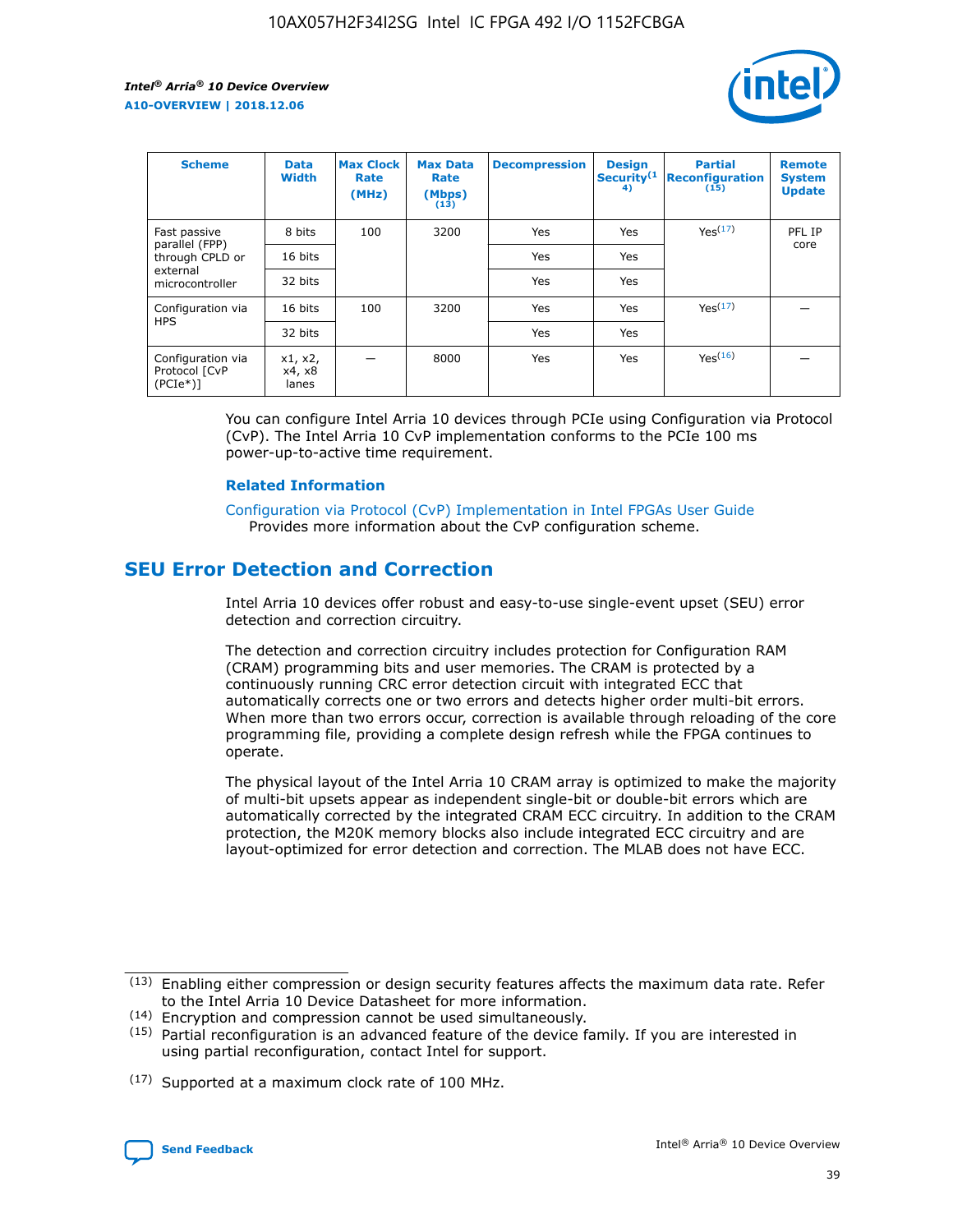

## **Power Management**

Intel Arria 10 devices leverage the advanced 20 nm process technology, a low 0.9 V core power supply, an enhanced core architecture, and several optional power reduction techniques to reduce total power consumption by as much as 40% compared to Arria V devices and as much as 60% compared to Stratix V devices.

The optional power reduction techniques in Intel Arria 10 devices include:

- **SmartVID**—a code is programmed into each device during manufacturing that allows a smart regulator to operate the device at lower core  $V_{CC}$  while maintaining performance
- **Programmable Power Technology**—non-critical timing paths are identified by the Intel Quartus Prime software and the logic in these paths is biased for low power instead of high performance
- **Low Static Power Options**—devices are available with either standard static power or low static power while maintaining performance

Furthermore, Intel Arria 10 devices feature Intel's industry-leading low power transceivers and include a number of hard IP blocks that not only reduce logic resources but also deliver substantial power savings compared to soft implementations. In general, hard IP blocks consume up to 90% less power than the equivalent soft logic implementations.

## **Incremental Compilation**

The Intel Quartus Prime software incremental compilation feature reduces compilation time and helps preserve performance to ease timing closure. The incremental compilation feature enables the partial reconfiguration flow for Intel Arria 10 devices.

Incremental compilation supports top-down, bottom-up, and team-based design flows. This feature facilitates modular, hierarchical, and team-based design flows where different designers compile their respective design sections in parallel. Furthermore, different designers or IP providers can develop and optimize different blocks of the design independently. These blocks can then be imported into the top level project.

# **Document Revision History for Intel Arria 10 Device Overview**

| <b>Document</b><br><b>Version</b> | <b>Changes</b>                                                                                                                                                                                                                                                              |
|-----------------------------------|-----------------------------------------------------------------------------------------------------------------------------------------------------------------------------------------------------------------------------------------------------------------------------|
| 2018.12.06                        | Added links to Intel Arria 10 device errata documents.<br>Removed automotive temperature option from the Intel Arria 10 GX devices.<br>Removed -3 fabric speed grade from the Intel Arria 10 GT devices.<br>Updated power options for the Intel Arria 10 GX and GT devices. |
| 2018.04.09                        | Updated the lowest $V_{CC}$ from 0.83 V to 0.82 V in the topic listing a summary of the device features.                                                                                                                                                                    |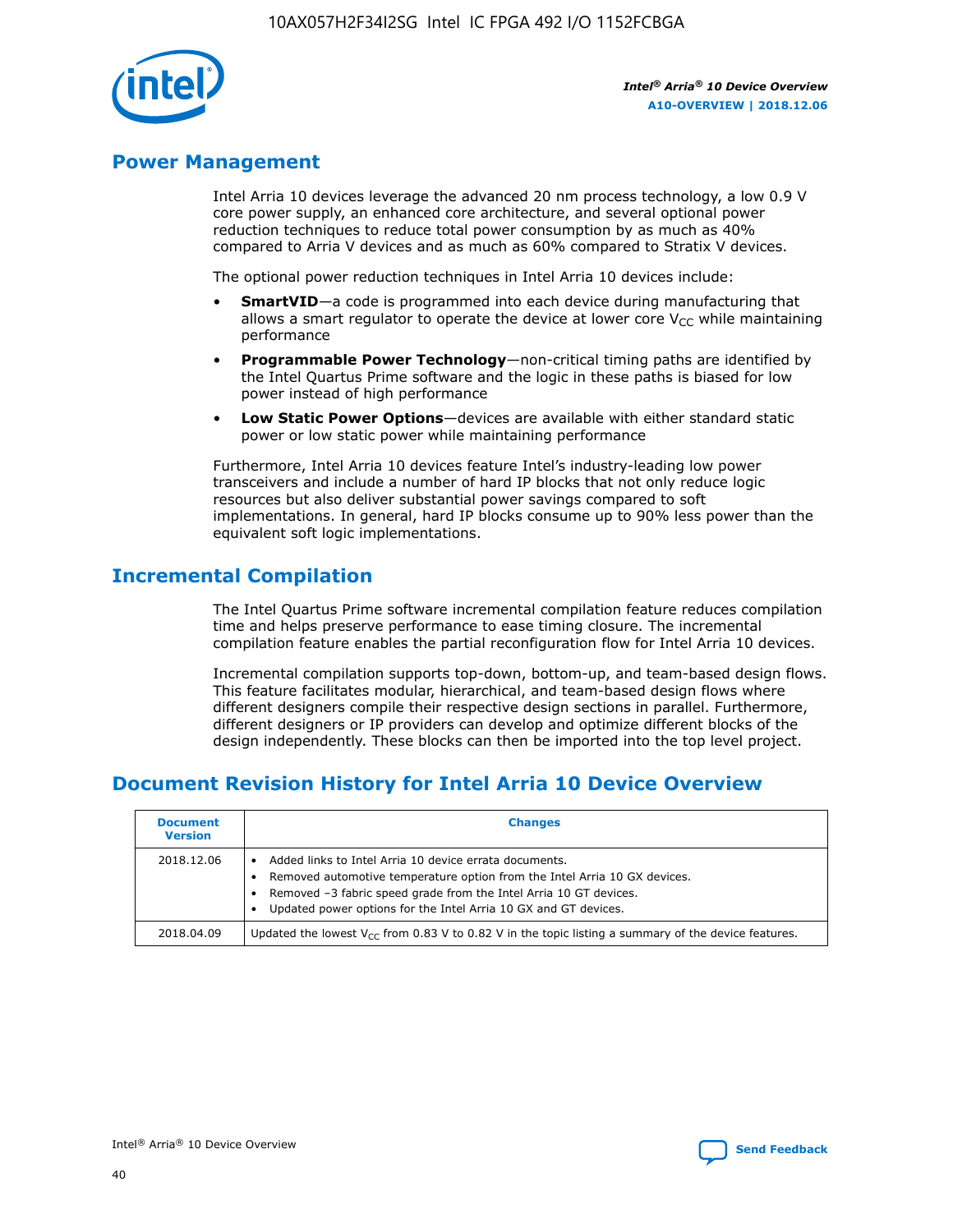*Intel® Arria® 10 Device Overview* **A10-OVERVIEW | 2018.12.06**



| <b>Date</b>    | <b>Version</b> | <b>Changes</b>                                                                                                                                                                                                                                                                                                                                                                                                                                                                                                                                                                                                                                                                                                                                                                                                                                                                                                                                                            |
|----------------|----------------|---------------------------------------------------------------------------------------------------------------------------------------------------------------------------------------------------------------------------------------------------------------------------------------------------------------------------------------------------------------------------------------------------------------------------------------------------------------------------------------------------------------------------------------------------------------------------------------------------------------------------------------------------------------------------------------------------------------------------------------------------------------------------------------------------------------------------------------------------------------------------------------------------------------------------------------------------------------------------|
| January 2018   | 2018.01.17     | Updated the maximum data rate for HPS (Intel Arria 10 SX devices<br>external memory interface DDR3 controller from 2,166 Mbps to 2,133<br>Mbps.<br>Updated maximum frequency supported for half rate QDRII and QDRII<br>+ SRAM to 633 MHz in Memory Standards Supported by the Soft<br>Memory Controller table.<br>Updated transceiver backplane capability to 12.5 Gbps.<br>$\bullet$<br>Removed transceiver speed grade 5 in Sample Ordering Core and<br>Available Options for Intel Arria 10 GX Devices figure.<br>Removed package code 40, low static power, SmartVID, industrial, and<br>military operating temperature support from Sample Ordering Core and<br>Available Options for Intel Arria 10 GT Devices figure.<br>Updated short reach transceiver rate for Intel Arria 10 GT devices to<br>25.8 Gbps.<br>Removed On-Die Instrumentation - EyeQ and Jitter Margin Tool<br>support from PMA Features of the Transceivers in Intel Arria 10 Devices<br>table. |
| September 2017 | 2017.09.20     | Updated the maximum speed of the DDR4 external memory interface from<br>1,333 MHz/2,666 Mbps to 1,200 MHz/2,400 Mbps.                                                                                                                                                                                                                                                                                                                                                                                                                                                                                                                                                                                                                                                                                                                                                                                                                                                     |
| July 2017      | 2017.07.13     | Corrected the automotive temperature range in the figure showing the<br>available options for the Intel Arria 10 GX devices from "-40°C to 100°C"<br>to "-40°C to 125°C".                                                                                                                                                                                                                                                                                                                                                                                                                                                                                                                                                                                                                                                                                                                                                                                                 |
| July 2017      | 2017.07.06     | Added automotive temperature option to Intel Arria 10 GX device family.                                                                                                                                                                                                                                                                                                                                                                                                                                                                                                                                                                                                                                                                                                                                                                                                                                                                                                   |
| May 2017       | 2017.05.08     | Corrected protocol names with "1588" to "IEEE 1588v2".<br>$\bullet$<br>Updated the vertical migration table to remove vertical migration<br>$\bullet$<br>between Intel Arria 10 GX and Intel Arria 10 SX device variants.<br>Removed all "Preliminary" marks.<br>$\bullet$                                                                                                                                                                                                                                                                                                                                                                                                                                                                                                                                                                                                                                                                                                |
| March 2017     | 2017.03.15     | Removed the topic about migration from Intel Arria 10 to Intel Stratix<br>10 devices.<br>Rebranded as Intel.<br>$\bullet$                                                                                                                                                                                                                                                                                                                                                                                                                                                                                                                                                                                                                                                                                                                                                                                                                                                 |
| October 2016   | 2016.10.31     | Removed package F36 from Intel Arria 10 GX devices.<br>Updated Intel Arria 10 GT sample ordering code and maximum GX<br>$\bullet$<br>transceiver count. Intel Arria 10 GT devices are available only in the<br>SF45 package option with a maximum of 72 transceivers.                                                                                                                                                                                                                                                                                                                                                                                                                                                                                                                                                                                                                                                                                                     |
| May 2016       | 2016.05.02     | Updated the FPGA Configuration and HPS Booting topic.<br>$\bullet$<br>Remove V <sub>CC</sub> PowerManager from the Summary of Features, Power<br>Management and Arria 10 Device Variants and packages topics. This<br>feature is no longer supported in Arria 10 devices.<br>Removed LPDDR3 from the Memory Standards Supported by the HPS<br>Hard Memory Controller table in the Memory Standards Supported by<br>Intel Arria 10 Devices topic. This standard is only supported by the<br>FPGA.<br>Removed transceiver speed grade 5 from the Device Variants and<br>Packages topic for Arria 10 GX and SX devices.                                                                                                                                                                                                                                                                                                                                                      |
| February 2016  | 2016.02.11     | Changed the maximum Arria 10 GT datarate to 25.8 Gbps and the<br>minimum datarate to 1 Gbps globally.<br>Revised the state for Core clock networks in the Summary of Features<br>$\bullet$<br>topic.<br>Changed the transceiver parameters in the "Summary of Features for<br>$\bullet$<br>Arria 10 Devices" table.<br>• Changed the transceiver parameters in the "Maximum Resource Counts<br>for Arria 10 GT Devices" table.<br>Changed the package availability for GT devices in the "Package Plan<br>for Arria 10 GT Devices" table.<br>Changed the package configurations for GT devices in the "Migration"<br>Capability Across Arria 10 Product Lines" figure.<br>continued                                                                                                                                                                                                                                                                                       |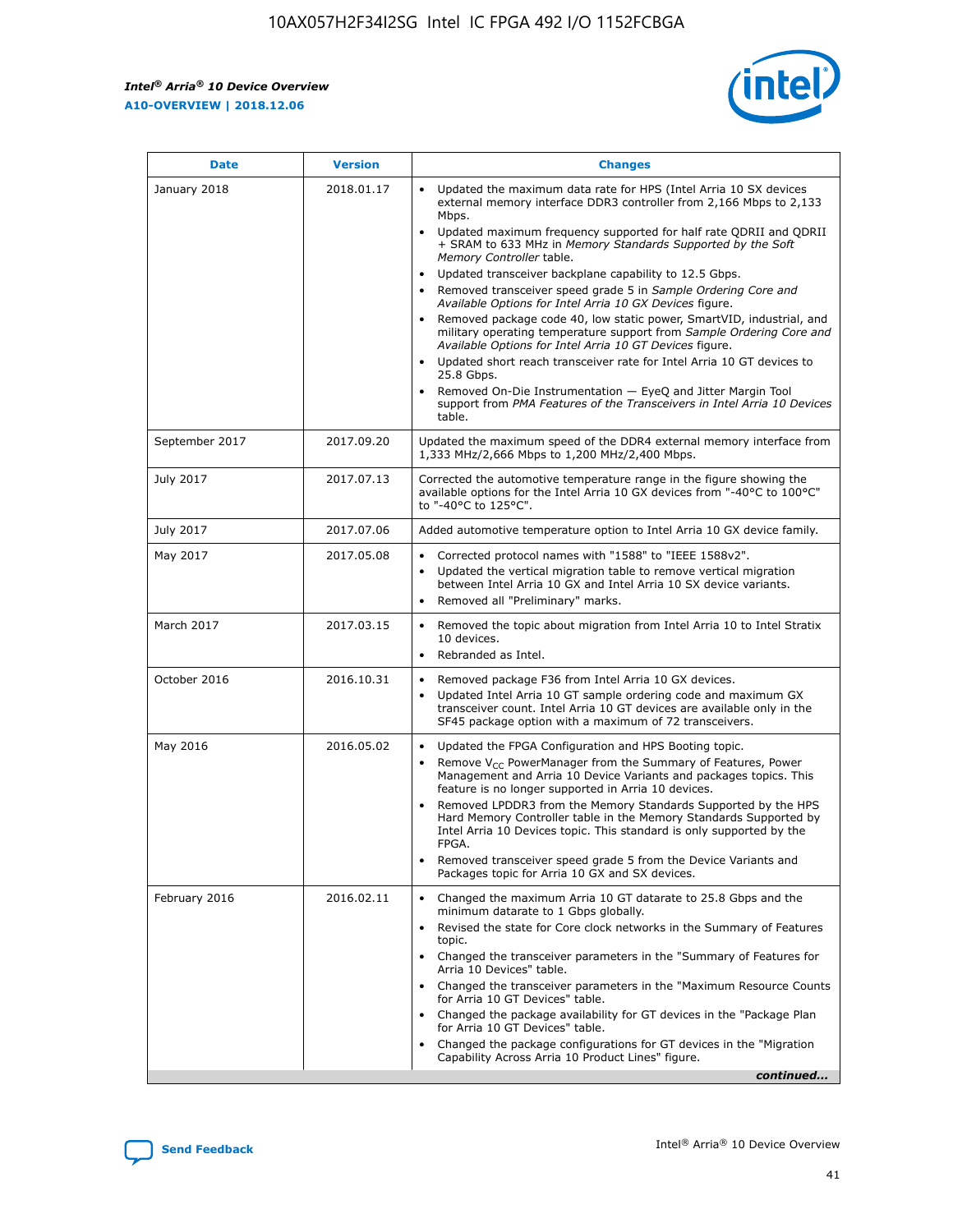

| <b>Date</b>   | <b>Version</b> | <b>Changes</b>                                                                                                                                                               |
|---------------|----------------|------------------------------------------------------------------------------------------------------------------------------------------------------------------------------|
|               |                | • Changed transceiver parameters in the "Low Power Serial Transceivers"<br>section.                                                                                          |
|               |                | • Changed the transceiver descriptions in the "Device Variants for the<br>Arria 10 Device Family" table.                                                                     |
|               |                | Changed the "Sample Ordering Code and Available Options for Arria 10<br>$\bullet$<br>GT Devices" figure.                                                                     |
|               |                | Changed the datarates for GT devices in the "PMA Features" section.                                                                                                          |
|               |                | Changed the datarates for GT devices in the "PCS Features" section.<br>$\bullet$                                                                                             |
| December 2015 | 2015.12.14     | Updated the number of M20K memory blocks for Arria 10 GX 660 from<br>2133 to 2131 and corrected the total RAM bit from 48,448 Kb to<br>48,408 Kb.                            |
|               |                | Corrected the number of DSP blocks for Arria 10 GX 660 from 1688 to<br>1687 in the table listing floating-point arithmetic resources.                                        |
| November 2015 | 2015.11.02     | Updated the maximum resources for Arria 10 GX 220, GX 320, GX 480,<br>$\bullet$<br>GX 660, SX 220, SX 320, SX 480, and SX 660.                                               |
|               |                | • Updated resource count for Arria 10 GX 320, GX 480, GX 660, SX 320,<br>SX 480, a SX 660 devices in Number of Multipliers in Intel Arria 10<br><b>Devices</b> table.        |
|               |                | Updated the available options for Arria 10 GX, GT, and SX.                                                                                                                   |
|               |                | Changed instances of Quartus II to Quartus Prime.<br>$\bullet$                                                                                                               |
| June 2015     | 2015.06.15     | Corrected label for Intel Arria 10 GT product lines in the vertical migration<br>figure.                                                                                     |
| May 2015      | 2015.05.15     | Corrected the DDR3 half rate and quarter rate maximum frequencies in the<br>table that lists the memory standards supported by the Intel Arria 10 hard<br>memory controller. |
| May 2015      | 2015.05.04     | • Added support for 13.5G JESD204b in the Summary of Features table.                                                                                                         |
|               |                | • Added a link to Arria 10 GT Channel Usage in the Arria 10 GT Package<br>Plan topic.                                                                                        |
|               |                | • Added a note to the table, Maximum Resource Counts for Arria 10 GT<br>devices.                                                                                             |
|               |                | • Updated the power requirements of the transceivers in the Low Power<br>Serial Transceivers topic.                                                                          |
| January 2015  | 2015.01.23     | • Added floating point arithmetic features in the Summary of Features<br>table.                                                                                              |
|               |                | • Updated the total embedded memory from 38.38 megabits (Mb) to<br>65.6 Mb.                                                                                                  |
|               |                | • Updated the table that lists the memory standards supported by Intel<br>Arria 10 devices.                                                                                  |
|               |                | Removed support for DDR3U, LPDDR3 SDRAM, RLDRAM 2, and DDR2.                                                                                                                 |
|               |                | Moved RLDRAM 3 support from hard memory controller to soft memory<br>controller. RLDRAM 3 support uses hard PHY with soft memory<br>controller.                              |
|               |                | Added soft memory controller support for QDR IV.<br>٠                                                                                                                        |
|               |                | Updated the maximum resource count table to include the number of<br>hard memory controllers available in each device variant.                                               |
|               |                | Updated the transceiver PCS data rate from 12.5 Gbps to 12 Gbps.<br>$\bullet$                                                                                                |
|               |                | Updated the max clock rate of PS, FPP x8, FPP x16, and Configuration<br>via HPS from 125 MHz to 100 MHz.                                                                     |
|               |                | Added a feature for fractional synthesis PLLs: PLL cascading.                                                                                                                |
|               |                | Updated the HPS programmable general-purpose I/Os from 54 to 62.<br>$\bullet$                                                                                                |
|               |                | continued                                                                                                                                                                    |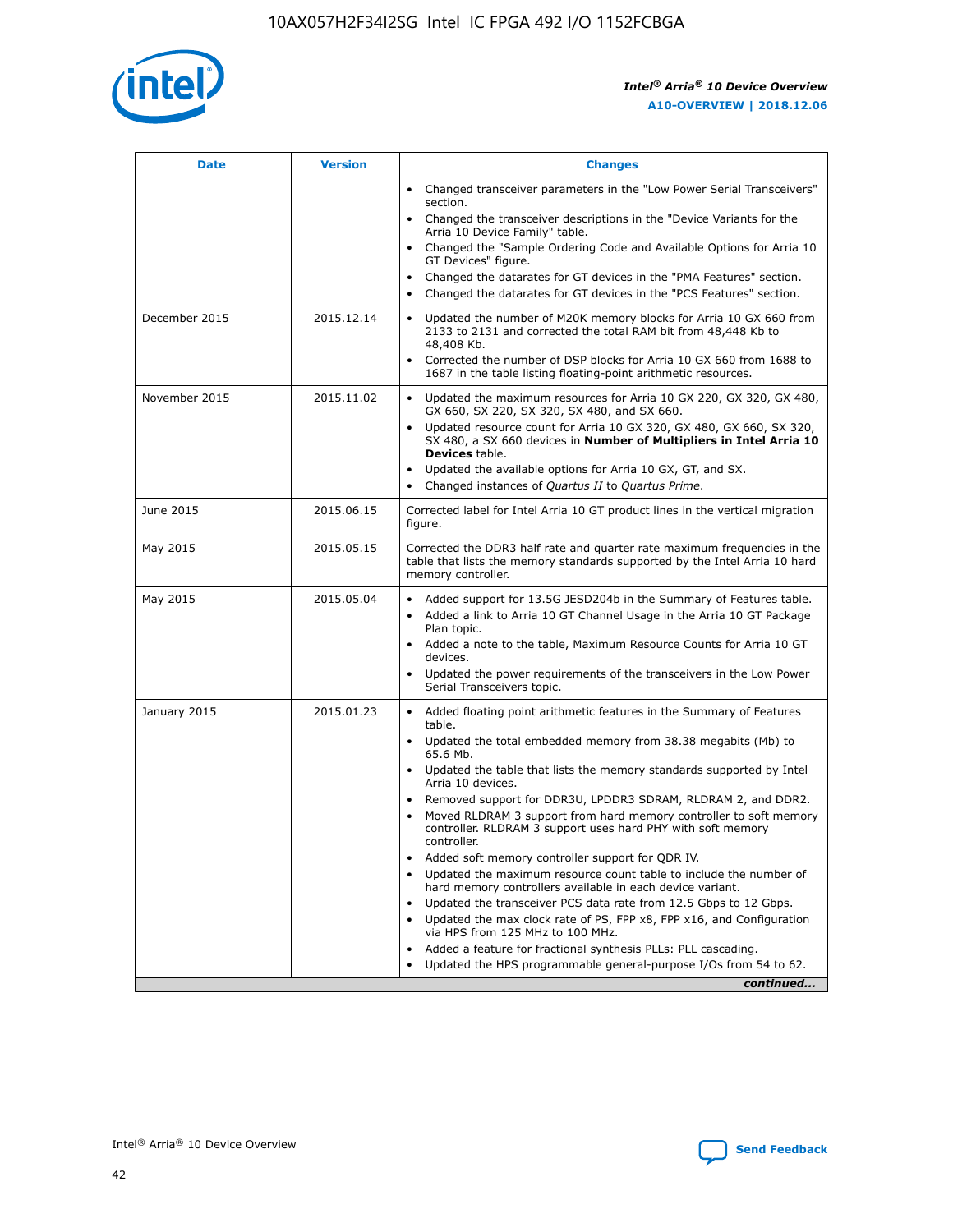r



| <b>Date</b>    | <b>Version</b> | <b>Changes</b>                                                                                                                                                                                                                                                                                                                                                                                                                                                                                                                                      |
|----------------|----------------|-----------------------------------------------------------------------------------------------------------------------------------------------------------------------------------------------------------------------------------------------------------------------------------------------------------------------------------------------------------------------------------------------------------------------------------------------------------------------------------------------------------------------------------------------------|
| September 2014 | 2014.09.30     | Corrected the 3 V I/O and LVDS I/O counts for F35 and F36 packages<br>$\bullet$<br>of Arria 10 GX.<br>Corrected the 3 V I/O, LVDS I/O, and transceiver counts for the NF40<br>$\bullet$<br>package of the Arria GX 570 and 660.<br>Removed 3 V I/O, LVDS I/O, and transceiver counts for the NF40<br>package of the Arria GX 900 and 1150. The NF40 package is not<br>available for Arria 10 GX 900 and 1150.                                                                                                                                       |
| August 2014    | 2014.08.18     | Updated Memory (Kb) M20K maximum resources for Arria 10 GX 660<br>devices from 42,660 to 42,620.<br>Added GPIO columns consisting of LVDS I/O Bank and 3V I/O Bank in<br>$\bullet$<br>the Package Plan table.<br>Added how to use memory interface clock frequency higher than 533<br>$\bullet$<br>MHz in the I/O vertical migration.<br>Added information to clarify that RLDRAM3 support uses hard PHY with<br>$\bullet$<br>soft memory controller.<br>Added variable precision DSP blocks support for floating-point<br>$\bullet$<br>arithmetic. |
| June 2014      | 2014.06.19     | Updated number of dedicated I/Os in the HPS block to 17.                                                                                                                                                                                                                                                                                                                                                                                                                                                                                            |
| February 2014  | 2014.02.21     | Updated transceiver speed grade options for GT devices in Figure 2.                                                                                                                                                                                                                                                                                                                                                                                                                                                                                 |
| February 2014  | 2014.02.06     | Updated data rate for Arria 10 GT devices from 28.1 Gbps to 28.3 Gbps.                                                                                                                                                                                                                                                                                                                                                                                                                                                                              |
| December 2013  | 2013.12.10     | Updated the HPS memory standards support from LPDDR2 to LPDDR3.<br>Updated HPS block diagram to include dedicated HPS I/O and FPGA<br>$\bullet$<br>Configuration blocks as well as repositioned SD/SDIO/MMC, DMA, SPI<br>and NAND Flash with ECC blocks.                                                                                                                                                                                                                                                                                            |
| December 2013  | 2013.12.02     | Initial release.                                                                                                                                                                                                                                                                                                                                                                                                                                                                                                                                    |